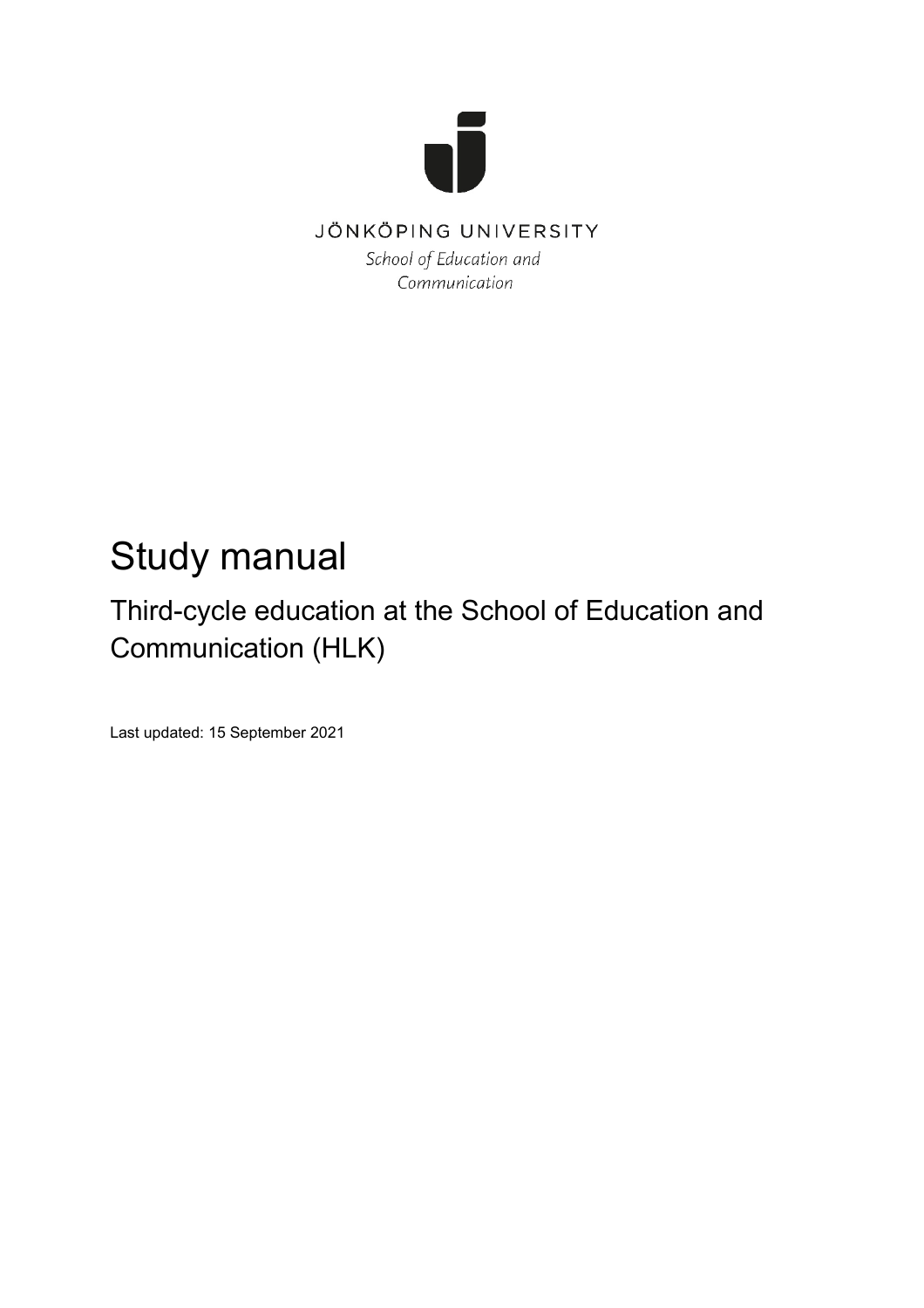## List of contents

| $\mathbf{1}$ |     |                                                                          |  |
|--------------|-----|--------------------------------------------------------------------------|--|
|              | 1.1 |                                                                          |  |
|              | 1.2 |                                                                          |  |
| $\mathbf{2}$ |     | Organisation and management of third-cycle education  2                  |  |
|              | 2.1 |                                                                          |  |
|              | 2.2 |                                                                          |  |
|              |     |                                                                          |  |
|              |     |                                                                          |  |
|              | 2.3 |                                                                          |  |
|              |     |                                                                          |  |
|              |     |                                                                          |  |
|              |     |                                                                          |  |
|              |     |                                                                          |  |
|              |     |                                                                          |  |
| 3            |     | Application and admission to third-cycle education at HLK 4              |  |
|              | 3.1 |                                                                          |  |
|              | 3.2 |                                                                          |  |
|              | 3.3 |                                                                          |  |
|              | 3.4 |                                                                          |  |
|              |     |                                                                          |  |
|              |     |                                                                          |  |
|              |     |                                                                          |  |
|              | 3.5 |                                                                          |  |
|              |     |                                                                          |  |
|              |     |                                                                          |  |
|              | 3.6 |                                                                          |  |
|              |     | Salary ladder for doctoral students with a doctoral studentship at HLK 8 |  |
|              |     |                                                                          |  |
| 4            |     |                                                                          |  |
|              | 4.1 |                                                                          |  |
|              | 4.2 |                                                                          |  |
|              |     |                                                                          |  |
| 5            |     |                                                                          |  |
|              | 5.1 |                                                                          |  |
|              |     |                                                                          |  |
|              |     |                                                                          |  |
|              |     |                                                                          |  |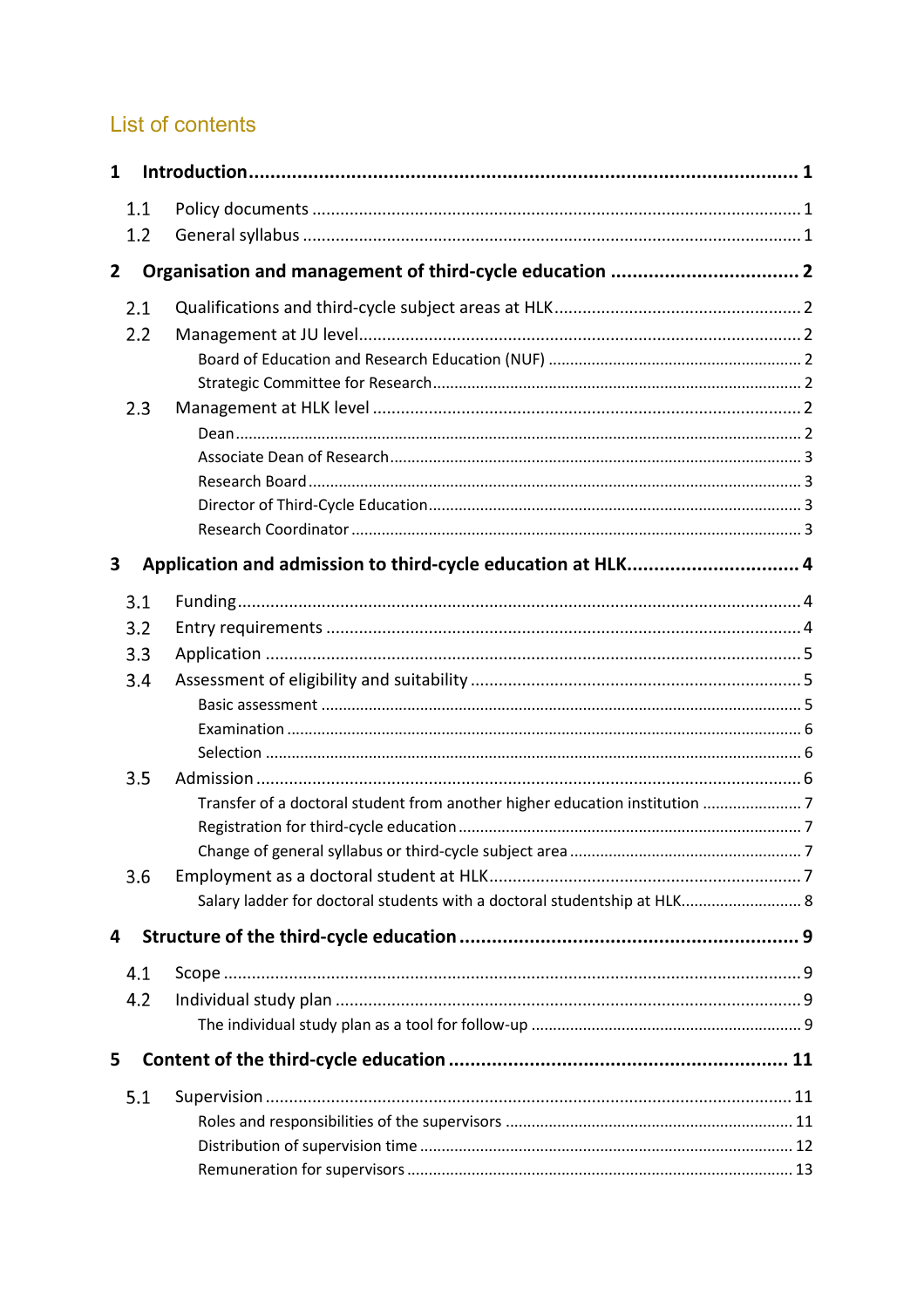| 5.2  |  |
|------|--|
|      |  |
|      |  |
|      |  |
|      |  |
|      |  |
|      |  |
| 5.3  |  |
|      |  |
|      |  |
|      |  |
|      |  |
|      |  |
|      |  |
| 5.4  |  |
|      |  |
|      |  |
| 6    |  |
| 7    |  |
| 7.1  |  |
| 7.2  |  |
|      |  |
| 8    |  |
| 8.1  |  |
| 8.2  |  |
| 8.3  |  |
| 8.4  |  |
|      |  |
|      |  |
| 9    |  |
|      |  |
| 9.1  |  |
| 9.2  |  |
|      |  |
|      |  |
|      |  |
| 9.3  |  |
| 9.4  |  |
| 9.5  |  |
|      |  |
|      |  |
| 10.1 |  |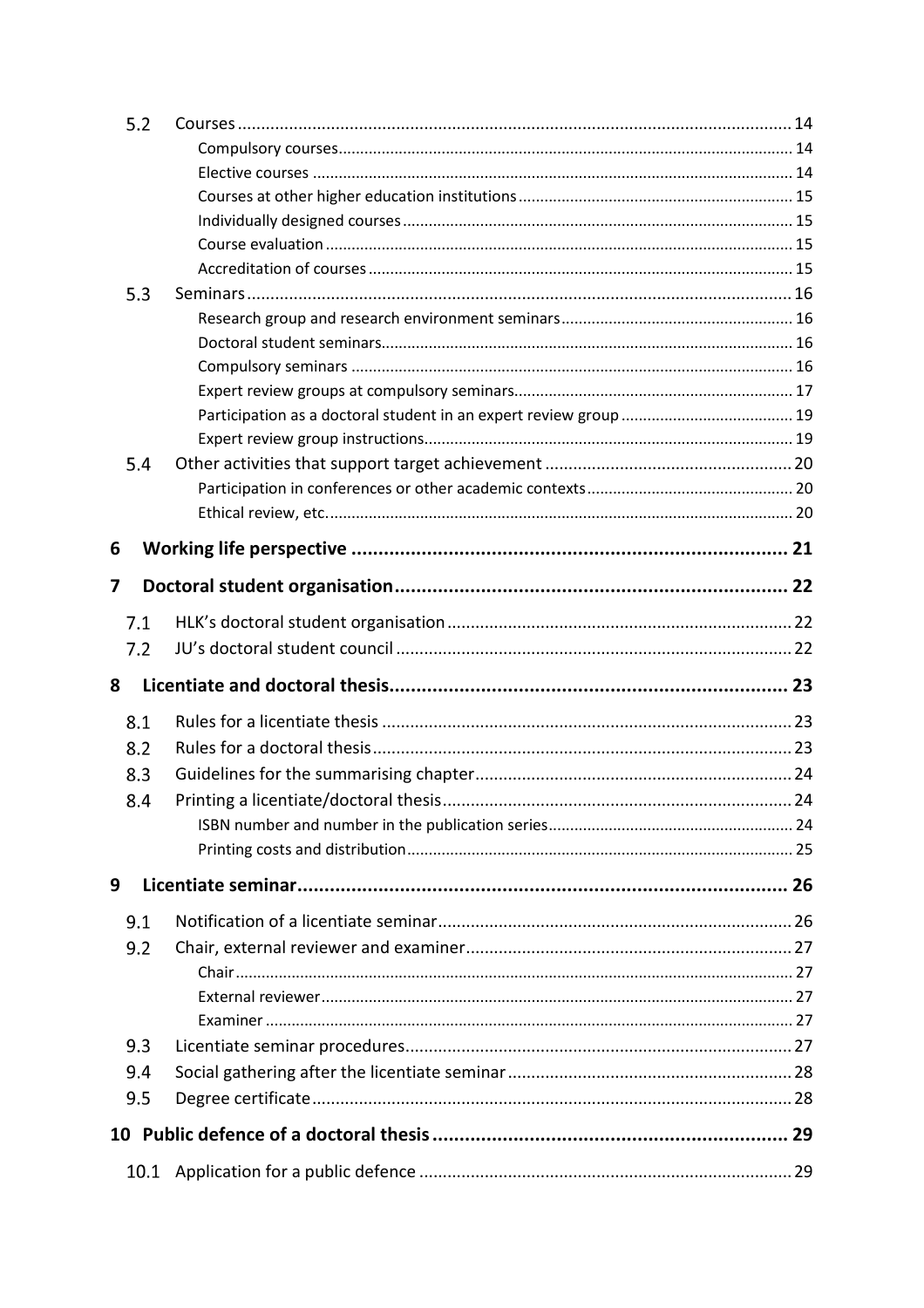|                 | 10.2 Notification of the date of the defence of a doctoral thesis and distribution of the |  |
|-----------------|-------------------------------------------------------------------------------------------|--|
| thesis 29       |                                                                                           |  |
| 10.3            |                                                                                           |  |
|                 |                                                                                           |  |
|                 |                                                                                           |  |
|                 |                                                                                           |  |
| 10.4            |                                                                                           |  |
| 10.5            |                                                                                           |  |
| 10.6            |                                                                                           |  |
| 10.7            |                                                                                           |  |
| 11              | Evaluation and quality assurance of third-cycle education  33                             |  |
| 12 <sup>2</sup> |                                                                                           |  |
| 12.1            |                                                                                           |  |
| 12.2            |                                                                                           |  |
| 12.3            |                                                                                           |  |
| 12.4            |                                                                                           |  |
|                 |                                                                                           |  |
|                 |                                                                                           |  |
| 12.5            |                                                                                           |  |
|                 |                                                                                           |  |
| 13.1            |                                                                                           |  |
| 13.2            |                                                                                           |  |
| 13.3            | Annex 3 - Remuneration levels for discussants, reviewers, examiners and examining         |  |
|                 |                                                                                           |  |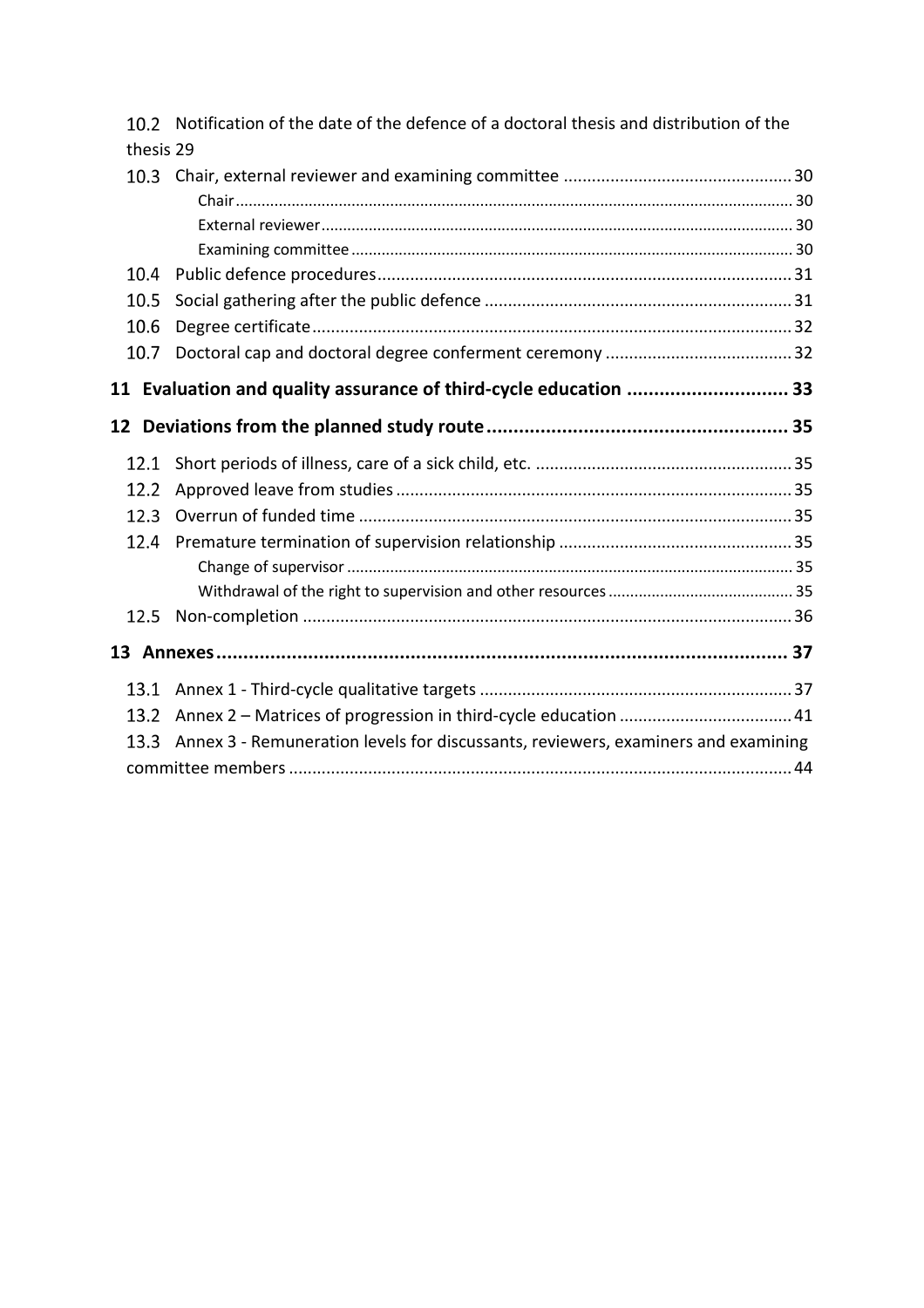### <span id="page-4-0"></span>1 Introduction

The purpose of this study manual is to provide those who apply to or are admitted to third-cycle education at the School of Education and Communication (HLK) at Jönköping University (JU) and supervisors with information about regulations, structures and processes that are of relevance for third-cycle education at HLK. The information is based on the *Higher Education Act*, the *System of Qualifications* (Annex 2 of the Higher Education Ordinance), *Regulations and guidelines for first-, second- and third-cycle education at JU* (BRJU) and other relevant policy documents.

Links to the full version of some of these policy documents can be found below.

- [The Higher Education Act](https://www.uhr.se/en/start/laws-and-regulations/Laws-and-regulations/The-Swedish-Higher-Education-Act/)
- [Annex 2 of the Higher Education Ordinance, the System of Qualifications](https://www.uhr.se/en/start/laws-and-regulations/Laws-and-regulations/The-Higher-Education-Ordinance/)
- [Regulations and guidelines for first-, second- and third-cycle education at Jönköping University](https://ju.se/en/about-us/jonkoping-university/organisation/board-of-education-and-research-education/regulations-and-guidelines-for-education-at-jonkoping-university.html)

<span id="page-4-1"></span>The study manual will be regularly reviewed and revised as required.

### 1.1 Policy documents

At national level, the Higher Education Act states that:

*9 a § Third-cycle courses and study programmes shall […] develop the knowledge and skills required to be able to undertake autonomous research.* (The Swedish Code of Statutes (SFS) 2006:173)

The qualitative targets of third-cycle education can be found in Annex 2 of the Higher Education Ordinance (see Annex 1 in the study manual). Otherwise, as a foundation university, JU does **not** have to comply with the Higher Education Ordinance. However, many of the wordings in the ordinance are included in JU's BRJU policy document. In addition to BRJU, the document *Admission and employment regulations for doctoral students at Jönköping University* provides important information on third-cycle education.

Finally, the third-cycle education at HLK is governed by administrative procedures and individual decisions based on the national policy documents and JU's university-wide policy documents.

#### <span id="page-4-2"></span>General syllabus  $1.2$

For each third-cycle subject area, there is a general syllabus that provides information on the structure and content of the third-cycle programmes in the subject area.

The general syllabus for each third-cycle subject area is found o[n the third-cycle education website.](https://ju.se/en/research/doctoral-programmes/doctoral-programmes-at-the-school-of-education-and-communication.html)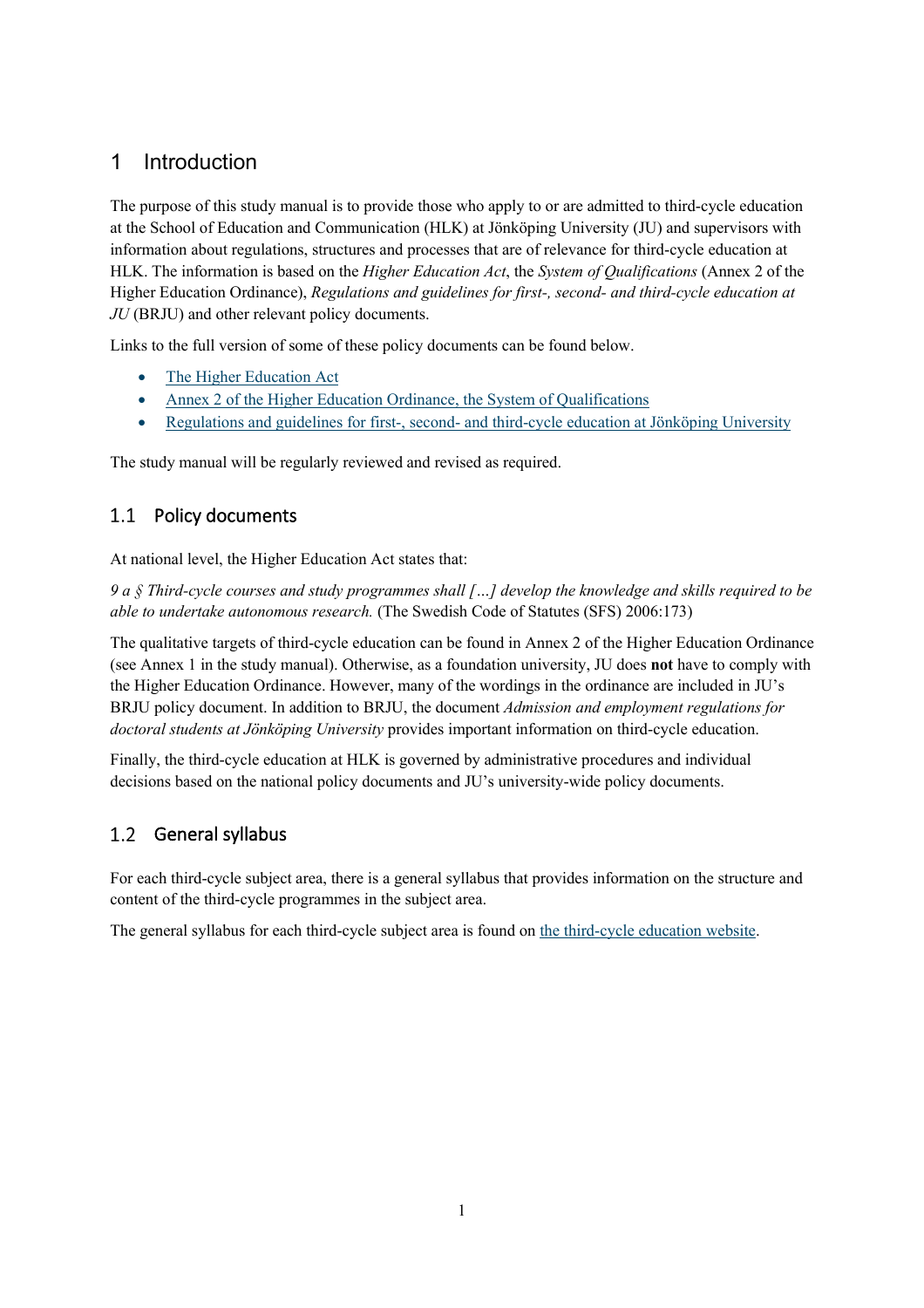## <span id="page-5-0"></span>2 Organisation and management of third-cycle education

During your third-cycle studies, it may be useful for you to understand the framework of third-cycle education and to know something about how the education is managed at JU and HLK level.

#### <span id="page-5-1"></span> $2.1$ Qualifications and third-cycle subject areas at HLK

JU has the right to award licentiate and doctoral degrees in the field of humanities and social sciences (SFS 2004:111; SFS 2007:5).

At HLK, doctoral students can pursue licentiate and doctoral degrees in the following third-cycle subject areas:

- (Didactics; for students registered in the autumn semester of 2015 at the latest)
- Disability Research
- Media and Communications
- Education
- (Education with specialisation in Didactics; for students registered in the autumn semester of 2018 at the latest)
- (Education with specialisation in Special Education; for students registered in the autumn semester of 2018 at the latest)
- (Special Education; for students registered in the autumn semester of 2015 at the latest).

### <span id="page-5-2"></span>2.2 Management at JU level

### <span id="page-5-3"></span>**Board of Education and Research Education (NUF)**

The Board of Education and Research Education (NUF) is responsible for the overall quality assurance of the university's qualifications at all levels. For more details on NUF's mission, responsibilities and powers, see *Rules and Regulations for the Board of Education and Research Education at Jönköping University*.

### <span id="page-5-4"></span>**Strategic Committee for Research**

The Strategic Committee for Research is tasked with coordinating issues related to third-cycle education among the companies. The committee also has an advisory role to the president on university-wide strategic issues in the field of research and third-cycle education.

#### <span id="page-5-5"></span> $2.3$ Management at HLK level

#### <span id="page-5-6"></span>**Dean**

The dean is HLK's principal academic officer.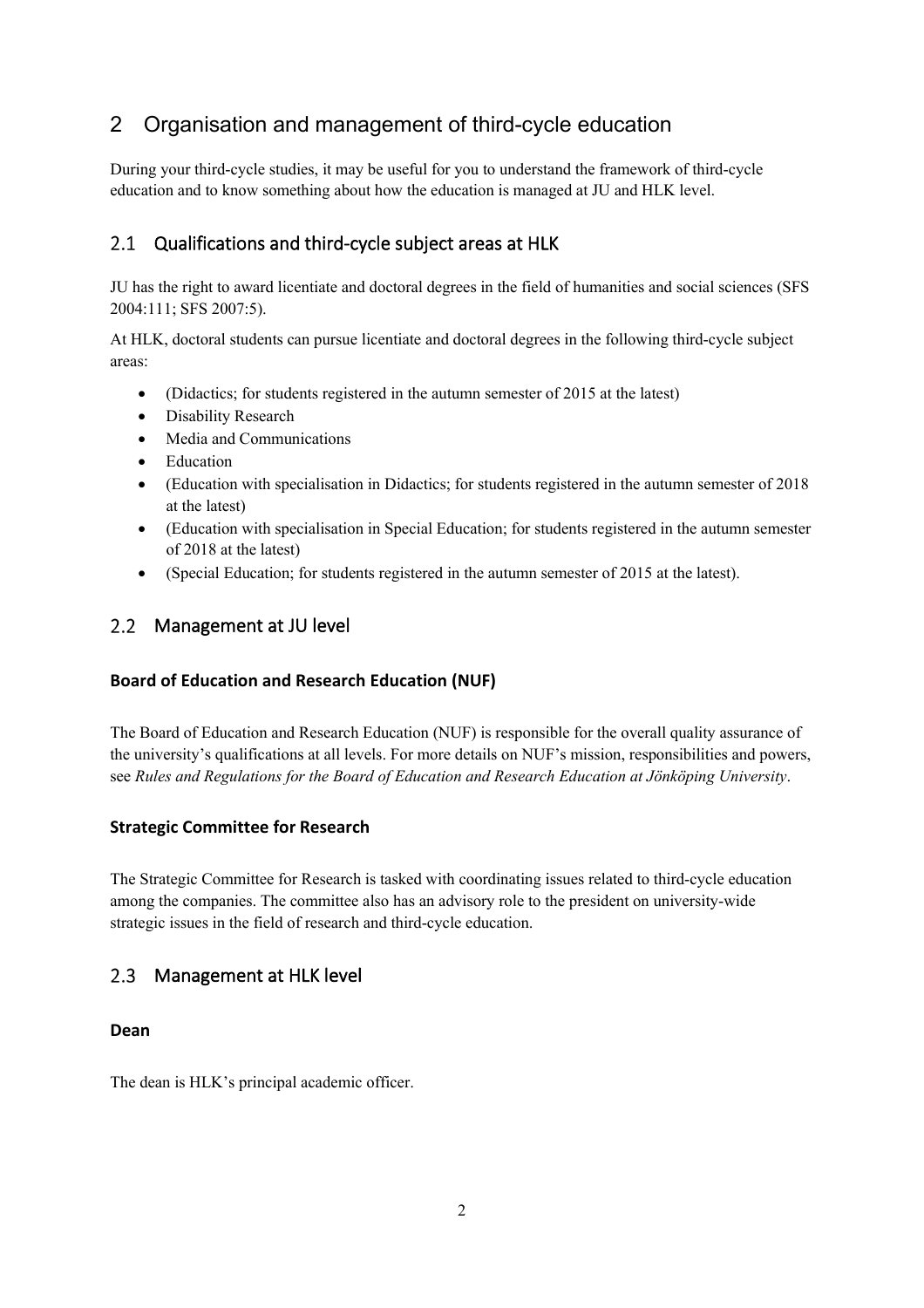### <span id="page-6-0"></span>**Associate Dean of Research**

<span id="page-6-1"></span>HLK's associate dean of research has overall responsibility for research and third-cycle education.

### **Research Board**

HLK's Research Board handles matters related to the development and delivery of third-cycle education at HLK. The board is also responsible for the continuous quality assurance of third-cycle education at HLK.

### <span id="page-6-2"></span>**Director of Third-Cycle Education**

The director of third-cycle education leads the day-to-day work on third-cycle education at HLK and is the contact person for any questions about third-cycle education. Among other things, the director's responsibilities include course offerings, admission to third-cycle education, individual study plans, accreditations and other matters related to doctoral students. The director is also responsible for the work environment of those involved in the third-cycle education.

### <span id="page-6-3"></span>**Research Coordinator**

The research coordinator assists with practical matters related to third-cycle education, for example administration, information about doctoral studies and coordination of public defences of doctoral theses, licentiate seminars and compulsory seminars.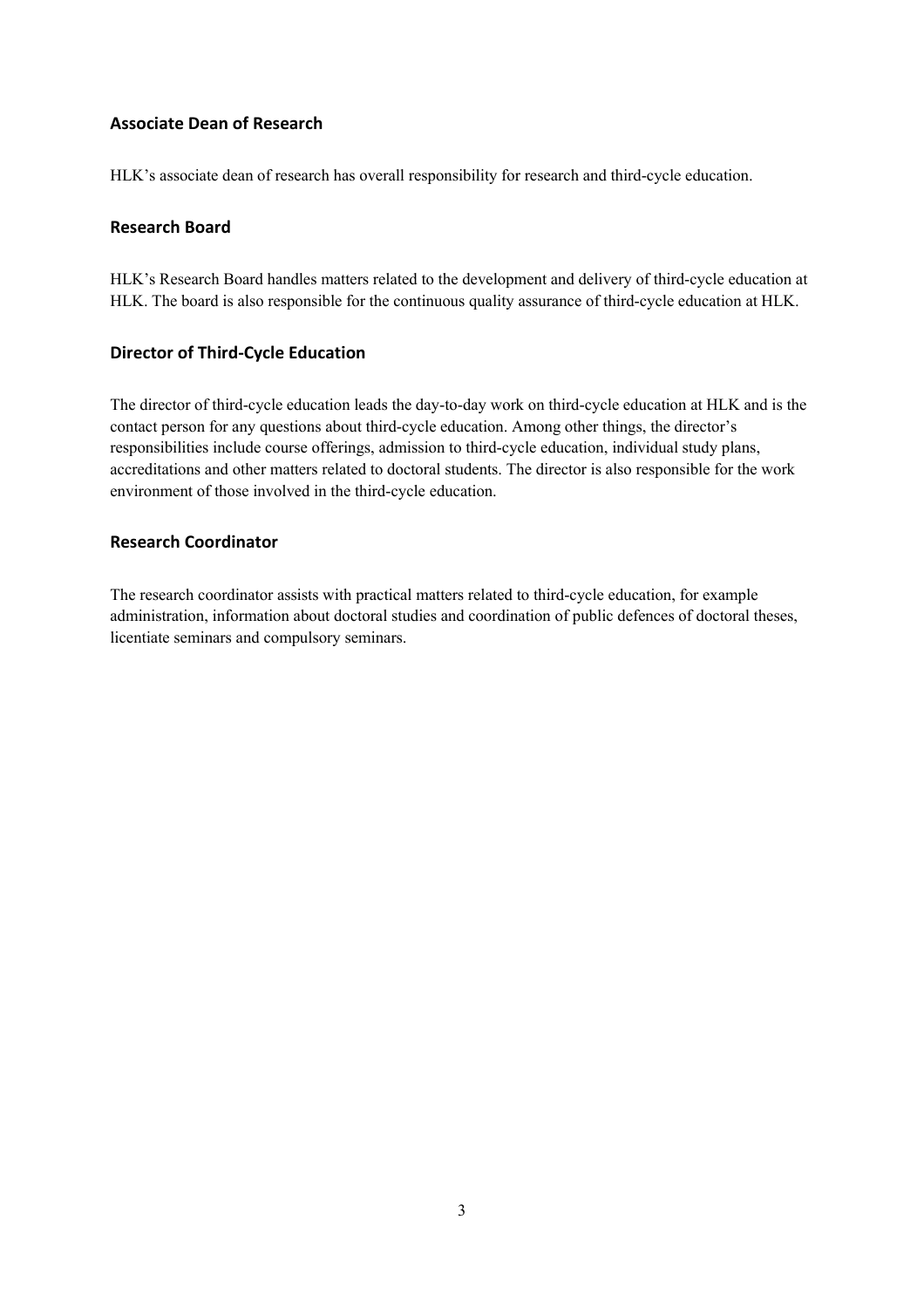## <span id="page-7-0"></span>3 Application and admission to third-cycle education at HLK

Those accepted to third-cycle education at HLK are admitted to a programme leading to a licentiate degree or a programme leading to a doctoral degree. A person who has completed a licentiate degree at HLK or another higher education institution can be admitted to the "latter part" of a programme that leads to a doctoral degree.

The procedure for the admission of doctoral students is set out in *Admission and employment regulations for doctoral students at Jönköping University.*

The process can be initiated by HLK or by request from an applicant who has secured external funding. When a request is made by an external stakeholder, the dean will decide whether to continue the recruitment process on the basis of strategic considerations, the intended funding and availability of suitable supervisors.

The applicant can only be admitted if HLK deems that:

- 1. funding can be guaranteed for the entire period of study funding can be secured for the entire thirdcycle programme
- 2. the applicant can devote the time needed to complete the programme within four years in the case of a licentiate degree and eight years in the case of a doctoral degree. The planned degree of activity for the third-cycle programme must be at least 50%.

### <span id="page-7-1"></span>3.1 Funding

There are two funding models for doctoral students:

- 1. employment with a Jönköping University school
- 2. other employment or scholarship.

Accepted forms of employment, besides a doctoral studentship, are:

- other employment with a Jönköping University school, as a special initiative to facilitate thirdcycle studies
- employment with another higher education institution, or
- employment with an institution, company, public authority or similar organisation.

### <span id="page-7-2"></span>3.2 Entry requirements

To be admitted to HLK'S doctoral programmes, the applicant must meet the general entry requirements and any subject-specific entry requirements.

The applicant must have:

- completed a master's-level qualification,
- achieved a minimum of 240 credits, at least 60 of which must be master's credits, or
- otherwise acquired equivalent knowledge in Sweden or abroad.

For information on subject-specific entry requirements, see the relevant general syllabus.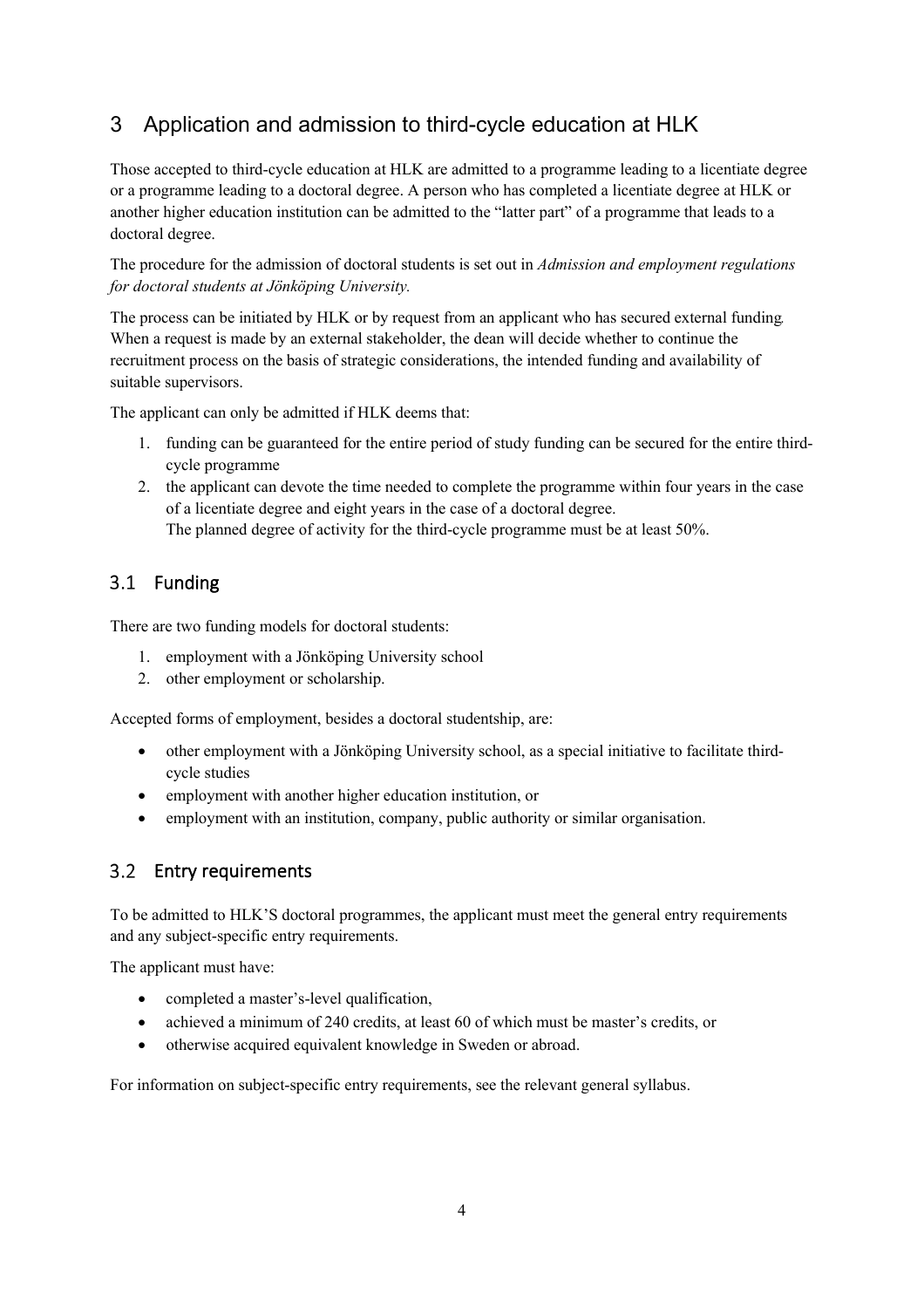### <span id="page-8-0"></span>3.3 Application

Applications for advertised doctoral studentships must be made via the Varbi recruitment system. Other applications to third-cycle education are to be submitted to the research coordinator at HLK. The coordinator ensures that the application is recorded and reviewed by the Research Board prior to the dean's decision.

The application must include:

- subject/doctoral programme
- evidence that funding is in place for the entire period of study. A form is available from the director of third-cycle education
- CV
- certified copies of academic qualifications
- email address
- research proposal, approximately five pages long, including research problem(s), theoretical and methodological points of departure, and a timetable for the research. Before submitting your application, you have the opportunity to improve your research proposal by requesting feedback on your proposal from a subject representative at the School of Education and Communication. The director of third-cycle education will provide contact details.
- papers and any other scholarly works that you wish to submit for consideration.

### <span id="page-8-1"></span>Assessment of eligibility and suitability

The assessment of applications takes place in three stages: basic assessment, scholarly review and examination.

The assessment takes into account the applicant's ability to complete third-cycle programme, the proposed research project's connection to HLK's research environments and, if applicable, the external funder's prioritisation of the subject area the applicant intends to cover according to the research proposal.

#### <span id="page-8-2"></span>**Basic assessment**

The following aspects are checked:

- 1. if the application is complete
- 2. if the applicant meets the general entry requirements for third-cycle education as stated in *Admission and employment regulations for doctoral students at Jönköping University* through consultation with the admissions office at JU
- 3. if the applicant meets the specific entry requirements stated in the general syllabus in question
- 4. if the applicant has secured funding for third-cycle education (funding certificate and doctoral student allowance (doktorandryggsäck) certificate or agreement on such allowance).

If the number of remaining applications exceeds the number that HLK can have reviewed (four applications), a second sorting will be done on the basis of the criteria stated in the call.

#### Scholarly review

For the remaining applications, the Research Board selects and ranks a number of possible internal and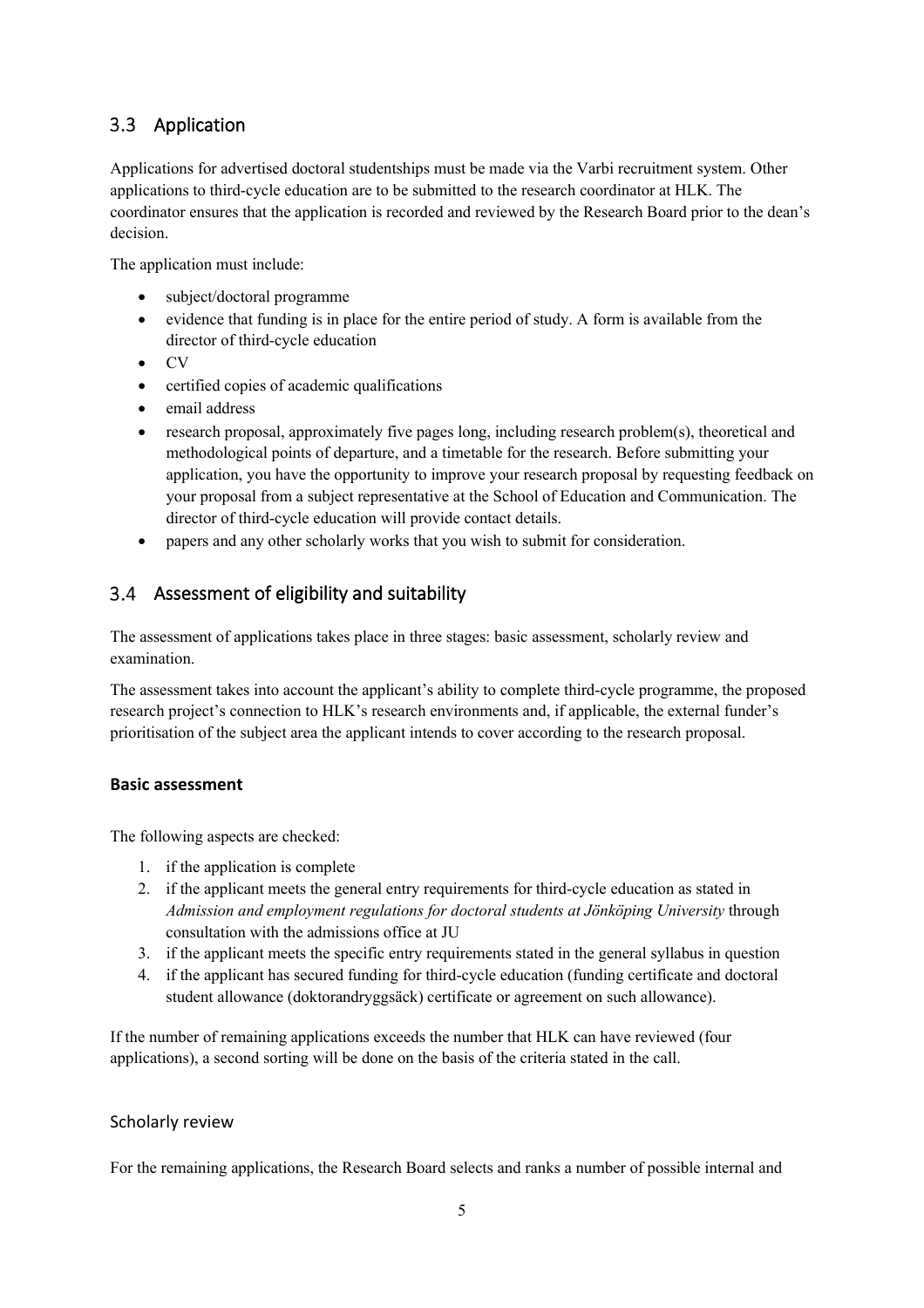external reviewers (who have at least a doctoral degree and are specialists in the relevant field) following a proposal by the head of the research environment or the head of the subject area.

The applications are reviewed using instructions and assessment documents from HLK. Special consideration is to be given to the applicant's ability to complete third-cycle studies. Papers and other scholarly works that the applicant has submitted for consideration.

The reviewers provide a written statement to the Research Board containing their assessment and (if applicable) the suggested ranking of the applicants.

### <span id="page-9-0"></span>**Examination**

On the basis of the information provided by the reviewers, selected applicants are examined through:

- a) work samples
- b) an English test if the applicant does not meet the requirements for English proficiency by means of upper secondary school grades or earlier university studies (See the information on language tests [on the website.](https://ju.se/en/study-at-ju/admissions/language-requirements.html))
- c) interview
- d) verification of references.

### <span id="page-9-1"></span>**Selection**

In the light of the review, examination and JU's gender equality policy, the recruitment group proposes which applicant should be admitted.

If two or more applicants are equally qualified, any under-represented gender will be given priority.

The recruitment group is responsible for making the offer to the top candidate. If the top candidate declines, the offer goes to the next person in the ranking.

<span id="page-9-2"></span>When an applicant has accepted an offer of admission, they may be admitted.

#### $3.5$ Admission

The recruitment group reports on the selection process to the Research Board and presents the top candidates and the one selected.

In the light of the review, examination and JU's gender equality policy, the Research Board makes a proposal for admission or refusal to the dean.

The dean takes the decision on admission or refusal. The decision cannot be appealed.

The basis for the dean's decision on admission is prepared by the director of third-cycle education and must include:

- information about which general syllabus the doctoral student will follow
- information about the principal supervisor
- information about courses to be accredited towards the intended degree
- the stipulated length of time as a doctoral student, which is affected by accredited courses
- funding certificate
- a funding agreement which the applicant signs, thereby confirming that they have been informed that HLK will not fund third-cycle education that extends beyond the normal study period for the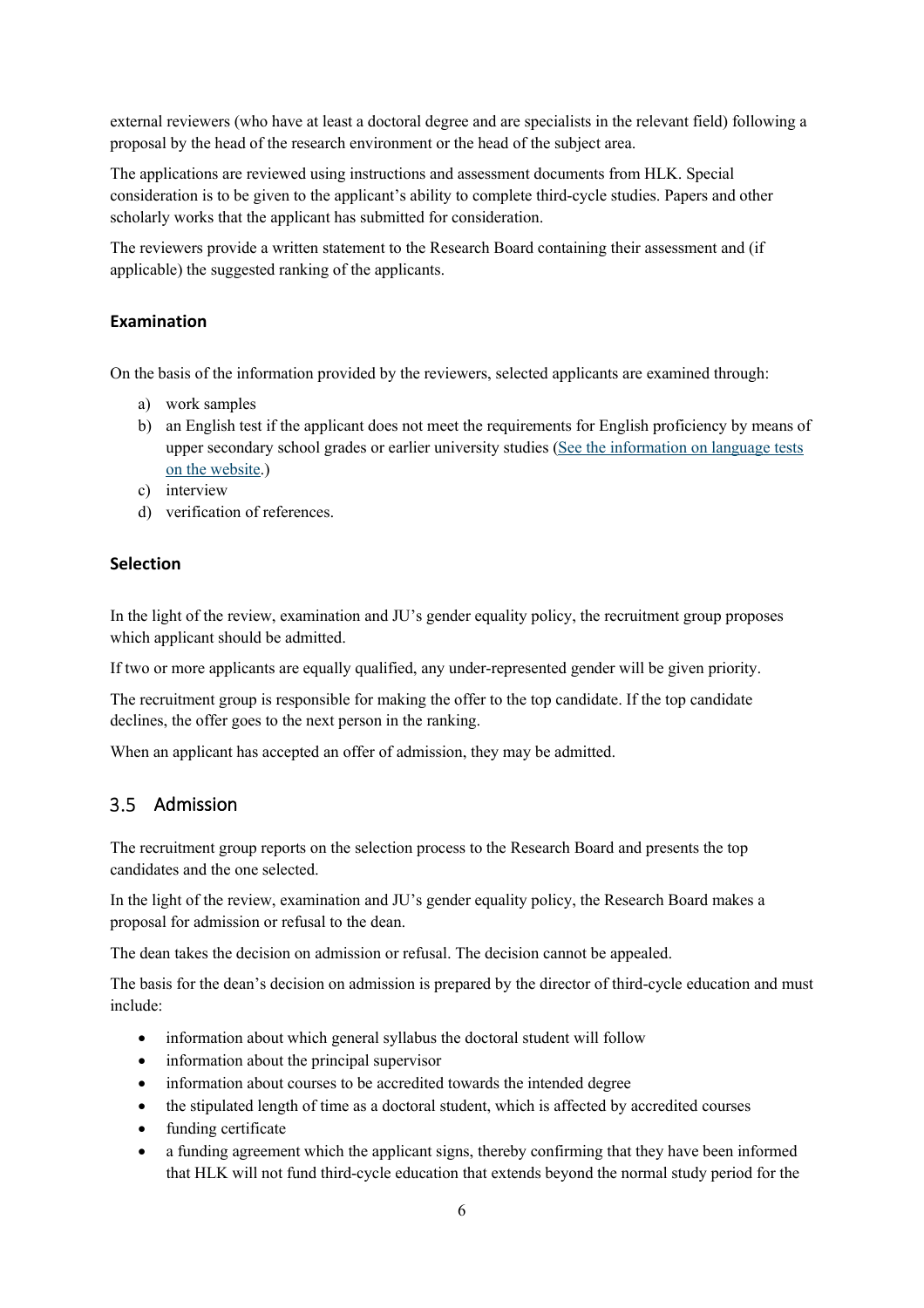degree in question

• doctoral student allowance (doktorandryggsäck) certificate or an agreement on such allowance. The allowance is to cover the student's "expenses" (conferences, travel, literature, copying costs, language review, etc.). The amount is currently SEK 12,000 per year for a part-time doctoral student and SEK 24,000 per year for a full-time doctoral student. The full amount of the allowance is made available to the doctoral student during the period of third-cycle education.

Those admitted are notified in writing by the research coordinator. The convener of the recruitment group notifies all applicants whose application is refused.

### <span id="page-10-0"></span>**Transfer of a doctoral student from another higher education institution**

A doctoral student who wishes to transfer from another higher education institution must apply according to the procedures described under "3.3 Application". Admission requires a decision by the dean on the strategic relevance of the research project for HLK. Assessment of eligibility and suitability is carried out with a focus on connections to HLK's research environments, availability of supervisors and funding.

### <span id="page-10-1"></span>**Registration for third-cycle education**

The research coordinator is responsible for registering the doctoral student for third-cycle education at HLK and provides the relevant form.

<span id="page-10-2"></span>The research coordinator is responsible for handling any accreditation process.

### **Change of general syllabus or third-cycle subject area**

In general, the doctoral student will follow the general syllabus that applies at the time of admission. The student may switch to the latest version of the syllabus after consultation with the principal supervisor. The relevant form is available from the research coordinator. The decision is taken by the director of third-cycle education.

An application to change third-cycle subject area is made to the research coordinator for preparation in the Research Board's presidium. Any specific entry requirements in the general syllabus of the new third-cycle subject area must be met. The dean takes the decision on admission, but the full admission procedure is not required. The individual study plan must be updated.

#### <span id="page-10-3"></span> $3.6$ Employment as a doctoral student at HLK

Only a person admitted to third-cycle education at HLK can be employed as a doctoral student at the school.

A person can be employed as a doctoral student for a total of no more than eight years. However, the total period of employment cannot exceed the equivalent of four years of full-time third-cycle studies. In the case of studies leading to a licentiate degree, the total period of employment must not exceed the equivalent of two years of full-time third-cycle studies. If previous studies are accredited in connection with admission to third-cycle education, the periods stated above are reduced accordingly.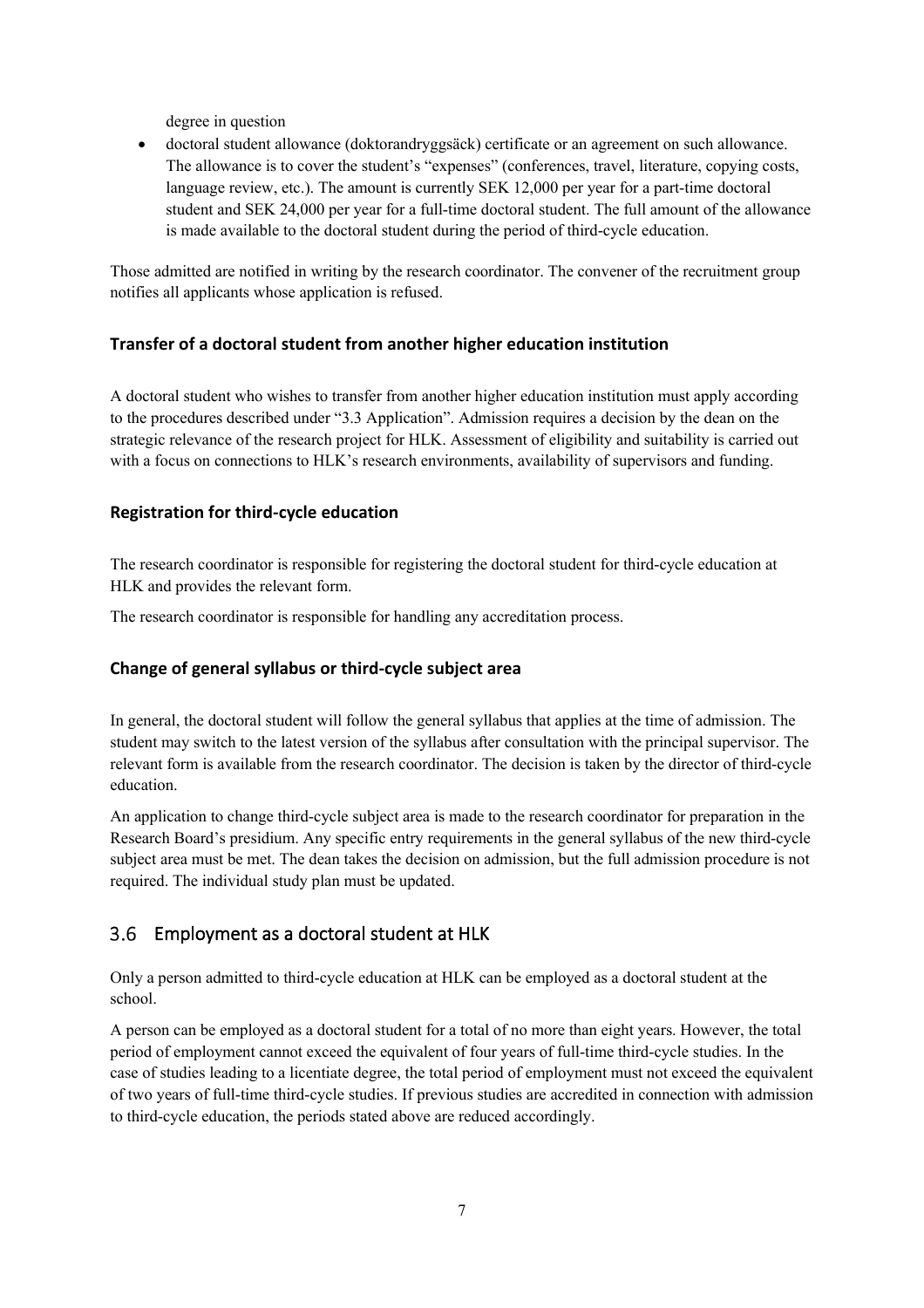The total period of employment may, however, be longer than stated above if there are special reasons, such as sickness absence, military service, elected positions within trade unions and student organisations or parental leave.

A person who is employed as a doctoral student must primarily devote themself to their own studies.

However, a person employed as a doctoral student may engage in teaching, research and administration to a limited extent. Such work must not constitute more than 20% of full-time employment. The principal supervisor has special responsibility to ensure that this percentage is not exceeded in total during the thirdcycle programme and that the work is positive for the doctoral student's third-cycle studies. The doctoral student's working hours are planned in consultation between the supervisors, the doctoral student and the head of department. The head of department has full responsibility for the doctoral student as an employee, including responsibility for managing and allocating work that is not part of the third-cycle programme.

Doctoral students are generally employed full-time. If a doctoral student so requests, they may be employed part-time but never less than 50% of full-time in total during the third-cycle studies.

The first period of employment may not exceed one year. The contract may be renewed for a maximum of two years at a time, after a review of the doctoral student's progress on the third-cycle programme.

### <span id="page-11-0"></span>**Salary ladder for doctoral students with a doctoral studentship at HLK**

The salary ladder for doctoral students with a doctoral studentship at HLK is adjusted in conjunction with the salary audit. Any adjustment will be based on data extracted from Ladok and information from the principal supervisor on the doctoral student's progress with their licentiate/doctoral thesis.

Certificates for courses that are to be accredited for possible advancement on the salary ladder must be received by the research coordinator no later than 15 February and 15 September respectively. This process is regulated by dean's decision §20/016. Course results and study results for work relating to the thesis must be for the most recent semester. If granted, the new salary will be paid as of March and October respectively.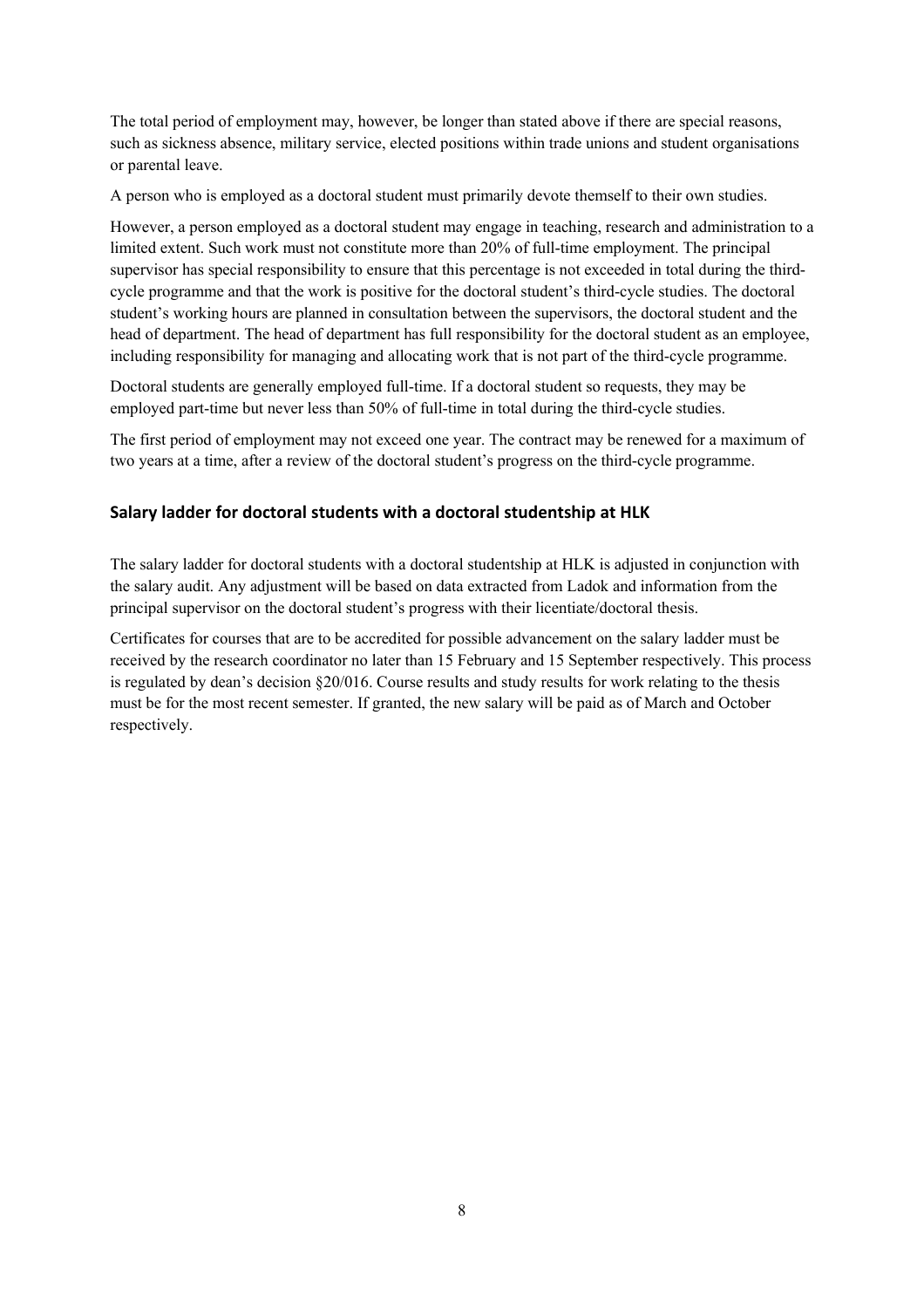## <span id="page-12-0"></span>4 Structure of the third-cycle education

The scope of the third-cycle education depends on the type of degree, and the distribution of credits within the degree depends on the chosen third-cycle subject area.

### <span id="page-12-1"></span>4.1 Scope

The licentiate degree comprises a total of 120 credits divided into 52.5 course credits and 67.5 thesis (with the exception of disability research, see below).

The doctoral degree comprises a total of 240 credits divided into 75 course credits and 165 thesis credits (with the exception of disability research, see below).

For disability research, the licentiate degree comprises a total of 120 credits divided into 30 course credits and 90 thesis credits, while the doctoral degree comprises a total of 240 credits divided into 60 course credits and 180 thesis credits.

The way the qualitative targets of the System of Qualifications are fulfilled within the framework of HLK's third-cycle education is shown in a matrix for each third-cycle subject area. The matrixes are available on [the third-cycle education website.](https://ju.se/en/research/doctoral-programmes/doctoral-programmes-at-the-school-of-education-and-communication.html)

### <span id="page-12-2"></span>4.2 Individual study plan

The structure of third-cycle education for the individual doctoral student is governed by the general syllabus (see "1.2 General syllabus") and the individual study plan (ISP).

The ISP contains information on, among other things:

- personal information
- employer
- general information about the third-cycle programme
- resources and practical prerequisites
- supervisors
- planning and follow-up
- achievement of the qualitative targets of the System of Qualifications
- evaluation of the studies and supervision and a plan for possible changes regarding the researchrelated part of the third-cycle programme.

The principal supervisor is responsible for drawing up an ISP together with the doctoral student no later than three months after admission and for revising the plan in consultation with the student on an annual basis. The first version of the ISP should include plans for the first year.

The ISP is signed by the doctoral student and supervisors. It is also signed by the employer to ensure that they are kept up to date on the doctoral student's work and progress.

### <span id="page-12-3"></span>**The individual study plan as a tool for follow-up**

The individual study plan is intended to provide the principal supervisor and doctoral student with a clear overview of…and thereby facilitate the planning of the remaining work. The ISP also constitutes the basis for the assessment of qualitative target achievement at the end of the third-cycle programme.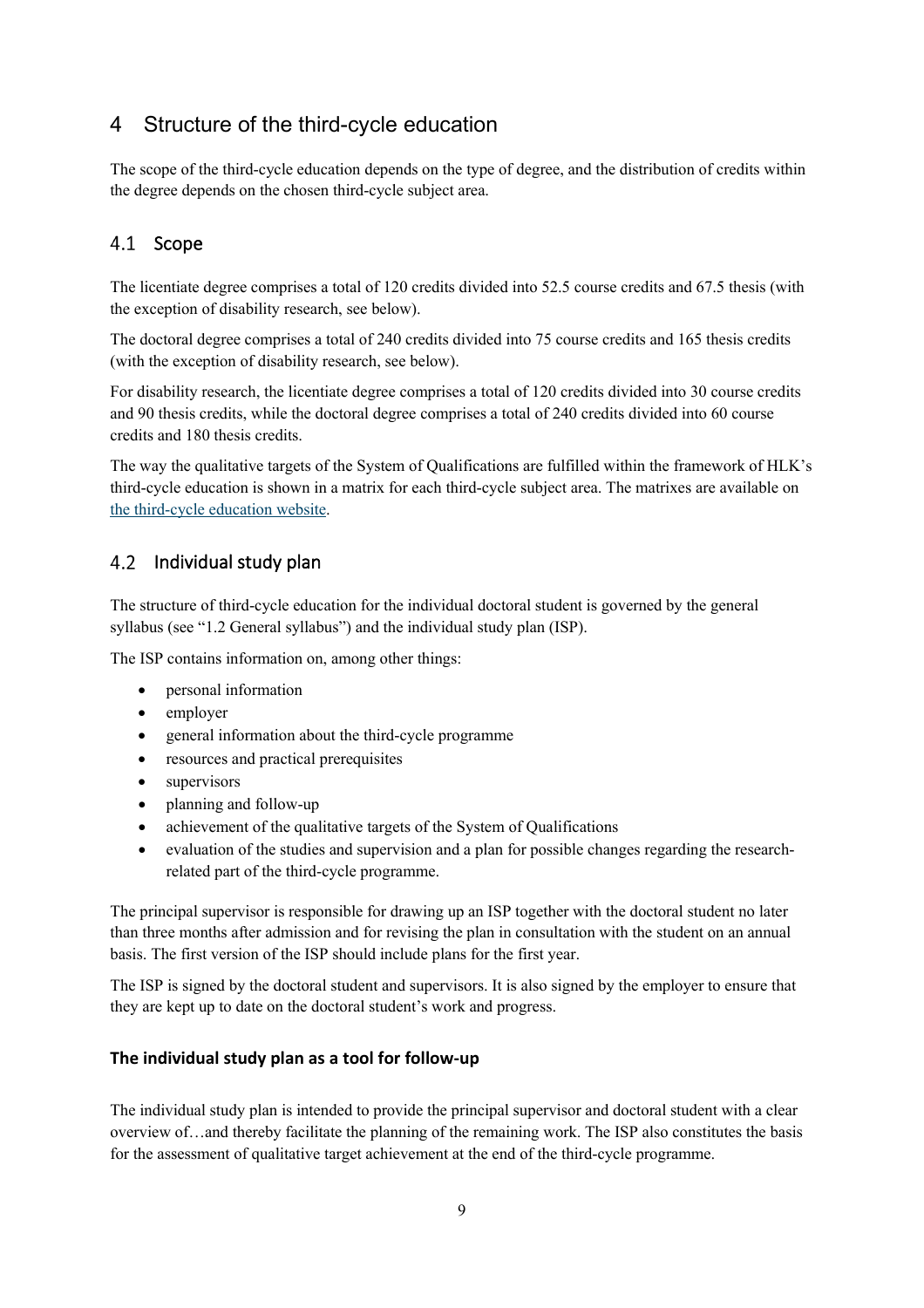The doctoral student is expected to amend and make additions to the ISP during the course of the programme and continuously report on their progress in relation to the ISP to the supervisors.

A draft version of the revised ISP is to be submitted digitally to the director of third-cycle education **by 15 November**.

At an individual meeting with the director of third-cycle education in November or December, the doctoral student and the director go through the ISP together and note any additional needs for adjustment.

After the final amendments, the doctoral student ensures that the supervisors and the employer who leads and allocates most of the doctoral student's work are given access to the amended ISP. The ISP is signed by the supervisors, doctoral student and employer.

The ISP must be submitted to the research coordinator by email no later than Friday of the third week of the calendar year (week 3). The ISP is approved by the dean and registered.

At the annual revision meeting, the doctoral student's progress is checked in relation to the ISP, and any deviations from the previous ISP are noted. If there are deviations that could imply a risk that the doctoral student will not be able to complete the programme within the planned period of time, the principal supervisor will inform the director of third-cycle education. The principal supervisor then initiates an action plan, which is drawn up together with the doctoral student and the director of third-cycle education.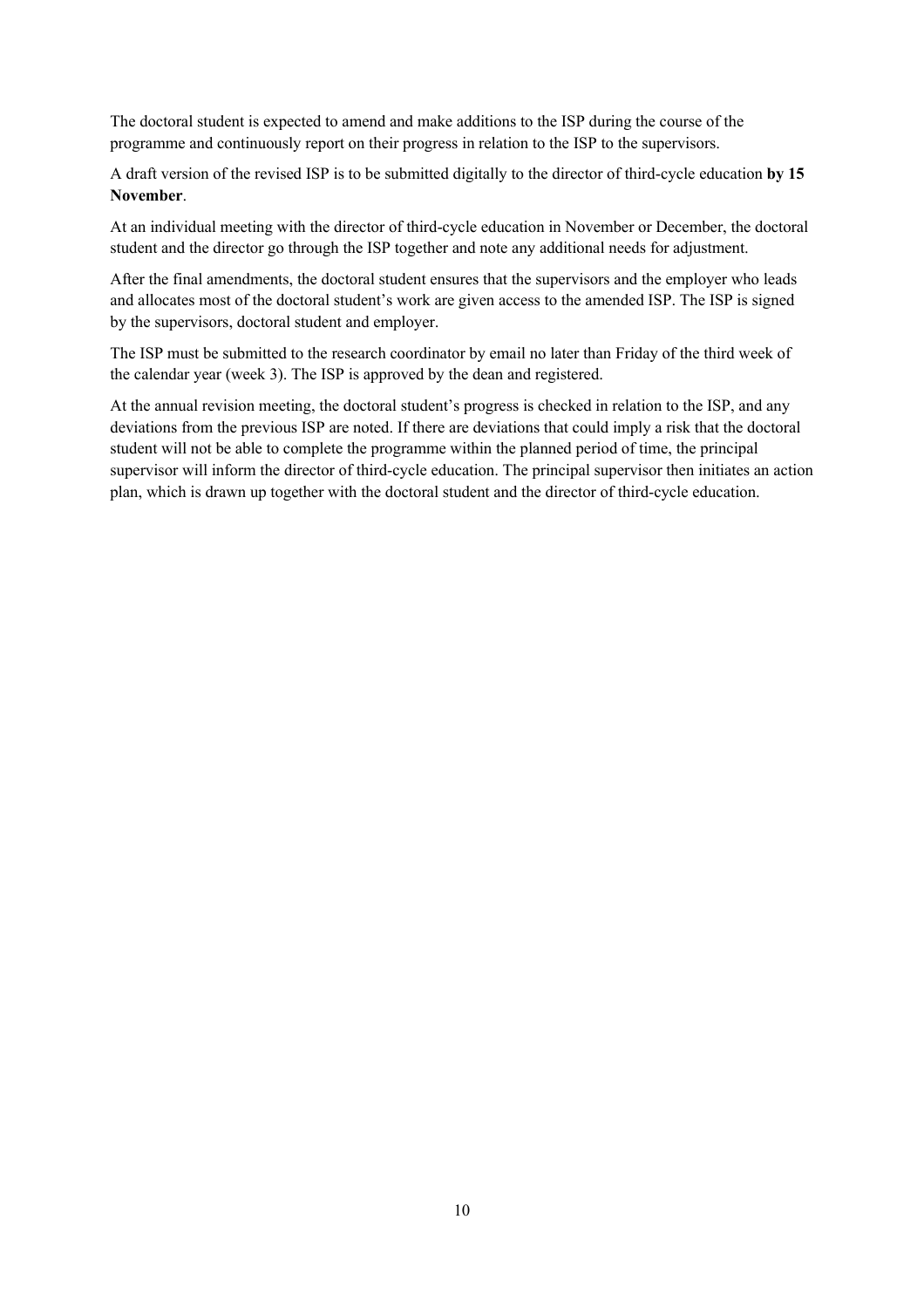## <span id="page-14-0"></span>5 Content of the third-cycle education

The third-cycle education includes many different activities which are intended to help the doctoral student meet the qualitative targets (see Annex 1 in the study manual). In addition, it aims to contribute to the student's identity as a researcher, reinforce the student's confidence in their own subject area and foster a multidisciplinary mindset.

<span id="page-14-1"></span>Supervision, courses and seminars are important components of the third-cycle education.

#### $5.1$ Supervision

At least two supervisors must be appointed for each doctoral student. One must be appointed as the principal supervisor and be a docent or professor. The other supervisor(s) must have a doctoral degree. Supervisors are to be chosen in view of all fields/subjects/methods intended to be covered by the doctoral student's work.

The principal supervisor is appointed by the dean in conjunction with the doctoral student being admitted. Assistant supervisors are to be appointed as soon as possible after admission but at the latest within six months. Decisions are made by the associate dean of research.

Subsequent appointment of an additional assistant supervisor may be necessary to cover all the fields relating to the licentiate/doctoral thesis in terms of supervisor competence.

For doctoral students linked to HLK through an agreement with another higher education institution, the principal supervisor is to be selected from among the researchers at the other higher education institution, while the second supervisor will be an employee at HLK. If the other higher education institution cannot provide a principal supervisor with the necessary competence, the principal supervisor must be selected at HLK instead and the second supervisor at the other higher education institution.

### <span id="page-14-2"></span>**Roles and responsibilities of the supervisors**

The main task of the supervisors is to help the doctoral student reach the qualitative targets (see Annex 1 in the study manual). They are also to promote the doctoral student's development into an independent researcher with a scientific mindset by supporting the student in common academic activities, for example in writing research applications and organising conferences.

In addition, the supervisors are to:

- support the doctoral student with the task of designing and conducting good quality research
- set good examples by complying with research ethics guidelines and demonstrating a professional approach when collaborating with other researchers
- ensure the doctoral student has a reasonable workload
- guide the doctoral student with regard to different career paths
- invite the doctoral student to join networks and pass on useful contact information.

The principal supervisor has a special responsibility to:

- clearly communicate the qualitative targets
- monitor the doctoral student's progress
- annually revise the individual study plan together with the doctoral student
- put together expert review groups for the compulsory seminars
- find an external reviewer, a chair and an examining committee for the public defence of the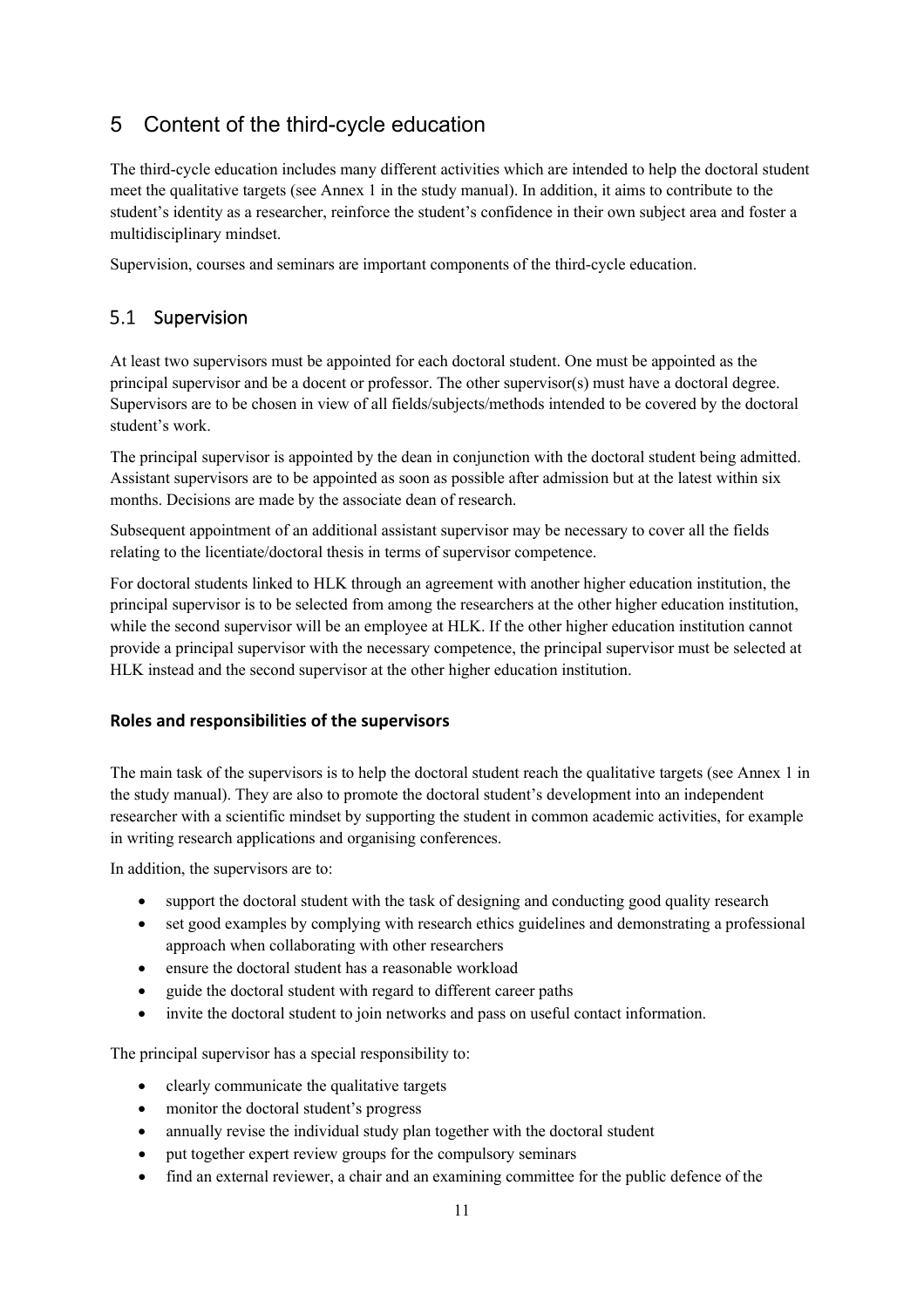doctoral thesis (or an examiner for the licentiate seminar)

During the course of the programme, the doctoral student will receive support through regular meetings with their supervisors. Individual supervision can be supplemented with group supervision where several doctoral students participate. During these meetings, the doctoral student has the opportunity to discuss parts of their work.

The need for supervision may vary over time. Both the supervisor and the doctoral student are responsible for ensuring that supervision sessions take place and that the actions decided on such occasions are followed up regularly.

The doctoral student is entitled to supervision throughout the period of time considered necessary for the programme in question.

The supervisor and the doctoral student must continuously evaluate the supervision process. In this context, the individual study plan is an important tool.

All supervisors and doctoral students must keep up to date with HLK's routines and regulations for thirdcycle education.

The doctoral students are also responsible for:

- carrying out planned activities in accordance with the individual study plan and reporting on their progress
- demonstrating a professional approach in all parts of the third-cycle education
- complying with research ethics guidelines
- contributing to an intellectually stimulating research environment.

#### <span id="page-15-0"></span>**Distribution of supervision time**

The distribution of supervision time among the doctoral student's supervisors may vary somewhat depending on which part of the process the doctoral student is at. Once every calendar year, having consulted the supervisory team, each supervisor reports the amount of supervision to the director of thirdcycle education. The report must be submitted no later than 31 October to facilitate budget management and include an estimate of planned supervision during the latter part of the autumn semester. The director of third-cycle education sends out a reminder of this in good time.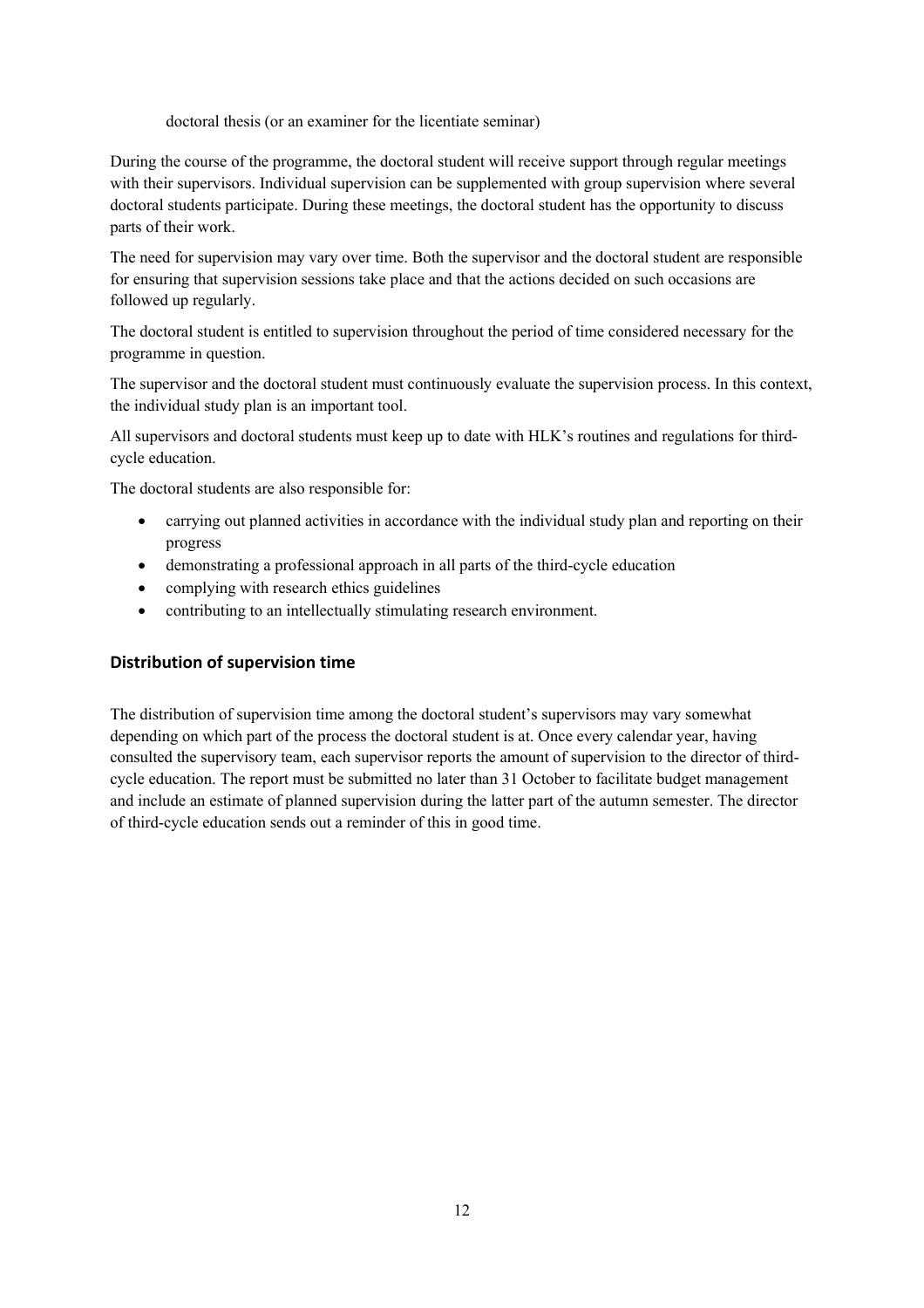### <span id="page-16-0"></span>**Remuneration for supervisors**

|                                           | <b>Principal supervisor</b>                                                     | <b>Assistant supervisor</b>                                                           |
|-------------------------------------------|---------------------------------------------------------------------------------|---------------------------------------------------------------------------------------|
| Professor employed at HLK                 | Included in the duties of the<br>position                                       | Included in the duties of the<br>position                                             |
| Docent employed at HLK                    | <b>Full-time doctoral student:</b>                                              | <b>Full-time doctoral student:</b>                                                    |
|                                           | Maximum 10 days per doctoral<br>student and year                                | Maximum 5 days per doctoral<br>student and year                                       |
|                                           | Part-time (50%) doctoral student: Part-time (50%) doctoral student:             |                                                                                       |
|                                           | Maximum 5 days per doctoral<br>student and year                                 | Maximum 3 days per doctoral<br>student and year                                       |
| Senior lecturer with a doctoral<br>degree |                                                                                 | <b>Full-time doctoral student:</b><br>Maximum 5 days per doctoral<br>student and year |
|                                           |                                                                                 | Part-time (50%) doctoral student:                                                     |
|                                           |                                                                                 | Maximum 3 days per doctoral<br>student and year                                       |
| <b>External supervisor</b>                | Full-time doctoral student:                                                     | <b>Full-time doctoral student:</b>                                                    |
|                                           | The equivalent of 10 days in<br>Swedish crowns per doctoral<br>student and year | The equivalent of 5 days in<br>Swedish crowns per doctoral<br>student and year        |
|                                           | Part-time (50%) doctoral student: Part-time (50%) doctoral student:             |                                                                                       |
|                                           | The equivalent of 5 days in<br>Swedish crowns per doctoral<br>student and year  | The equivalent of 3 days in<br>Swedish crowns per doctoral<br>student and year        |

In addition, remuneration is paid for travel in connection with research plan, mid-way review and final review seminars, licentiate seminars, public defences of a doctoral thesis and occasional supervision sessions of particular importance for the progress of the thesis work. HLK's policy is that, as far as possible, long journeys should be replaced by virtual meetings. If a journey is to be made, the supervisor must consider the possibility of travelling by public transport.

A journey for a single supervision session that will cost more than SEK 1,500 must be approved in advance by the director of third-cycle education.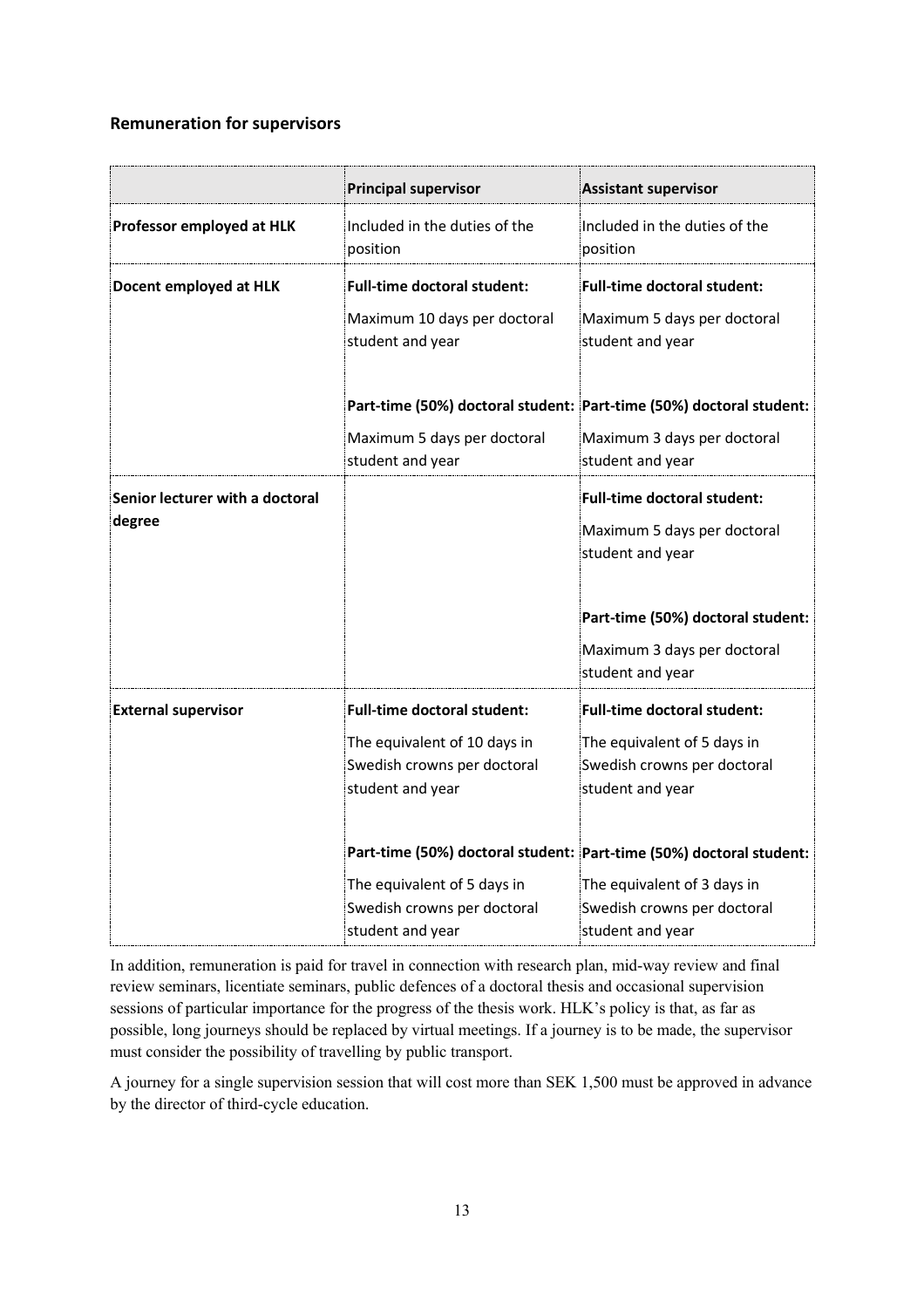### <span id="page-17-0"></span>5.2 Courses

Course syllabi for third-cycle courses provided by HLK are prepared by the intended course coordinator in consultation with the director of third-cycle education and the Course Syllabus Council in the order mentioned and adopted by the associate dean of research.

Information on planned third-cycle courses can be found on [the third-cycle education website.](https://ju.se/en/research/doctoral-programmes/doctoral-programmes-at-the-school-of-education-and-communication/doctoral-courses.html) Courses provided by HLK are also advertised via email to the doctoral students admitted to HLK's third-cycle education. Application for HLK's courses is made via the third-cycle education website.

The courses offered at HLK are also open to doctoral students enrolled at other schools at JU and at other higher education institutions as well as to others who satisfy the general entry requirements for third-cycle education. When the number of applicants is greater than the number of available places, the order of priority is as follows:

- 1. doctoral students at HLK
- 2. doctoral students at other schools at JU
- 3. doctoral students at other higher education institutions
- 4. staff at HLK who satisfy the general entry requirements for third-cycle education
- 5. other eligible applicants.

### <span id="page-17-1"></span>**Compulsory courses**

The following are compulsory courses for doctoral students at HLK:

- Working Process and Writing in Research , 7.5 credits
- Research Design I, 7.5 credits
- Research Design II, 7.5 credits
- Research Ethics, Reflections and Practices, 4.5 credits
- Information Literacy and Scholarly Communication, 3 credits

For a licentiate degree, 15 credits from the above-mentioned courses (or the equivalent) are compulsory. For a doctoral degree, all the above-mentioned courses (or the equivalent) are compulsory.

In addition, at least 7.5 credits of the compulsory course component for a licentiate degree and at least 15 credits of the compulsory course component for a doctoral degree must be within the fields described in the general syllabus for the third-cycle subject area in question. The requirements for the third-cycle subject area of disability research differ from the above (see the general syllabus for this subject area).

#### <span id="page-17-2"></span>**Elective courses**

In addition to the compulsory courses, doctoral students must do elective courses to make up the required number of credits for the degree in question. These courses must comprise in-depth study within the chosen subject area. If possible, priority should be given to courses studied together with other doctoral students.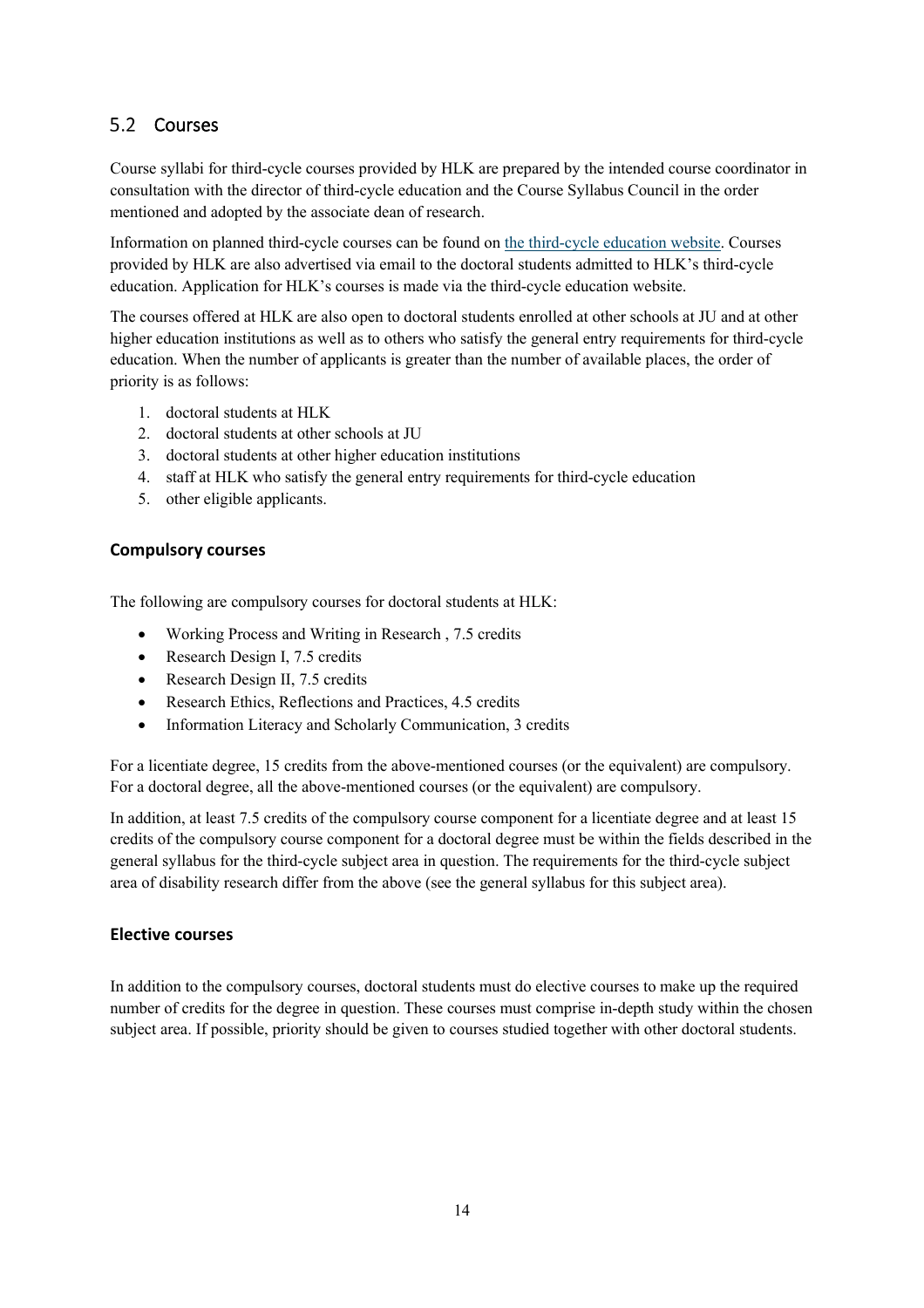#### <span id="page-18-0"></span>**Courses at other higher education institutions**

Doctoral students can also choose to take courses at other higher education institutions. A certificate will be issued by the higher education institution in question after the student has passed the course. If the doctoral student wants to include such a course in their degree at HLK, the course must be accredited (see below for more information). In order to ensure that the course can be included in the degree, the doctoral student must consult with their principal supervisor in advance.

#### <span id="page-18-1"></span>**Individually designed courses**

An individually designed course can be taken as an elective course. Such a course can be taken upon agreement with the principal supervisor but must carry a maximum of 7.5 credits and be clearly linked to the thesis. The principal supervisor or a course coordinator proposed by the principal supervisor will prepare the course syllabus and reading list in consultation with the director of third-cycle education and the Course Syllabus Council in the order mentioned. The syllabus and reading list will be adopted by the associate dean of research. The principal supervisor is normally the course coordinator.

#### <span id="page-18-2"></span>**Course evaluation**

A course evaluation must be carried out at the end of each third-cycle course at HLK. At JU, all course evaluations are processed automatically in a university-wide system. The course coordinator is responsible for compiling the results of the evaluation and for producing a course evaluation report. If the course coordinator is an external party, the examiner at HLK is responsible for compiling the results of the course evaluation.

#### <span id="page-18-3"></span>**Accreditation of courses**

First-cycle courses or equivalent may not be accredited towards a third-cycle programme.

Second-cycle courses or equivalent may only be accredited if they are not part of the third-cycle entry requirements stated in the general syllabus.

If any courses successfully completed prior to admission to a third-cycle programme are to be accredited towards the programme, this must be stated in the admission decision. However, such courses can only be accredited if it can be justified with reference to the research outline submitted by the applicant as part of their application to the third-cycle programme. This means that routine transfer of credits from previous studies is not permitted. The intended principal supervisor provides supporting documentation for the decision after consultation with the director of third-cycle education.

Courses taken within the framework of a licentiate degree can be accredited if the doctoral student transfers to a doctoral degree programme with the same specialisation.

A doctoral student who has taken courses at another higher education institution may, after examination, be granted the right to count those credits towards the pursued degree. The principal supervisor specifies how many credits can be accredited for a course passed at another higher education institution. The decision on accreditation is taken by the director of third-cycle education. In case of doubt, the associate dean of research is consulted.

The form "Application for accreditation of third-cycle course" must be completed for all non-HLK courses.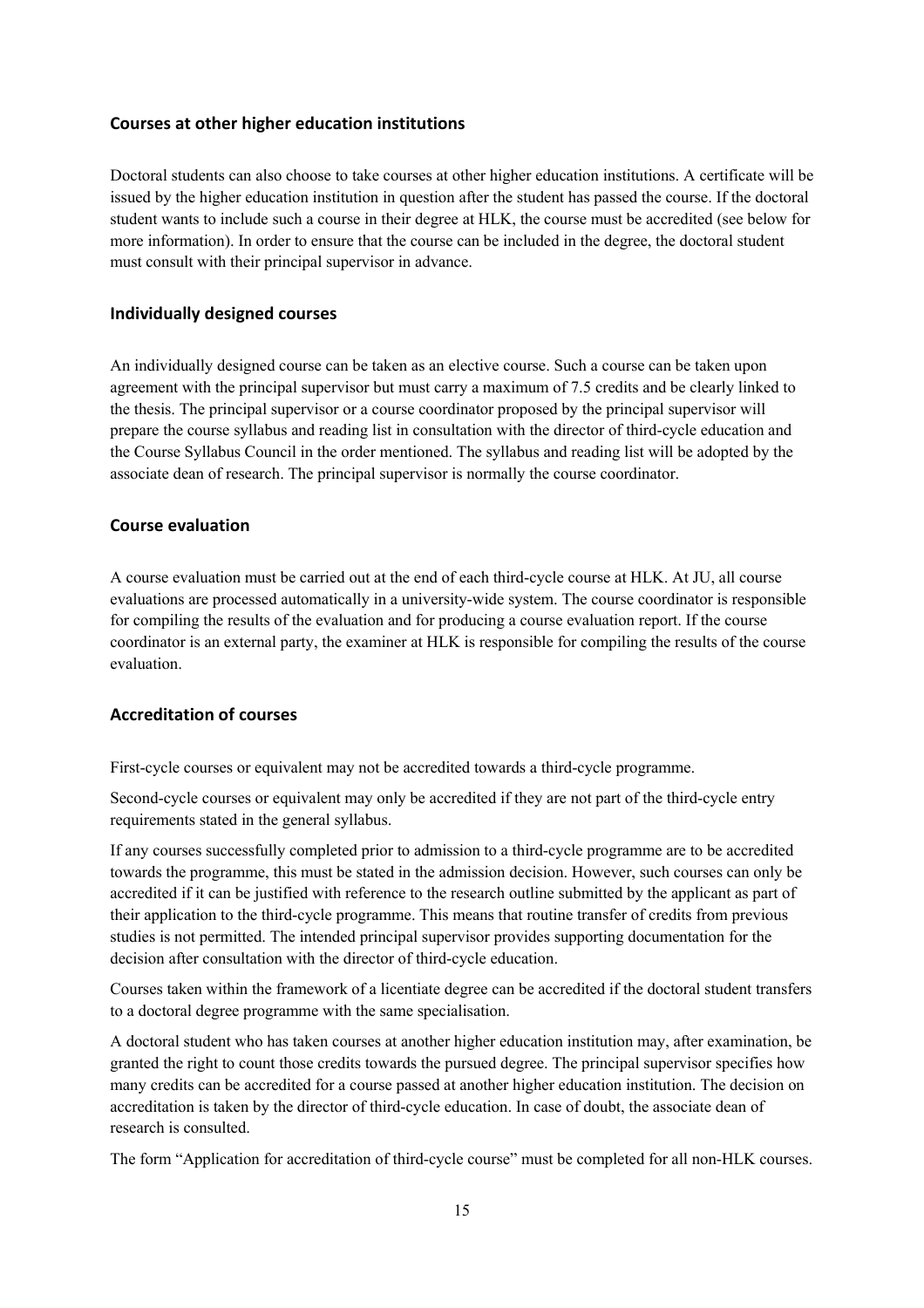### <span id="page-19-0"></span>5.3 Seminars

<span id="page-19-1"></span>Seminars are an important part of third-cycle education.

#### **Research group and research environment seminars**

Doctoral students are expected to participate as much as possible in the research seminars organised by the research team and research environment to which they belong. The doctoral student belongs to the same research team as one of their supervisors.

Doctoral students are also welcome to take part in research seminars organised by other research teams/environments. Seminars that are not directly related to their own subject can still give a useful insight into scientific theory and method and academic discussions.

#### <span id="page-19-2"></span>**Doctoral student seminars**

In addition, there are 6–7 doctoral student seminars per semester. At these seminars, doctoral students meet and discuss questions linked to their research projects without the need for finished results or advanced presentations. Each seminar will have a main theme, but that does not preclude other issues from being addressed as well.

The doctoral students serve as interlocutors for each other, but also present is a senior researcher (a different one each time) who can help raise the content of the seminar to a more general level so that everyone, regardless of specialisation, can benefit from discussions on, for example, literature searches, ethics, source criticism, approaches to knowledge, methods and validity.

<span id="page-19-3"></span>Doctoral students who cannot participate in person can do so via Zoom.

#### **Compulsory seminars**

Some seminars are compulsory; the number differs depending on the pursued degree. The compulsory seminars contribute to the doctoral student's identity as a researcher (the general syllabus) and help the student achieve the qualitative target "demonstrate the ability in both national and international contexts to present and discuss research and research findings authoritatively in speech and writing and in dialogue with the academic community and society in general".

Information on compulsory seminars is published on [the third-cycle education website](https://ju.se/en/research/doctoral-programmes/doctoral-programmes-at-the-school-of-education-and-communication/research-seminars.html) and in HLK's calendar.

### *Seminars for doctoral students aiming for a licentiate degree*

#### **Research plan seminar**

No later than six months after the admission of a full-time doctoral student, a research plan seminar should be held in the research environment to which the student belongs. On this occasion, the doctoral student gives a brief oral presentation of their research plan, which is then discussed by an appointed expert review group in order for the doctoral student to be given feedback and guidance on how to proceed. More information on the research plan and the research plan seminar procedures is available in the "Seminars" folder in G-HLK-Doctoral students in Outlook.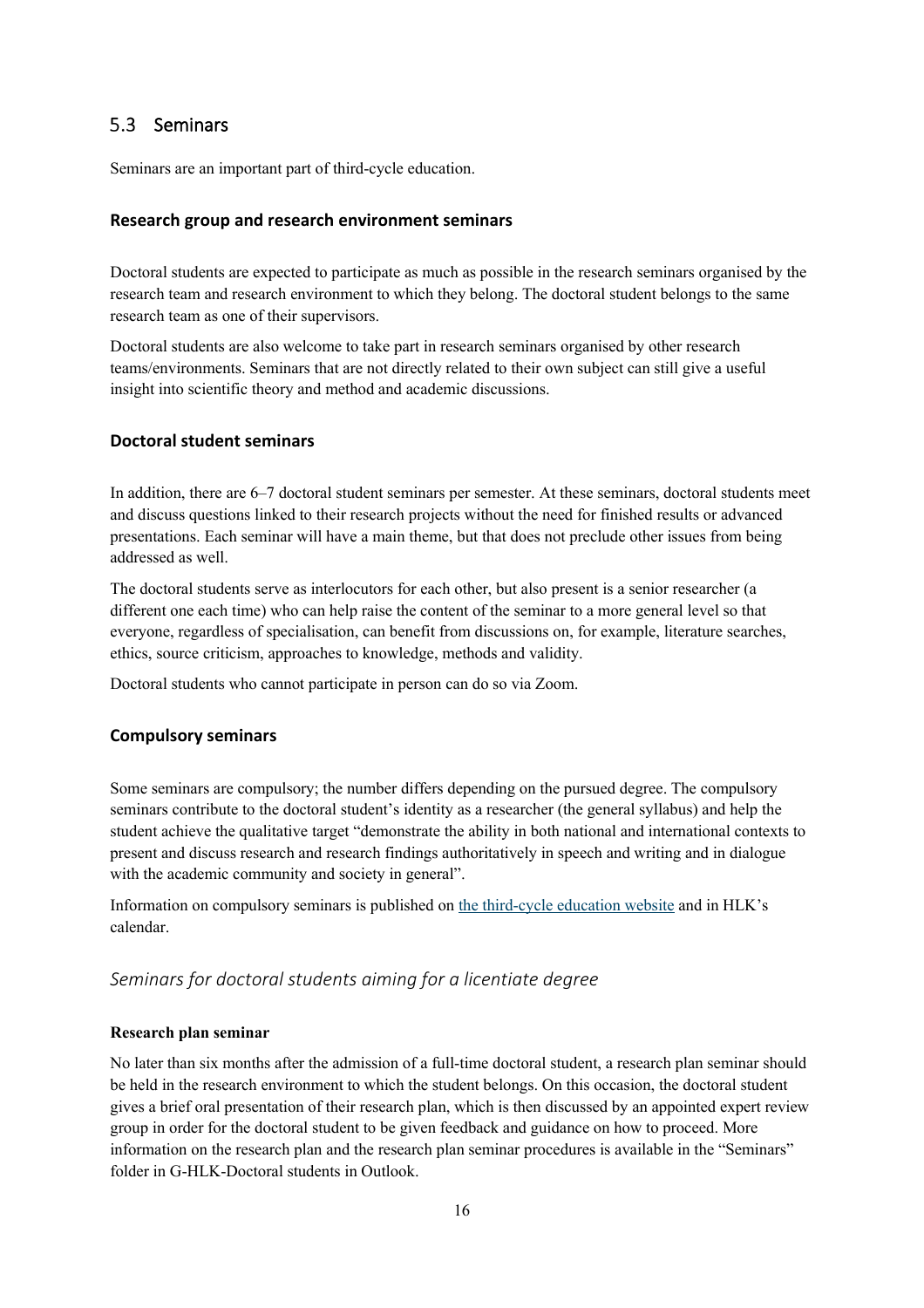#### **Mid-way review seminar**

If necessary, a doctoral student who is aiming for a licentiate degree can be given the opportunity to hold a mid-way review seminar. At the seminar, the thesis is discussed by an appointed expert review group. A request for a mid-way review seminar is made to the research coordinator.

#### **Final review seminar**

For doctoral students who are aiming for a licentiate degree, a public final review seminar must be held when the student and supervisors regard the thesis as being 90% completed (see Annex 2 in the study manual).

### *Seminars for doctoral students aiming for a doctoral degree*

#### **Research plan seminar**

No later than six months after the admission of a full-time doctoral student, a research plan seminar should be held in the research environment to which the student belongs. On this occasion, the doctoral student gives a brief oral presentation of their research plan, which is then discussed by an appointed expert review group in order for the doctoral student to be given feedback and guidance on how to proceed. More information about the research plan and the research plan seminar procedures is available in the "Seminars" folder in G-HLK-Doctoral students in Outlook.

#### **Mid-way review seminar**

For doctoral students who are aiming for a doctoral degree, a public mid-way review seminar must be held when the student and supervisors consider the thesis as being 50% completed (see Annex 2 in the study manual). At the seminar, the thesis is discussed by an appointed expert review group.

#### **Final review seminar**

For doctoral students who are aiming for a doctoral degree, a public final review seminar must be held when the student and supervisors regard the thesis as being 90% completed (see Annex 2 in the study manual).

#### <span id="page-20-0"></span>**Expert review groups at compulsory seminars**

In conjunction with both mid-way review and final review seminars, a specially appointed expert review group reviews the work and gives an oral and written statement. The principal supervisor selects the members of the expert review group. Information about the seminars is given to the research coordinator, who ensures it is posted on the third-cycle education website.

More information about preparations for the mid-way review and final review seminars can be found in the checklist for each seminar (see [the third-cycle education website\)](https://ju.se/en/research/doctoral-programmes/doctoral-programmes-at-the-school-of-education-and-communication/policy-documents-and-forms.html).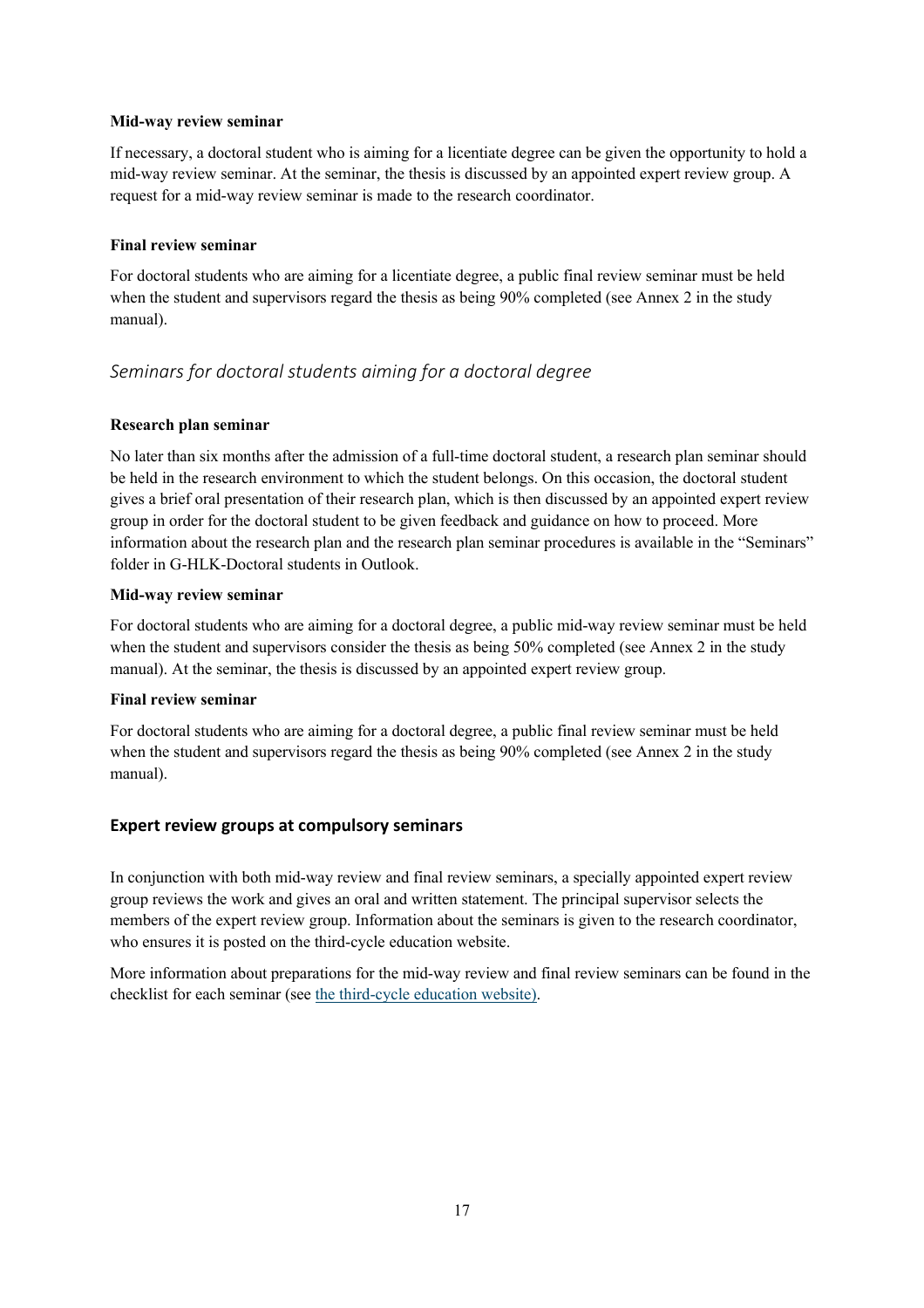## *The composition of expert review groups for doctoral students aiming for a licentiate degree*

### **Expert review group at the research plan seminar**

- discussant: a researcher from the research environment to which the doctoral student belongs receives remuneration
- if possible, one or more doctoral students at HLK no remuneration.

#### **Expert review group at the mid-way review seminar (if applicable)**

- discussant: PhD-holder (internal) receives remuneration
- if possible, one or more doctoral students at HLK no remuneration.

### **Expert review group at the final review seminar**

- discussant: PhD-holder (internal or external) receives remuneration
- reviewer 1: PhD-holder (internal or external) receives remuneration
- reviewer 2: doctoral student(s) from HLK (if possible) no remuneration.

The expert review group must include at least one internal PhD-holder.

*The composition of expert review groups for doctoral students aiming for a doctoral degree*

#### **Expert review group at the research plan seminar**

- discussant: a researcher from the research environment to which the doctoral student belongs receives remuneration
- if possible, one or more doctoral students at  $HLK$  no remuneration.

#### **Expert review group at the mid-way review seminar**

- discussant: at least a PhD-holder and specialised within a relevant field (internal or external) receives remuneration
- reviewer 1: professor or docent (internal) receives remuneration (if a docent)
- reviewer 2: PhD-holder (internal or external) receives remuneration
- reviewer 3: doctoral student(s) from HLK (if possible) no remuneration.

#### **Expert review group at the final review seminar**

- discussant: professor or docent (external) receives remuneration
- reviewer 1: professor or docent (internal) receives remuneration (if a docent)
- reviewer 2: PhD-holder (internal or external) receives remuneration
- reviewer 3: doctoral student(s) from HLK (if possible) no remuneration.

At the public defence, maximum one of the members of the expert review group at the mid-way review seminar and one of the members of the expert review group at the final review seminar can be included in the examining committee, on condition that a broad search for competent examining committee members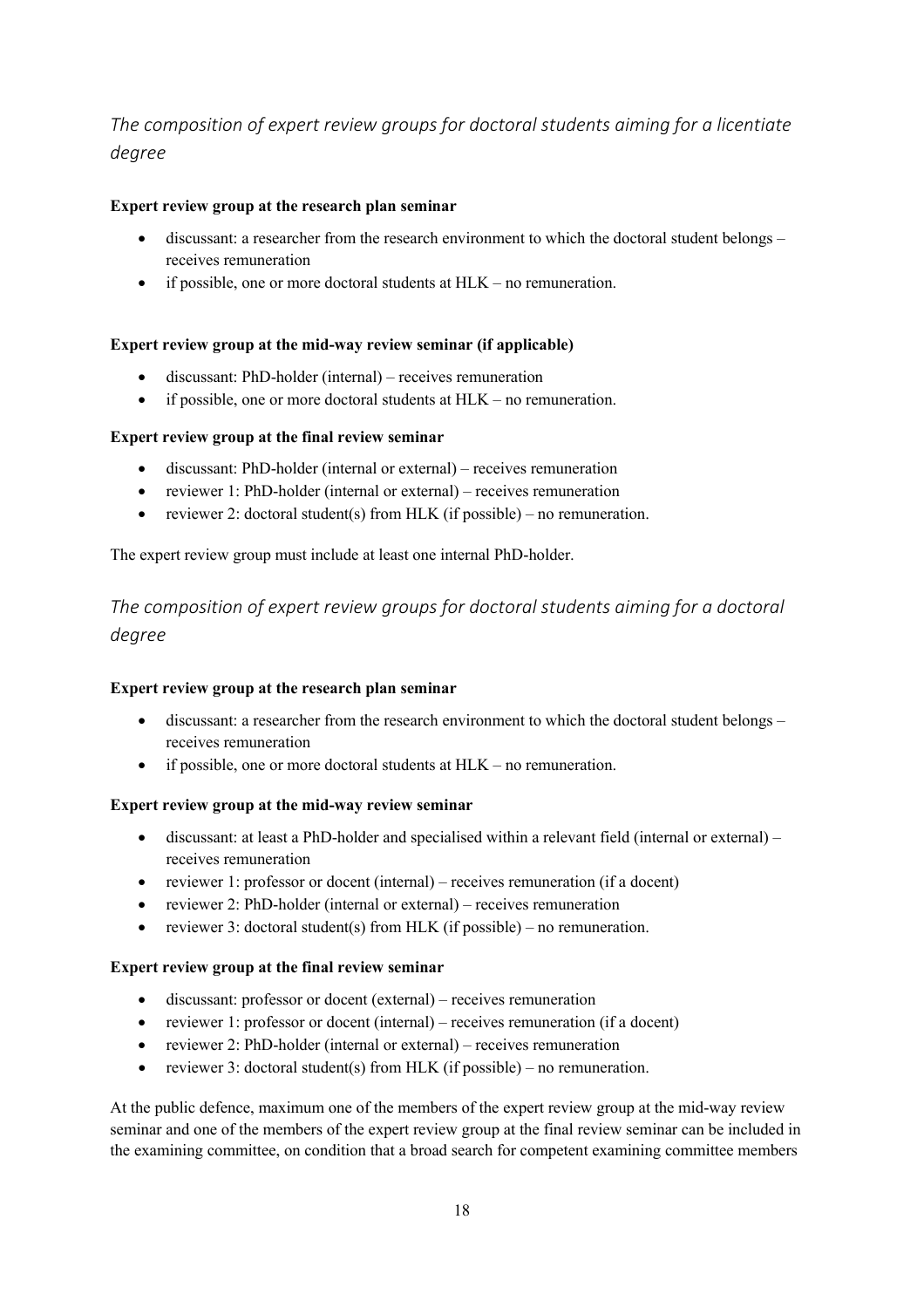has been conducted and that conflict of interest rules have been observed. However, no more than one member of the examining committee can be employed at or salaried by HLK.

### <span id="page-22-0"></span>**Participation as a doctoral student in an expert review group**

### **Doctoral students who are aiming for a licentiate degree are expected to be part of the expert review group at:**

- a research plan seminar
- a final review seminar.

### **Doctoral students who are aiming for a doctoral degree are expected to be part of the expert review group at:**

- a research plan seminar
- a mid-way review seminar
- a final review seminar.

Full participation in an expert review group is noted in the individual study plan with the following details: type of seminar (research plan/mid-way review/final review seminar) and author of the reviewed work.

### <span id="page-22-1"></span>**Expert review group instructions**

The expert review group is expected to put forward constructive views on the various parts of the work (purpose, background, theory, method, results, discussion), the interaction between these parts and the linguistic character of the work. The group's comments must include an assessment of the current situation in terms of strengths and weaknesses and guidance on how to proceed.

The expert review group is also to assess whether the work meets the requirements of the seminar in question<sup>[1](#page-22-2)</sup>, indicate how far work on the thesis seems to have progressed (stated as a percentage) and, at the final review seminar, state the earliest possible date when the thesis can be presented at a licentiate seminar/public defence.

After the seminar, the expert review group and the supervisors gather for a discussion, after which the doctoral student is summoned to be informed of the views that have been put forward. A summary of these views is presented in writing and submitted together with the seminar minutes to the research coordinator.

More detailed instructions for the expert review group at the mid-way review and final review seminars can be found o[n the third-cycle education website.](https://ju.se/en/research/doctoral-programmes/doctoral-programmes-at-the-school-of-education-and-communication/policy-documents-and-forms.html) The principal supervisor must inform the expert review group about these instructions.

At the final review seminar, in the event that the thesis is not considered to be 90% completed, the internal expert review group member must monitor the doctoral student's progress in consultation with the principal supervisor. When 90% has been completed, the internal expert review group member must issue a written statement. The final review minutes and statement are submitted to the research coordinator. The written statement and final review minutes are appended when the notification of the licentiate seminar/application for the public defence is made.

<span id="page-22-2"></span><sup>1</sup> 50% and 90% respectively must have been completed (of the thesis, not the third-cycle programme as a whole).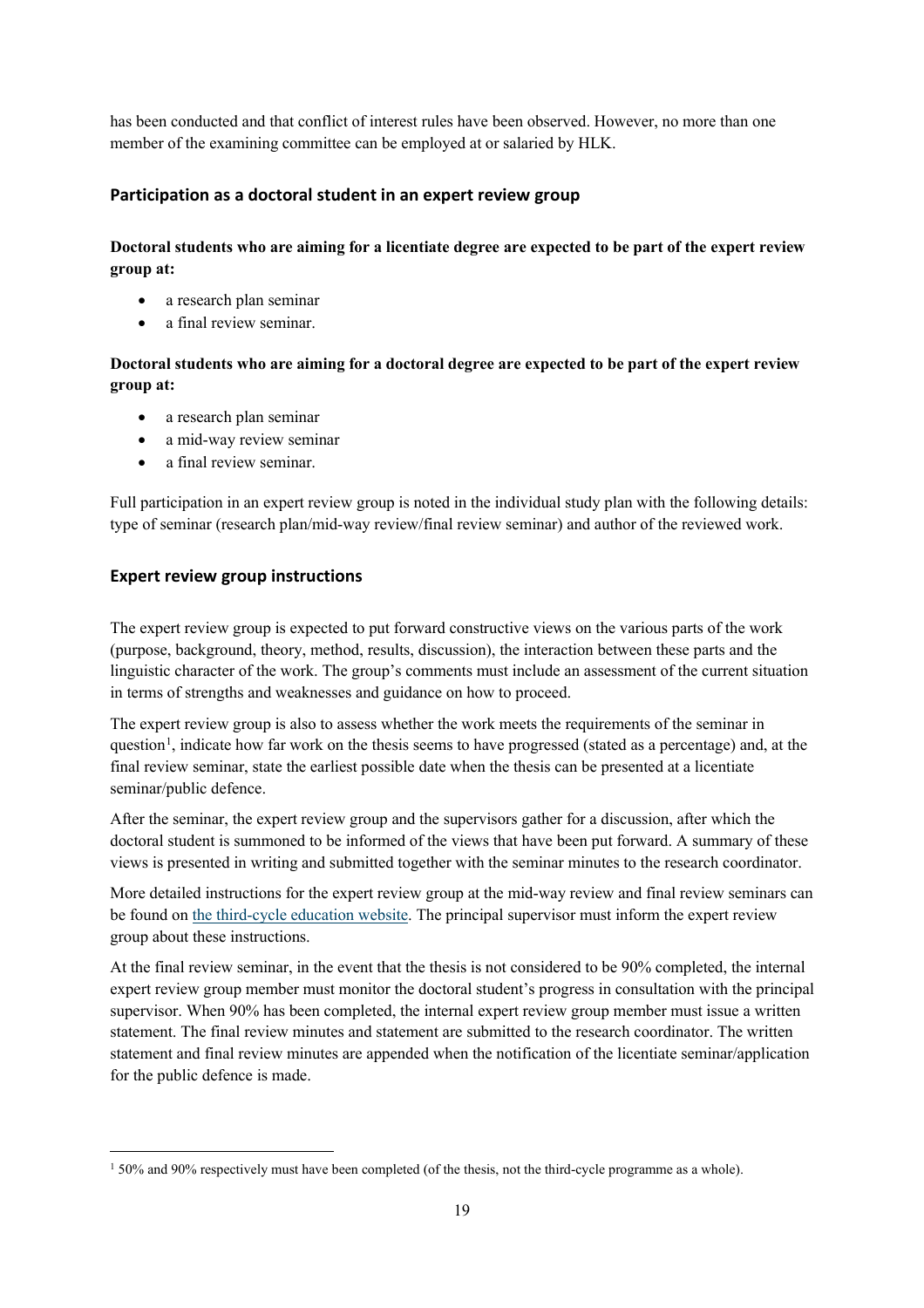### <span id="page-23-0"></span>5.4 Other activities that support target achievement

### <span id="page-23-1"></span>**Participation in conferences or other academic contexts**

In order to support the doctoral student's development as a researcher and to reach the qualitative target "to demonstrate the ability in both national and international contexts to present and discuss research and research findings authoritatively in speech and writing and in dialogue with the academic community and society in general", doctoral students are expected to participate and present their work in academic contexts other than the research seminars at HLK.

Doctoral students who are aiming for a licentiate degree must participate and present their work in an external academic context at least once in Sweden and once abroad, preferably at conferences.

Doctoral students who are aiming for a doctoral degree must participate and present their work in an external academic context at least three times, at least once in Sweden and once abroad, preferably at conferences.

A completed presentation in an academic context is noted in the individual study plan with the following details: the title of the presentation, name of the conference or the equivalent, date and location.

### <span id="page-23-2"></span>**Ethical review, etc.**

Other activities that support the achievement of targets, such as completed ethical review processes, teaching, delivery of continuing education and assignments as an expert are noted in the individual study plan.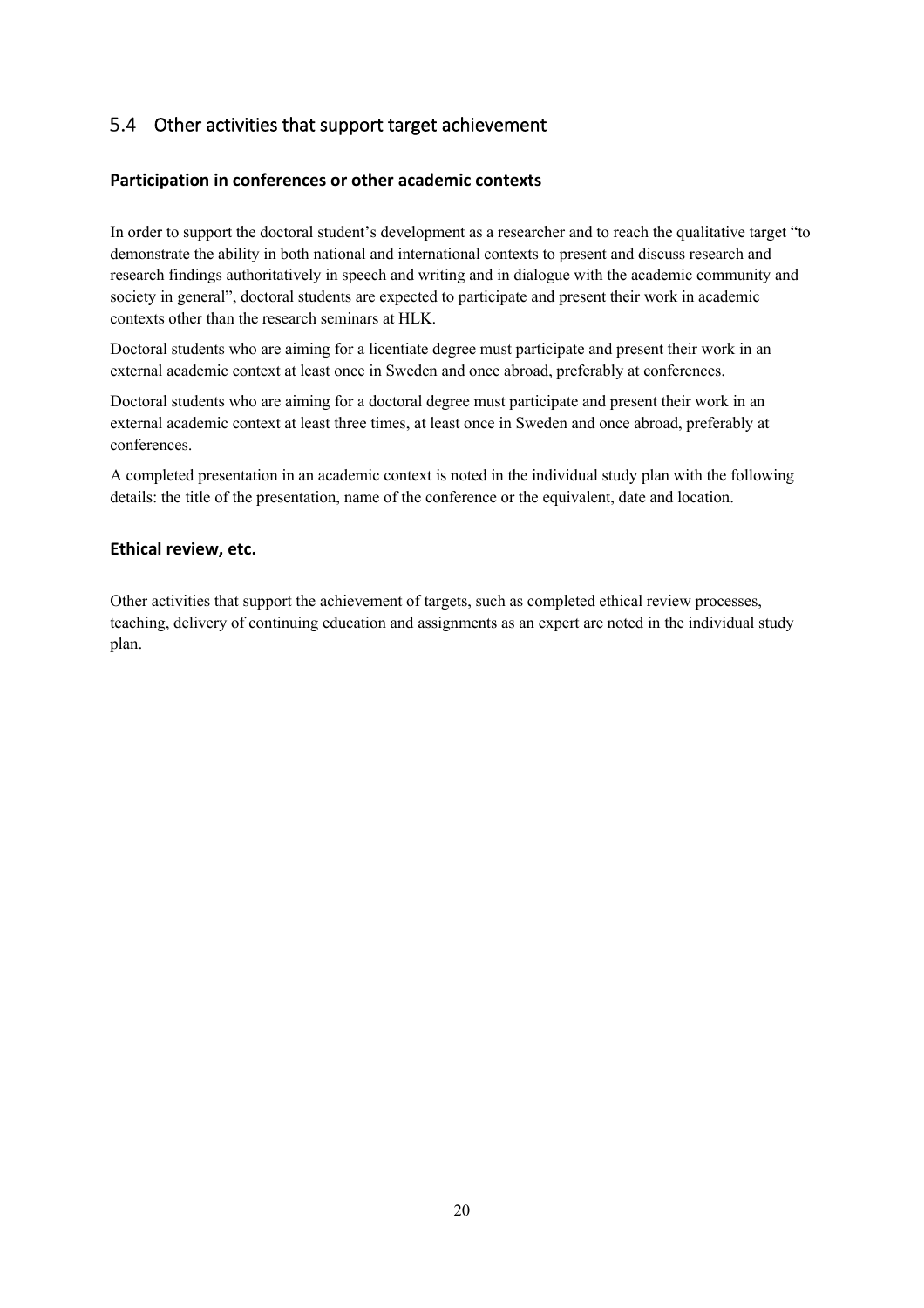## <span id="page-24-0"></span>6 Working life perspective

There should be ongoing discussions between the doctoral student and their supervisor(s) and employer about how the future is envisaged and how the research project can benefit both the doctoral student and the employer (e.g. school, university or trade and industry).

Approximately six months before the licentiate seminar and one year before the public defence, the doctoral student must be given the opportunity to discuss future career paths at a meeting with the dean and the associate dean of research. It is the doctoral student who initiates such a meeting.

The following points may form a basis for the discussion:

- the doctoral student's own position regarding career paths
- application for a postdoctoral scholarship for research at a higher education institution in Sweden or abroad
- application for a postdoctoral appointment, for example a national postdoctoral appointment within the Swedish Research Council's programme or a position as a postdoctoral research fellow
- application for research funding
- career paths at HLK and other higher education institution
- career paths in the private sector, at specific research institutes and in the public sector
- affiliation.

Significant points that come up during the discussion can be noted in the individual study plan.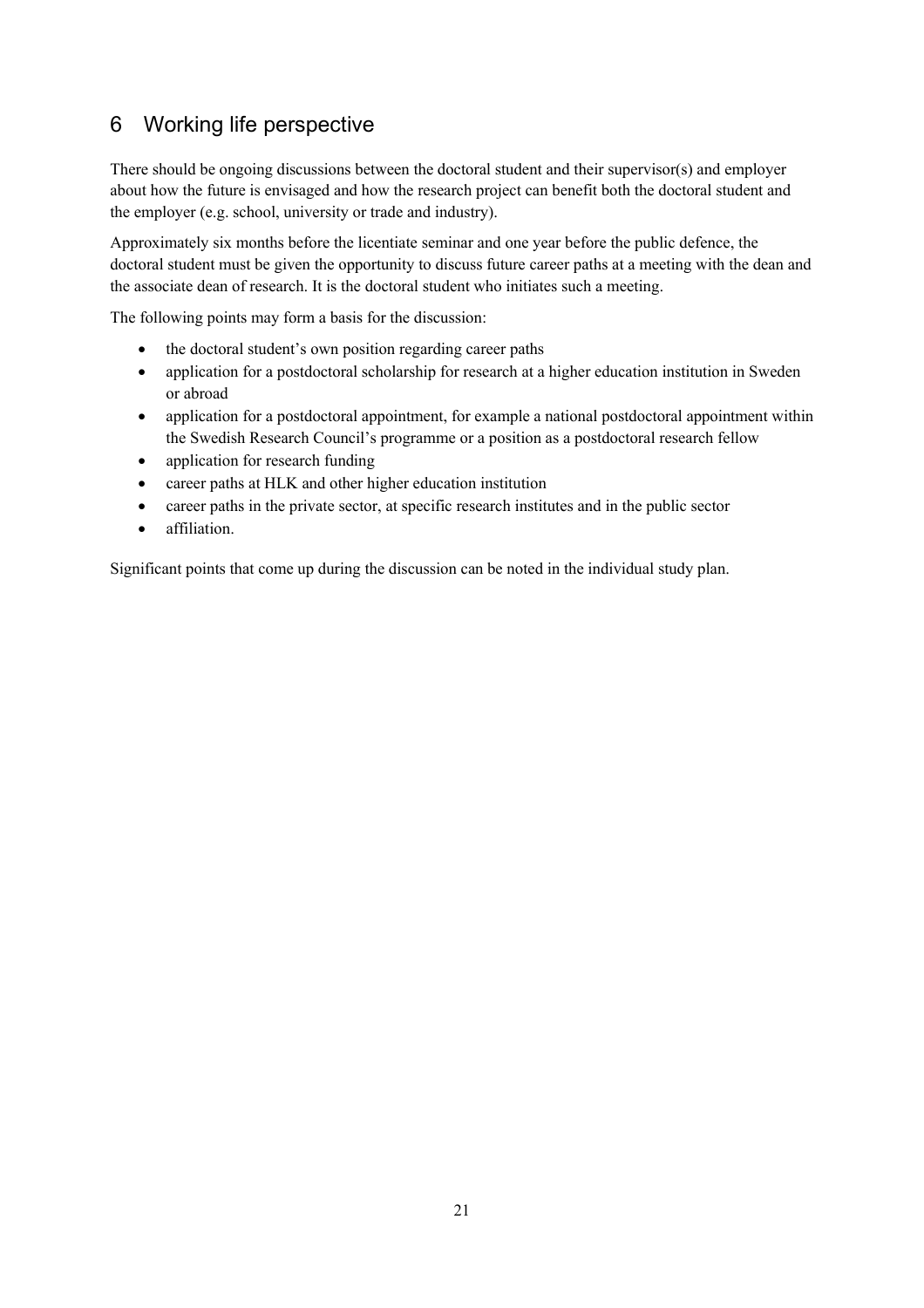## <span id="page-25-0"></span>7 Doctoral student organisation

<span id="page-25-1"></span>The interests of doctoral students are provided for at both HLK and JU level.

### 7.1 HLK's doctoral student organisation

There is a doctoral student organisation at HLK whose purpose is to facilitate contacts between doctoral students and HLK's management.

In addition, the doctoral student organisation is to ensure that doctoral students have insight and influence, especially in activities at HLK and the rest of JU that have a bearing on the students' study and work situation.

Doctoral students elected to work for HLK's doctoral student organisation may have the hours spent working for the organisation, up to a maximum equivalent of 10% working time, added at the end of their third-cycle programme. This is followed up in the individual study plan.

The doctoral student organisation appoints doctoral student representatives to the Research Board. The representatives are compensated for this work according to Dean's decision 21/039.

### <span id="page-25-2"></span>7.2 JU's doctoral student council

HLK's doctoral student organisation collaborates with other doctoral students at JU in a university-wide doctoral student council. There is a maximum of 5 meetings a year (a total of about 10 hours). Doctoral student representatives from HLK are given time as compensation by HLK.

The chairperson of JU's doctoral student council is paid the equivalent of 20 hours/year by Jönköping University Foundation. The remuneration is based on the doctoral student's salary.

JU's doctoral student council appoints doctoral student representatives to JU's Strategic Committee for Research and the Board of Education and Research Education. The work is financed by Jönköping University Foundation with 50 hours/year and committee/board through remuneration based on the doctoral student's salary.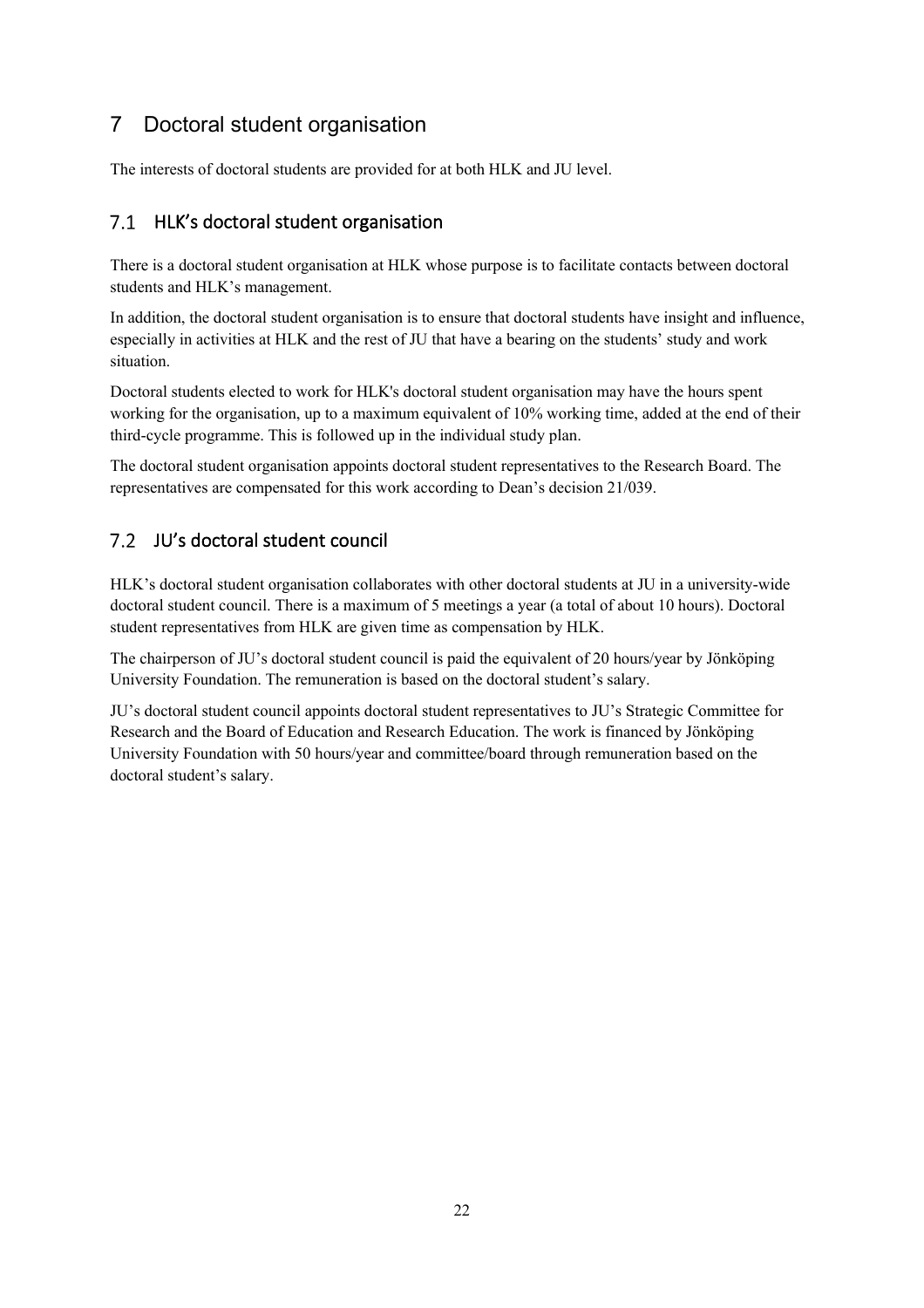## <span id="page-26-0"></span>8 Licentiate and doctoral thesis

### <span id="page-26-1"></span>8.1 Rules for a licentiate thesis

The licentiate thesis must be prepared individually by the doctoral student.

The thesis must:

- be designed either as a coherent work (monograph) or as a summary of scientific articles or book chapters that the student has written alone or together with co-authors (compilation thesis)
- be written in Swedish or English.
- include a brief summary in Swedish and English.

A compilation thesis must include at least two publishable works. The doctoral student's own contribution to the different elements of such a thesis must be clearly distinguishable. This is made clear by the doctoral student filling in a co-author form for each article of the compilation thesis. This applies to articles submitted or published after 1 January 2020, but, if possible, a co-author form should also be filled in for articles published previously.

The doctoral student must be the first author of at least one of the works, which must be refereed and accepted. Exceptions to these guidelines can be made if justifiable.

The licentiate thesis can include data from the doctoral student's master's thesis (120 credits), provided that the material has been re-processed/re-analysed in line with the purpose and research questions of the licentiate thesis.

The articles of a compilation thesis must be accompanied by a summarising chapter. Together, these constitute the thesis. Advice on how to use Word when writing your summarising chapter and a template for the summarising chapter can be found o[n the third-cycle education website.](https://ju.se/en/research/doctoral-programmes/doctoral-programmes-at-the-school-of-education-and-communication/policy-documents-and-forms.html) On the website, there is also a form to be completed and sent to the printing house.

### <span id="page-26-2"></span>8.2 Rules for a doctoral thesis

The doctoral thesis must be prepared individually by the doctoral student.

The thesis must:

- be designed either as a coherent work (monograph) or as a summary of scientific articles or book chapters that the student has written alone or together with co-authors (compilation thesis)
- be written in Swedish or English.
- include a brief summary in Swedish and English.

A compilation thesis must consist of three to four original articles, depending on quality and scope. At least two must have been accepted for publication in refereed journals and another one or two must be ready to be submitted for publication at the latest when the examining committee is appointed. The doctoral student's own contribution to the different elements of a compilation thesis must be clearly distinguishable. This is made clear by the doctoral student filling in a co-author form for each article of the compilation thesis. This applies to articles submitted or published after 1 January 2020, but, if possible, a co-author form should also be filled in for articles published previously.

The doctoral student should be the first author of at least two of the original articles. Exceptions to these guidelines can be made if justifiable.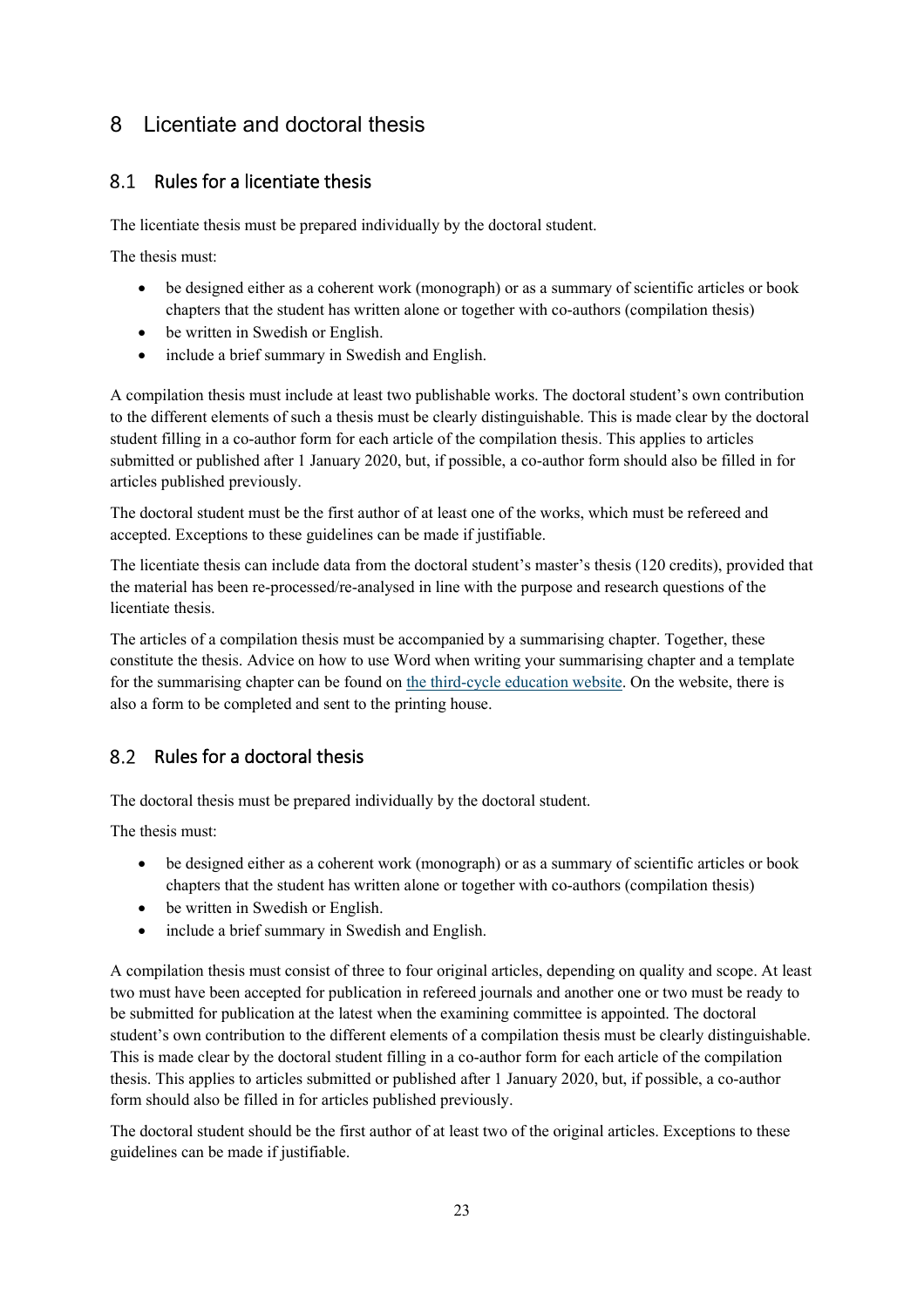The doctoral thesis can include data from the doctoral student's master's thesis (120 credits), provided that the material has been re-processed/re-analysed in line with the purpose and research questions of the doctoral thesis.

If the doctoral student is doing the latter part of a third-cycle programme and has already written a licentiate thesis, the doctoral thesis can build on the licentiate thesis. For example, the licentiate thesis can be recast into an article in a compilation thesis or broadened and deepened in the form of a monograph.

The articles of a compilation thesis must be accompanied by a summarising chapter. Together, these constitute the thesis. Advice on how to use Word when writing your summarising chapter and a template for the summarising chapter can be found o[n the third-cycle education website.](https://ju.se/en/research/doctoral-programmes/doctoral-programmes-at-the-school-of-education-and-communication/policy-documents-and-forms.html) On the website, there is also a template for the notification of the date of the defence of the doctoral thesis and a form to be completed and sent to the printing house.

#### <span id="page-27-0"></span> $8.3$ Guidelines for the summarising chapter

While the different articles in a compilation thesis may be the result of more or less independent research the summarising chapter must always be the doctoral student's own text, written in their own words.

The summarising chapter must link the various studies in the compilation thesis and place them in a larger context. In that way, the summarising chapter can be said to "raise" the studies to a general level. The summarising chapter must describe the field of knowledge in question and analyse the results of the doctoral student's research in relation to that field. The summarising chapter must also highlight and explain in what way the thesis contributes new knowledge and discuss the significance of this.

The structure and scope of the summarising chapter may vary depending on the subject area. The chapter should at least contain the following elements:

- introduction and problematisation
- purpose
- research questions and limitations
- previous research
- theoretical starting points
- method
- results
- conclusions and discussion.

### <span id="page-27-1"></span>8.4 Printing a licentiate/doctoral thesis

### <span id="page-27-2"></span>**ISBN number and number in the publication series**

Licentiate and doctoral theses are published in a series with ISBN numbers issued by HLK. Licentiate and doctoral theses are also published in full in the digital publishing system DiVA. In the case of a compilation thesis, "in full" refers only to the summarising chapter.

The doctoral student contacts the research coordinator to obtain an ISBN number and a number in the publication series for their thesis.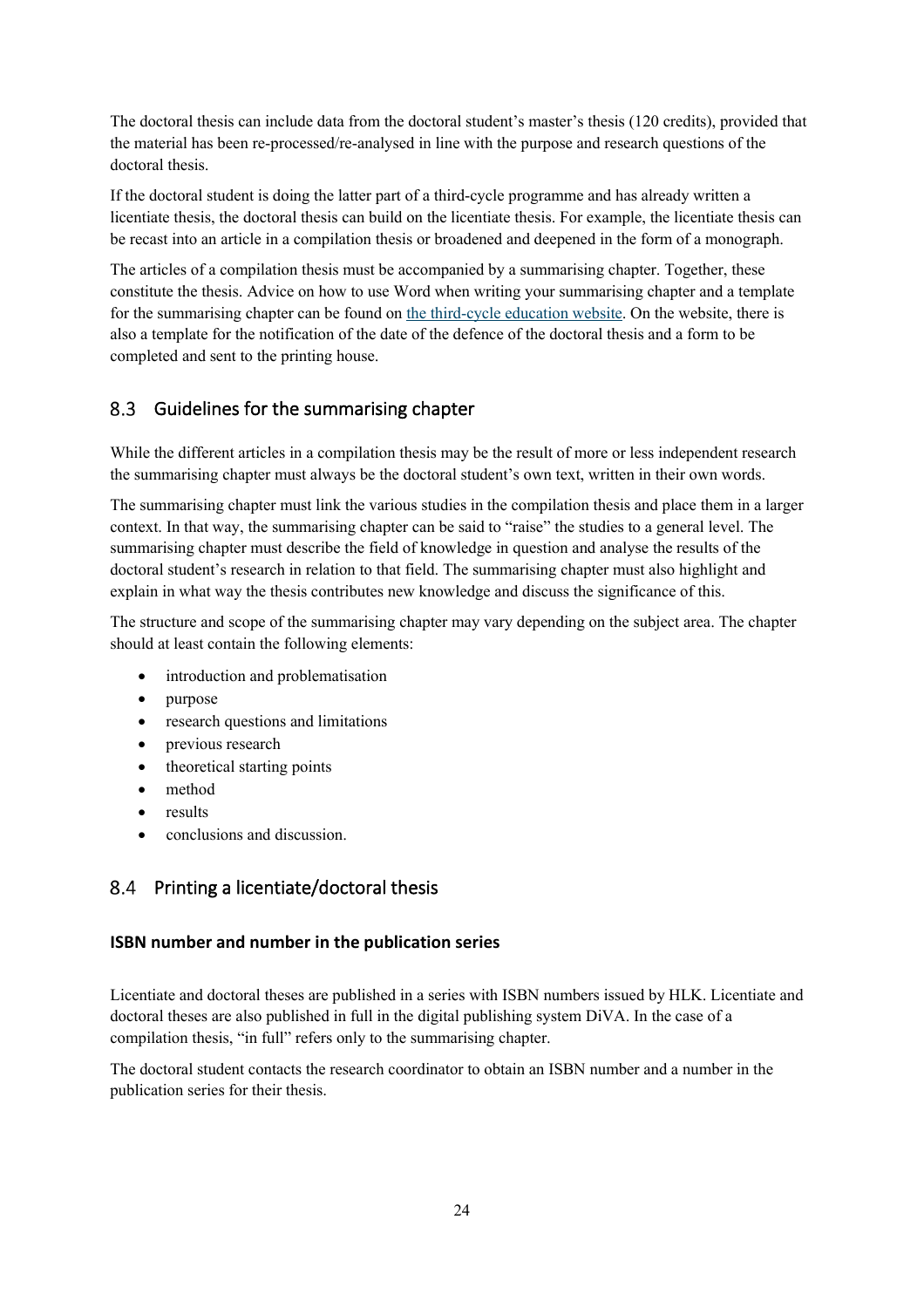### <span id="page-28-0"></span>**Printing costs and distribution**

Any costs for editing and language review are financed by the doctoral student allowance.

### *Number of copies of the licentiate thesis*

HLK funds 34 copies of the licentiate thesis.

- 20 copies for the doctoral student's personal use
- 2 ring binder copies for the external reviewer and doctoral student
- 1 copy for the examiner
- 1 copy for the chair
- 5 legal deposit copies for the University Library
- 5 legal deposit copies (one for the director of third-cycle education, one for the dean, two for the research coordinator and one archive copy signed by the examiner).

If the doctoral student wishes to print additional copies, this must be negotiated separately with the printing house, and the additional cost must be paid by the doctoral student.

### *Number of copies of the doctoral thesis*

HLK funds 48 copies of the doctoral thesis.

- 30 copies of the thesis for the doctoral student's personal use
- 2 ring binder copies for the external reviewer and doctoral student
- 4 copies (one each for the members of the examining committee and the deputy)
- 1 copy for the chair
- 1 punched copy for the notification ceremony
- 5 legal deposit copies for the University Library
- 5 legal deposit copies (one for the director of third-cycle education, one for the dean, two for the research coordinator and one archive copy signed by the associate dean of research).

If the doctoral student wishes to print additional copies, this must be negotiated separately with the printing house, and the additional cost must be paid by the doctoral student.

## *Policy regarding the dissemination of texts that constitute the basis of a licentiate/doctoral thesis*

Many journals refuse to accept manuscripts that have been published previously – in whole or in parts – on university websites.

Therefore, in order to avoid making future publication more difficult or impossible, articles that have not already been accepted for publication and which will form the basis for the thesis should not be posted on HLK's (or any other university) website. Such texts should instead be disseminated by email or as hard copies.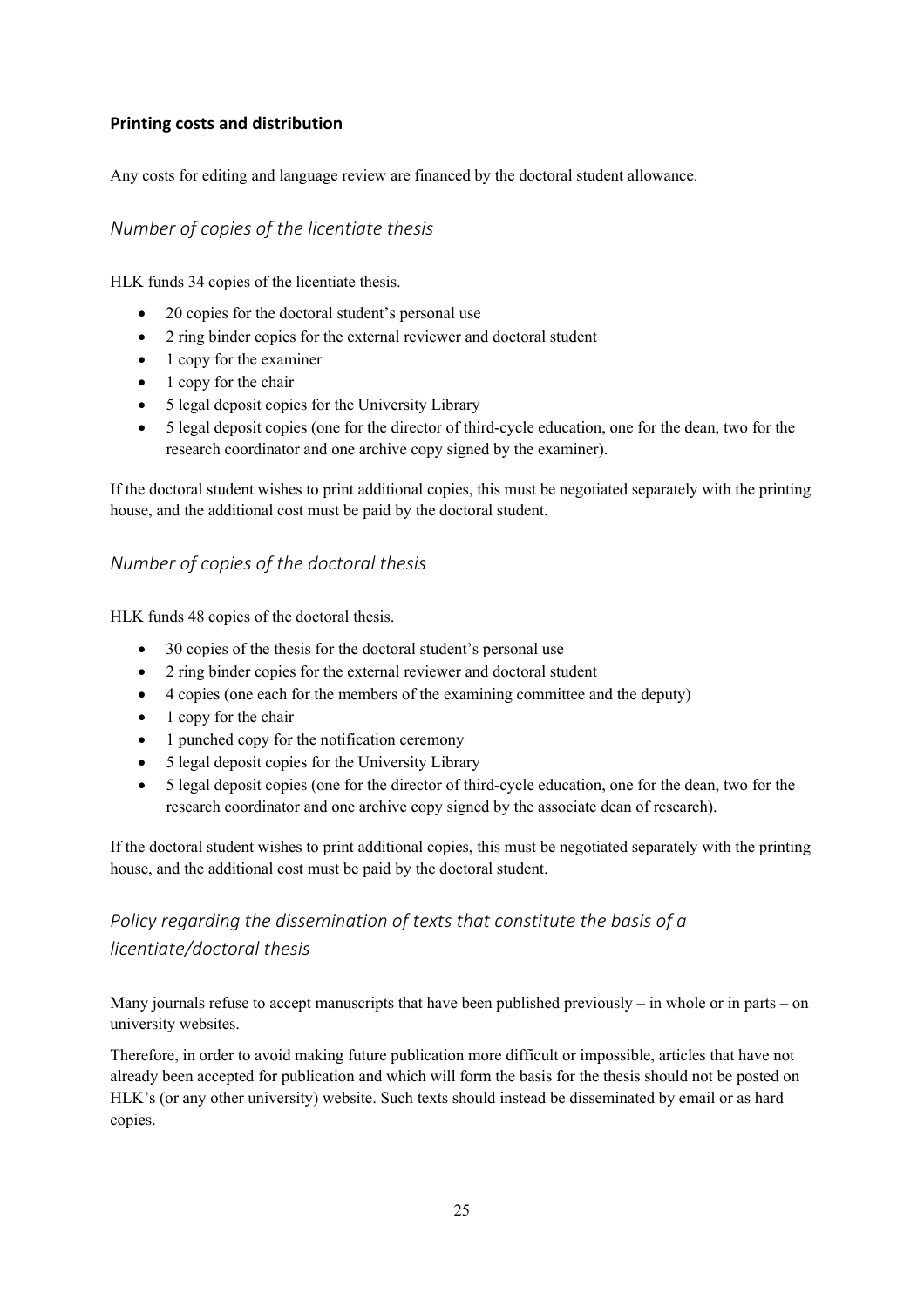### <span id="page-29-0"></span>9 Licentiate seminar

Before presenting a licentiate thesis, the doctoral student must have gained all the course credits required for a licentiate degree. Exemptions are granted only in exceptional cases.

Preparations for the licentiate seminar should begin no later than six months before the seminar. The doctoral student is responsible for the publication process, including language review. The principal supervisor is responsible for making preparations for the actual seminar.

More detailed information about preparations is provided in the document "Points to consider before the licentiate seminar" o[n the third-cycle education website.](https://ju.se/en/research/doctoral-programmes/doctoral-programmes-at-the-school-of-education-and-communication/policy-documents-and-forms.html)

### <span id="page-29-1"></span>9.1 Notification of a licentiate seminar

Notification of a licentiate seminar must be made to NUF no later than four weeks before the seminar.

Notification procedures at HLK:

- 1. The principal supervisor fills in the form "Notification of licentiate seminar".
- 2. The following documents are to be appended to the form:
	- a. Signed minutes of the final review including a summary of the expert review group's comments
	- b. co-author statement form which clarifies the contributions of the doctoral student and coauthors if the thesis was co-authored<sup>2</sup>. The form is available on the third-cycle education [website.](https://ju.se/en/research/doctoral-programmes/doctoral-programmes-at-the-school-of-education-and-communication/policy-documents-and-forms.html)
	- c. extract from Ladok confirming the number of course credits gained.
- 3. The principal supervisor submits the notification to the research coordinator.
- 4. The notification is signed by the associate dean of research.
- 5. The research coordinator sends the notification to the registrar, who forwards a registered copy to the Board of Education and Research Education and the research coordinator. The research coordinator forwards the copy to the director of third-cycle education and the principal supervisor for their information.
- 6. The notification is announced in the NUF minutes.
- 7. In conjunction with the announcement, the principal supervisor contacts the external reviewer, examiner and chair and sends a formal invitation to the licentiate seminar and the preceding lunch. A template for the invitation is available from the research coordinator. Together with the invitation, the principal supervisor also appends instructions for the external reviewer at the licentiate seminar.

<span id="page-29-2"></span><sup>&</sup>lt;sup>2</sup> This applies for doctoral students admitted after 6 November 2018. Doctoral students admitted before 6 November 2018 are recommended to follow the same procedure.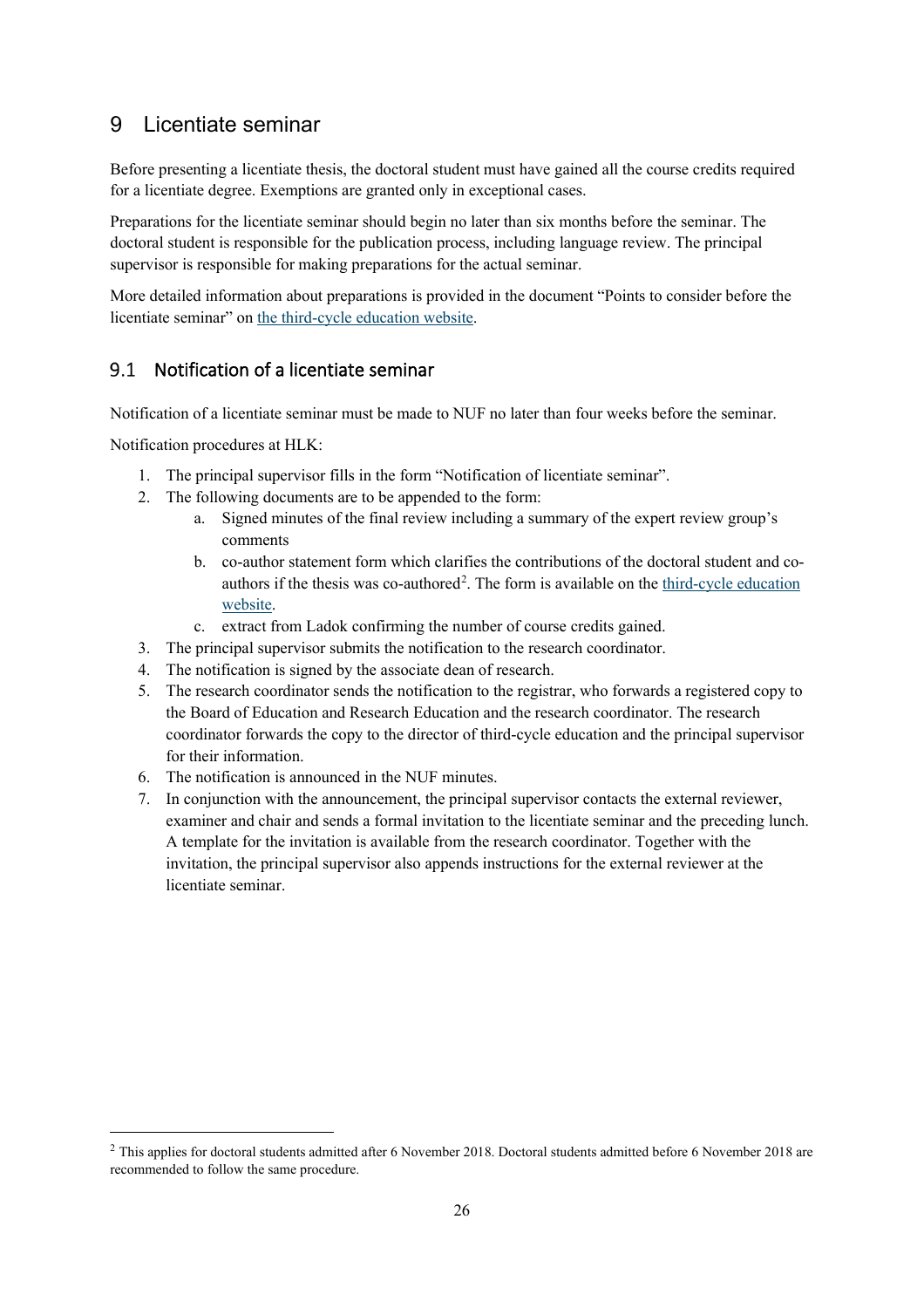### <span id="page-30-0"></span>9.2 Chair, external reviewer and examiner

### <span id="page-30-1"></span>**Chair**

The licentiate seminar is led by a chair. The role of chair cannot be held by any of the doctoral student's supervisors or any other person who already has an official role at the seminar.

### <span id="page-30-2"></span>**External reviewer**

At a licentiate seminar, there must be an external reviewer appointed by HLK. The external reviewer must hold a doctoral degree and be employed at a higher education institution other than JU or within private industry or some other non-academic organisation. HLK is responsible for ensuring there is no breach of conflict of interest rules when the external reviewer is selected.

### <span id="page-30-3"></span>**Examiner**

The examiner must be qualified as a principal supervisor and can be a JU employee. A doctoral student's supervisor cannot be the examiner of the same student's licentiate thesis.

### <span id="page-30-4"></span>9.3 Licentiate seminar procedures

The external reviewer and examiner must be physically or virtually present at the licentiate seminar.

If it becomes clear in advance that the external reviewer will not be able to attend in person, the associate dean of research decides either to conduct the seminar via a link or to postpone the seminar until a later date.

If the external reviewer or examiner is delayed on the day of the seminar, the chair may decide to postpone the start of the licentiate seminar but for maximum two hours. In the event of further delay, the seminar is to be postponed until a later date.

The licentiate seminar begins with the chair presenting the author of the thesis, the external reviewer and the examiner. The chair then gives the floor to the author of the thesis, who has the opportunity to correct any errors detected after the thesis was printed. The author of the thesis then gives the floor to the external reviewer, who makes a summary of the thesis. When this is completed, the actual licentiate seminar begins.

The licentiate seminar ends with an open and general discussion of the thesis.

After the licentiate seminar, the chair, external reviewer, examiner and supervisors gather for a meeting. The chair of the licentiate seminar is also the chair of the meeting. The grade for the licentiate thesis is determined by the examiner. The thesis is assessed as Pass or Fail. The assessment is based on the requirements for the award of the Degree of Licentiate. Both the content and the defence of the thesis are taken into account.

The minutes for the licentiate seminar are prepared and provided by the research coordinator. The decision to pass or fail the doctoral student is signed by the examiner. The minutes are submitted to HLK's research coordinator, who forwards them to the registrar for registration.

The thesis grade is communicated to the author of the thesis in public by the examiner. The examiner conveys the main comments from the grading meeting to the author of the thesis.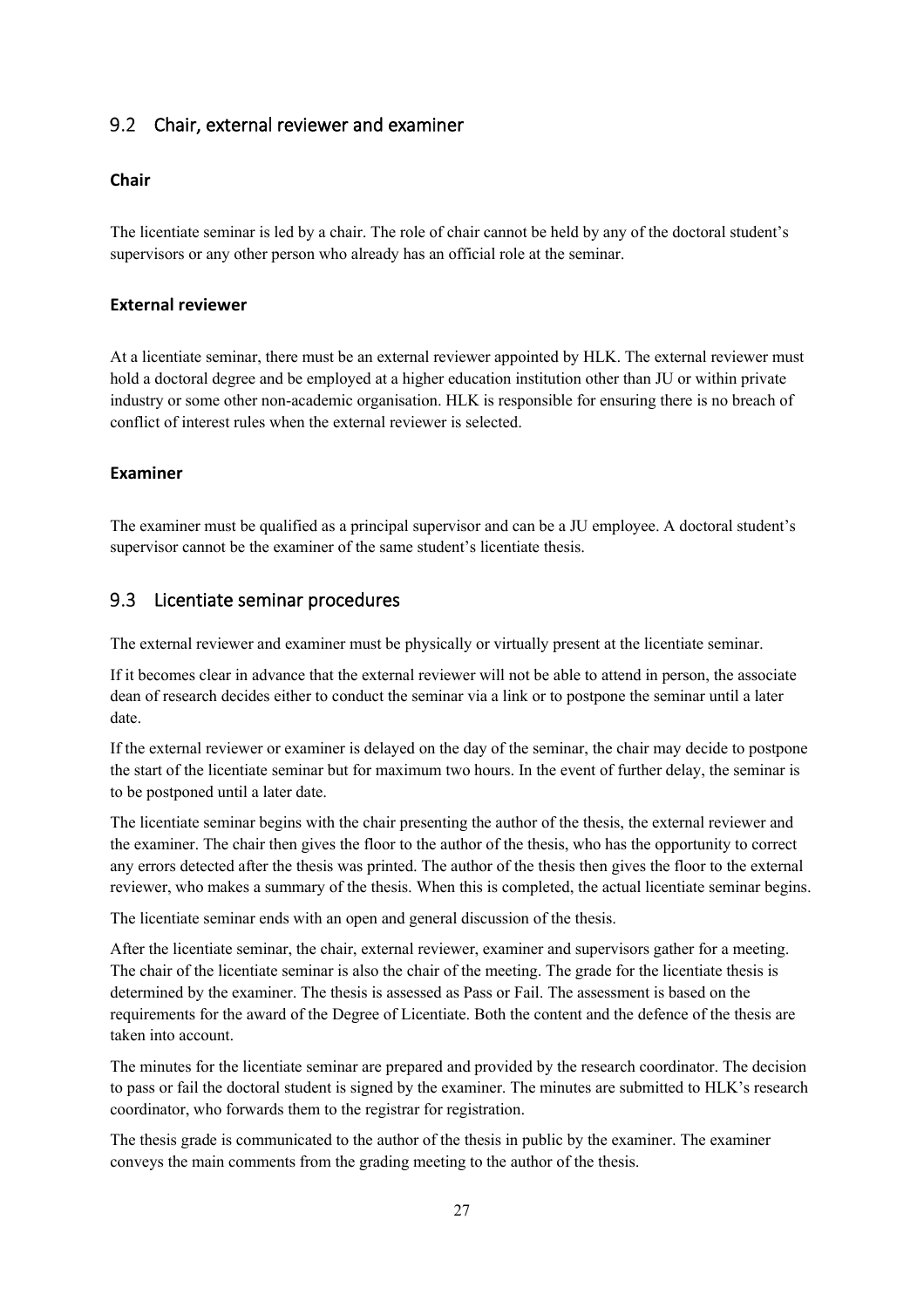#### <span id="page-31-0"></span> $9.4$ Social gathering after the licentiate seminar

The research coordinator is responsible for the social gathering that takes place after the seminar, at which refreshments are served. HLK will pay a certain amount for the purchase of refreshments based on the estimated number of participants. Purchases in excess of the standard amount must be paid for by the doctoral student. Contact the research coordinator for further information.

#### <span id="page-31-1"></span>9.5 Degree certificate

A doctoral student who meets the requirements for a licentiate degree should apply for a degree certificate from the University. The student fills in the relevant form and submits it to the research coordinator. The director of third-cycle education and the research coordinator check that all elements of the general syllabus have been completed and that the thesis has been passed. They do so based on the individual study plan, an extract from Ladok, any co-author statements and the minutes from the licentiate seminar.

The degree certificate is issued by University Services (HS), and the original is printed out. If the original document is misplaced, HS can only provide a copy. If any of the data on the degree certificate is incorrect, the original must be sent back to HS along with information about what needs to be amended.

The degree certificate is written in two languages: Swedish and English. The certificate will be accompanied by an attachment in English, a diploma supplement (DS). The DS provides information on, among other things, the content and scope of the third-cycle programme and the programme's place in the Swedish education system. The DS is issued free of charge.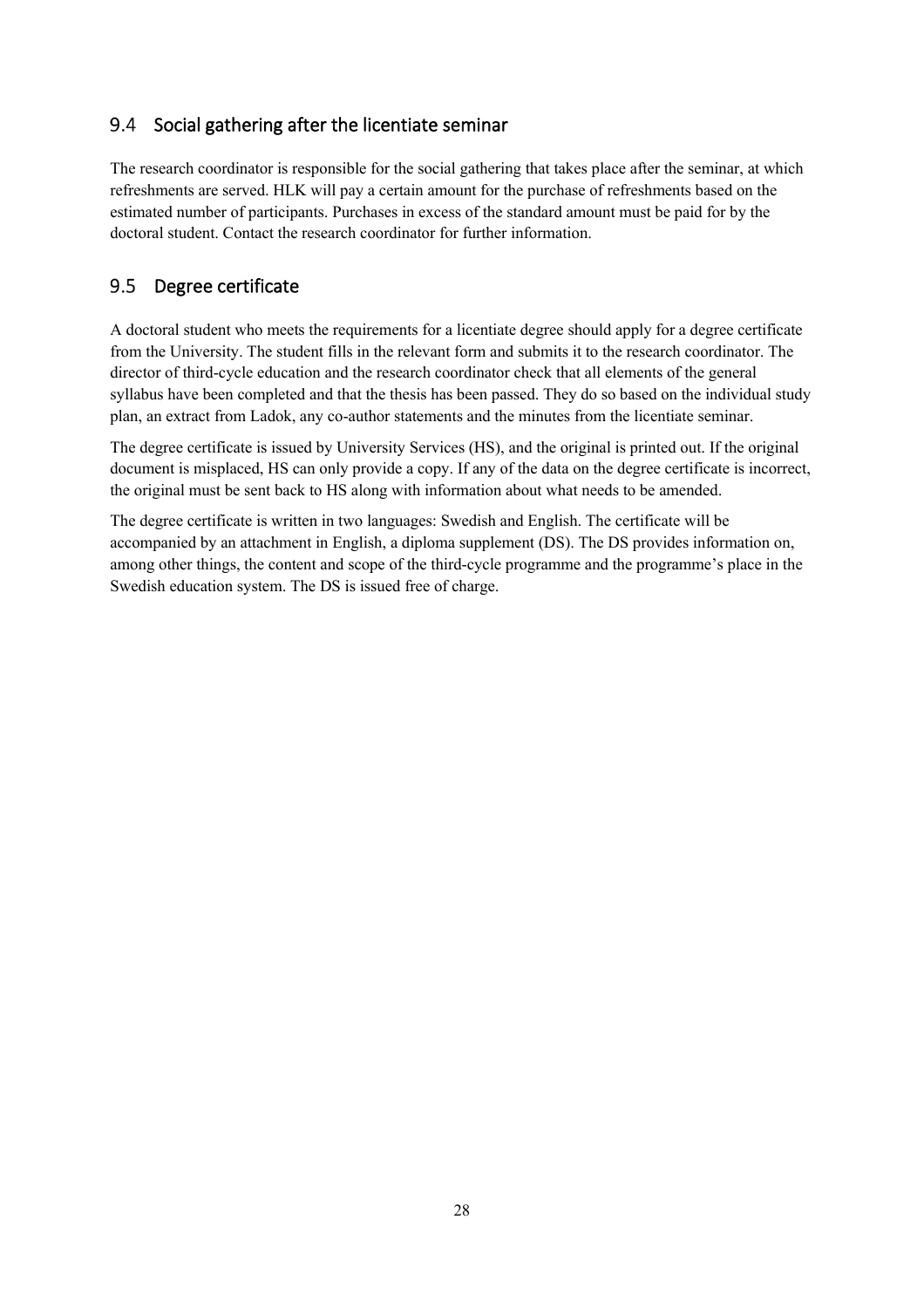### <span id="page-32-0"></span>10 Public defence of a doctoral thesis

Before the public defence, the doctoral student must have gained all the course credits required for a doctoral degree. Exemptions are granted only in exceptional cases.

Preparations for the public defence should begin no later than six months in advance. The doctoral student is responsible for the publication process, including language review. The principal supervisor is responsible for making preparations for the actual public defence.

More detailed information about preparations is provided in the document "Points to consider prior to notification of the date of the defence of a doctoral thesis and the public defence" on [the third-cycle](https://ju.se/en/research/doctoral-programmes/doctoral-programmes-at-the-school-of-education-and-communication/policy-documents-and-forms.html)  [education website.](https://ju.se/en/research/doctoral-programmes/doctoral-programmes-at-the-school-of-education-and-communication/policy-documents-and-forms.html)

### <span id="page-32-1"></span>10.1 Application for a public defence

The application for a public defence must reach NUF no later than 10 days before the regular meeting which takes place two months before the planned public defence.

How to apply for a public defence at HLK:

- 1. The principal supervisor fills in the form "Application for public defence of doctoral thesis".
- 2. The following documents are to be appended to the form:
	- a. signed final review minutes from the final review seminar including a summary of the expert review group's comments
	- b. co-author statement form which clarifies the contributions of the doctoral student and coauthors if the thesis was co-authored<sup>3</sup>. The form is available on the third-cycle education [website.](https://ju.se/en/research/doctoral-programmes/doctoral-programmes-at-the-school-of-education-and-communication/policy-documents-and-forms.html)
	- c. extract from Ladok confirming the number of course credits gained.
- 3. The principal supervisor submits the application to the research coordinator.
- 4. The application is signed by the associate dean of research.
- 5. The research coordinator sends the application to the registrar, who forwards a registered copy to the Board of Education and Research Education and the research coordinator.
- 6. The decision is taken by NUF at its regular meeting. NUF sends the decision to the research coordinator and registrar. The minuted decision from NUF is registered in the official register together with the application. The research coordinator forwards the decision to the director of third-cycle education and the principal supervisor for their information.
- 7. After a decision has been taken by NUF, the principal supervisor contacts the external reviewer, examining committee and chair and sends a formal invitation to the public defence and the preceding lunch. A template for the invitation is available from the research coordinator. Together with the invitation, the principal supervisor also appends instructions for the external reviewer at the public defence.

### <span id="page-32-2"></span>10.2 Notification of the date of the defence of a doctoral thesis and distribution of the thesis

No later than three weeks before the public defence, the thesis is nailed to HLK's noticeboard. The notification ceremony is led by the principal supervisor. The associate dean of research writes "May be

<span id="page-32-3"></span><sup>3</sup>This applies for doctoral students admitted after 6 November 2018. Doctoral students admitted before 6 November 2018 are recommended to follow the same procedure.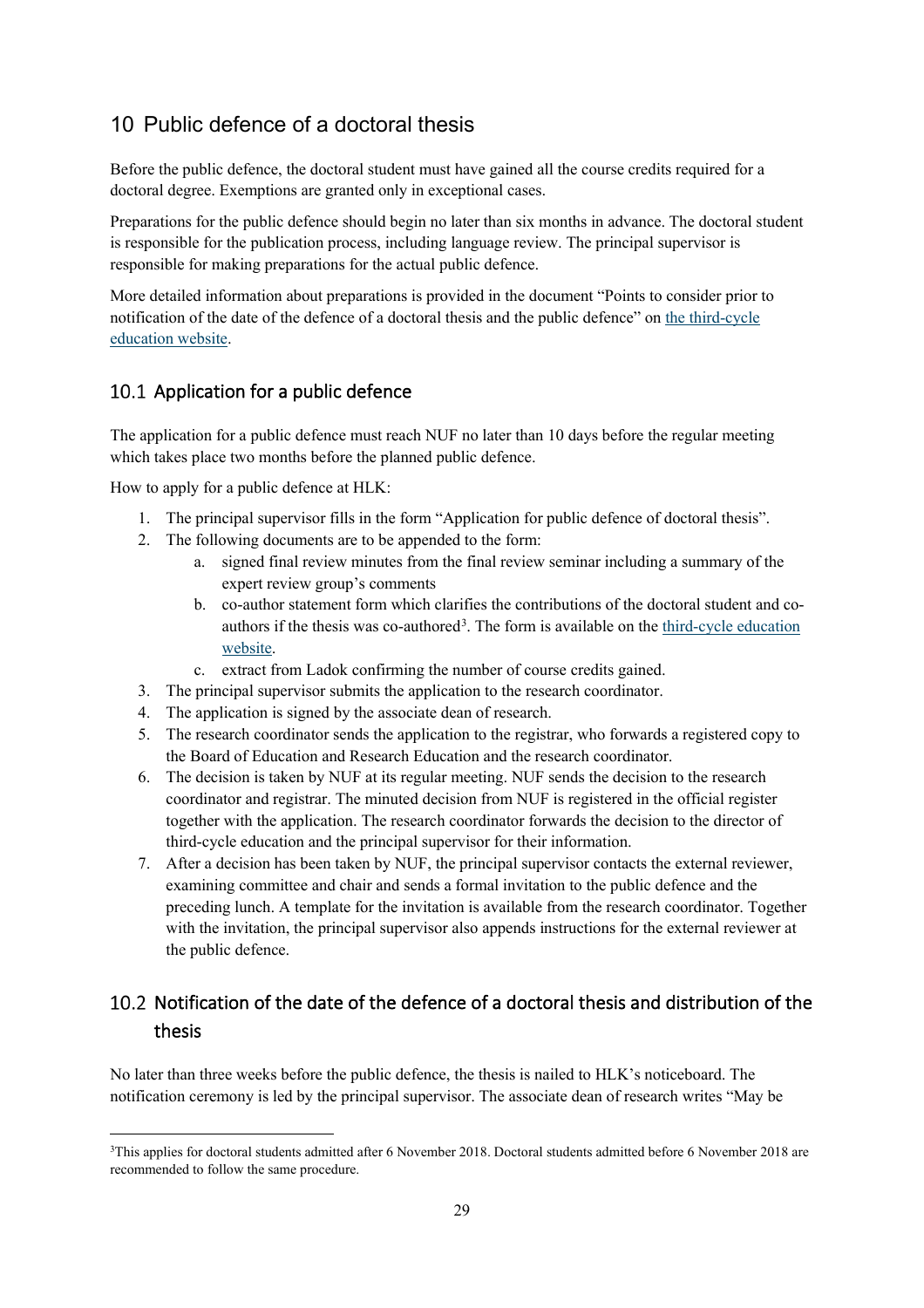nailed to the noticeboard" on two copies of the thesis, the copy to be nailed to the noticeboard and an archive copy.

No later than three weeks before the public defence, the electronic publication takes place when the thesis is made available in full in DiVA. "In full" refers only to the summarising chapter of the thesis. Information material about DiVA can be found on the University Library's website. The University Library helps with registration in DiVA.

### <span id="page-33-0"></span>10.3 Chair, external reviewer and examining committee

### <span id="page-33-1"></span>**Chair**

The public defence is led by a chair. The role of chair cannot be held by any of the doctoral student's supervisors or any other person who already has an official role at the defence. The chair is appointed by the Board of Education and Research Education following a proposal from HLK.

### <span id="page-33-2"></span>**External reviewer**

There must be a external reviewer at the public defence. The external reviewer must be a docent or professor in the field in question. The external reviewer may not be employed by or work for JU. The external reviewer is appointed by the Board of Education and Research Education following a proposal by HLK. HLK is responsible for ensuring there is no breach of conflict of interest rules when the external reviewer is selected.

#### <span id="page-33-3"></span>**Examining committee**

The grade for a doctoral thesis is determined by an examining committee consisting of three members who are docents or professors. In exceptional cases, a person who has equivalent scholarly competence may be appointed to the committee.

Maximum one member of the committee can be employed by and/or work for HLK. A person who has been a supervisor of the doctoral student cannot be a member of the examining committee. The members are appointed by the Board of Education and Research Education following a proposal from HLK.

Maximum one of the members of the expert review group at the mid-way review seminar and one of the members of the expert review group at the final review seminar can be included in the examining committee, on condition that a broad search for competent examining committee members has been conducted and that conflict of interest rules have been observed.

A deputy must be appointed with the aim of meeting the requirements for the final composition of the examining committee. The deputy should come from JU to simplify the process but, if possible, from one of the other schools. The appointed deputy can replace a regular member of the examining committee who is unable to attend the public defence.

HLK is responsible for ensuring there is no breach of conflict of interest rules when the examining committee is selected.

HLK must seek to achieve a gender balance when the external reviewer and the examining committee are appointed.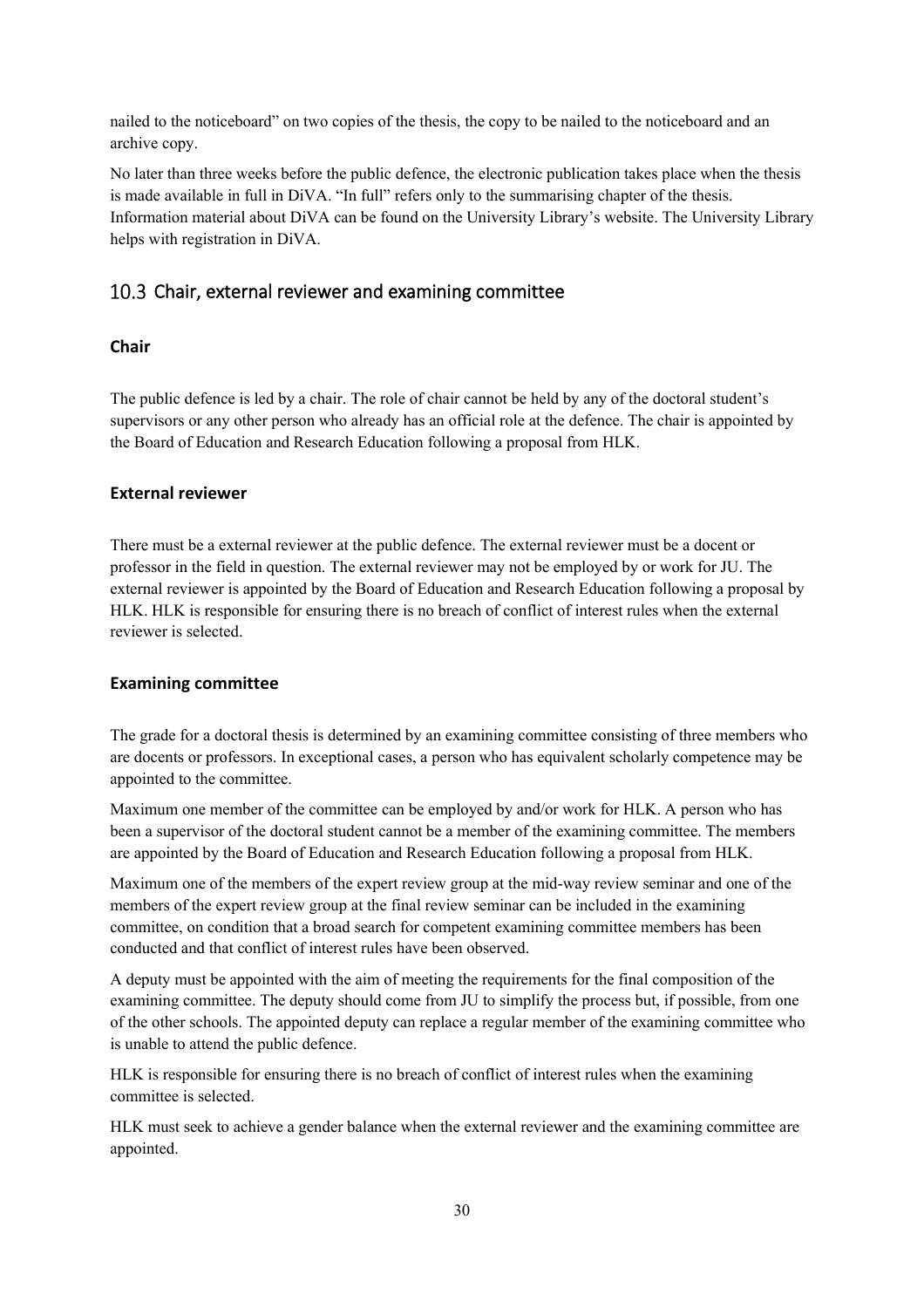### <span id="page-34-0"></span>10.4 Public defence procedures

The external reviewer and the entire examining committee must be physically or virtually present at the public defence.

If it becomes clear in advance that the external reviewer will not be able to attend in person, the associate dean of research decides either to conduct the public defence via a link or to allow an external member of the examining committee to replace the external reviewer.

If the external reviewer is delayed on the day of the public defence, the chair may decide to postpone the start of the public defence but for maximum two hours. In the event of further delay, an external member of the examining committee may replace the external reviewer.

If a regular member of the examining committee is delayed, the chair may decide to postpone the start of the public defence but for maximum two hours. If one of the members of the examining committee is unable to attend, the deputy will take their place.

The public defence begins with the chair presenting the author of the thesis, the external reviewer and the examining committee. The chair then gives the floor to the author of the thesis, who has the opportunity to correct any errors detected after the thesis was printed. The author of the thesis then gives the floor to the external reviewer, who makes a summary of the thesis. When this is completed, the actual public defence begins.

The public defence ends with an open and general discussion of the thesis.

The examining committee, which normally meets immediately after the public defence, is quorate when all members are present. The examining committee appoints a chair among themselves. The chair should be the person most qualified for the task. The chair of the examining committee decides who may be present during the committee's meeting and which of those present are entitled to participate in the deliberations.

A doctoral thesis is assessed as Pass or Fail. The assessment is based on the requirements for the award of the Degree of Doctor. Both the content and the defence of the thesis are taken into account.

Only the examining committee participates in the decision, which is taken by majority vote.

The decision taken by the examining committee must be minuted. An individual member who holds a different opinion has the right to have that opinion recorded in the minutes. The research coordinator provides a template with information about the doctoral student, supervisors and examining committee. The chair of the examining committee ensures that the minutes are completed and signed by all members of the committee. The minutes are submitted to HLK's research coordinator, who forwards them to the registrar for registration.

The thesis grade is communicated to the author of the thesis in public by the chair of the examining committee. The chair also conveys the main comments from the grading meeting to the author.

### <span id="page-34-1"></span>10.5 Social gathering after the public defence

The research coordinator is responsible for the social gathering that takes place after the public defence, at which refreshments are served. HLK will pay a certain amount for the purchase of refreshments based on the estimated number of participants. Purchases in excess of the standard amount must be paid for by the doctoral student. Contact the research coordinator for further information.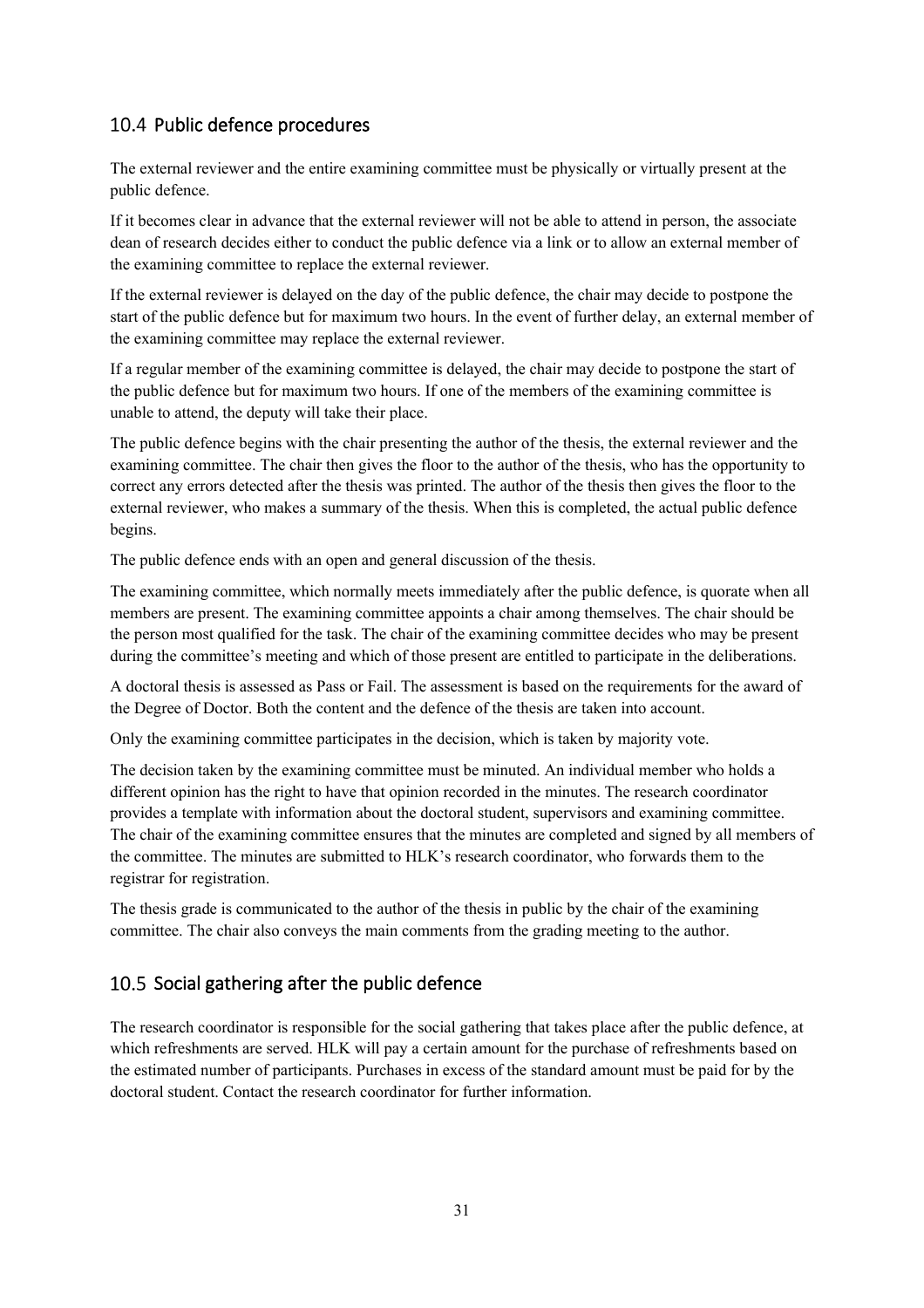### <span id="page-35-0"></span>10.6 Degree certificate

A doctoral student who meets the requirements for a doctoral degree should apply for a degree certificate from the University. The doctoral student fills in the relevant form and submits it to the research coordinator. The director of third-cycle education and the research coordinator check that all elements of the general syllabus have been completed and that the thesis has been passed. They do so based on the individual study plan, an extract from Ladok, any co-author statements and the minutes from the public defence.

The degree certificate is issued by University Services (HS), and the original is printed out. If the original document is misplaced, HS can only provide a copy. If any of the data on the degree certificate is incorrect, the original must be sent back to HS along with information about what needs to be amended.

The degree certificate is written in two languages: Swedish and English. The certificate will be accompanied by an attachment in English, a diploma supplement (DS). The DS provides information on, among other things, the content and scope of the third-cycle programme and the programme's place in the Swedish education system. The DS is issued free of charge.

### <span id="page-35-1"></span>10.7 Doctoral cap and doctoral degree conferment ceremony

HLK pays for the doctoral cap. The doctoral degree conferment ceremony takes place at the academic ceremony that is organised every three semesters. Doctoral students who have graduated no later than three months before the academic ceremony can be conferred. Those who have graduated more recently have to wait until the next time the academic ceremony is held.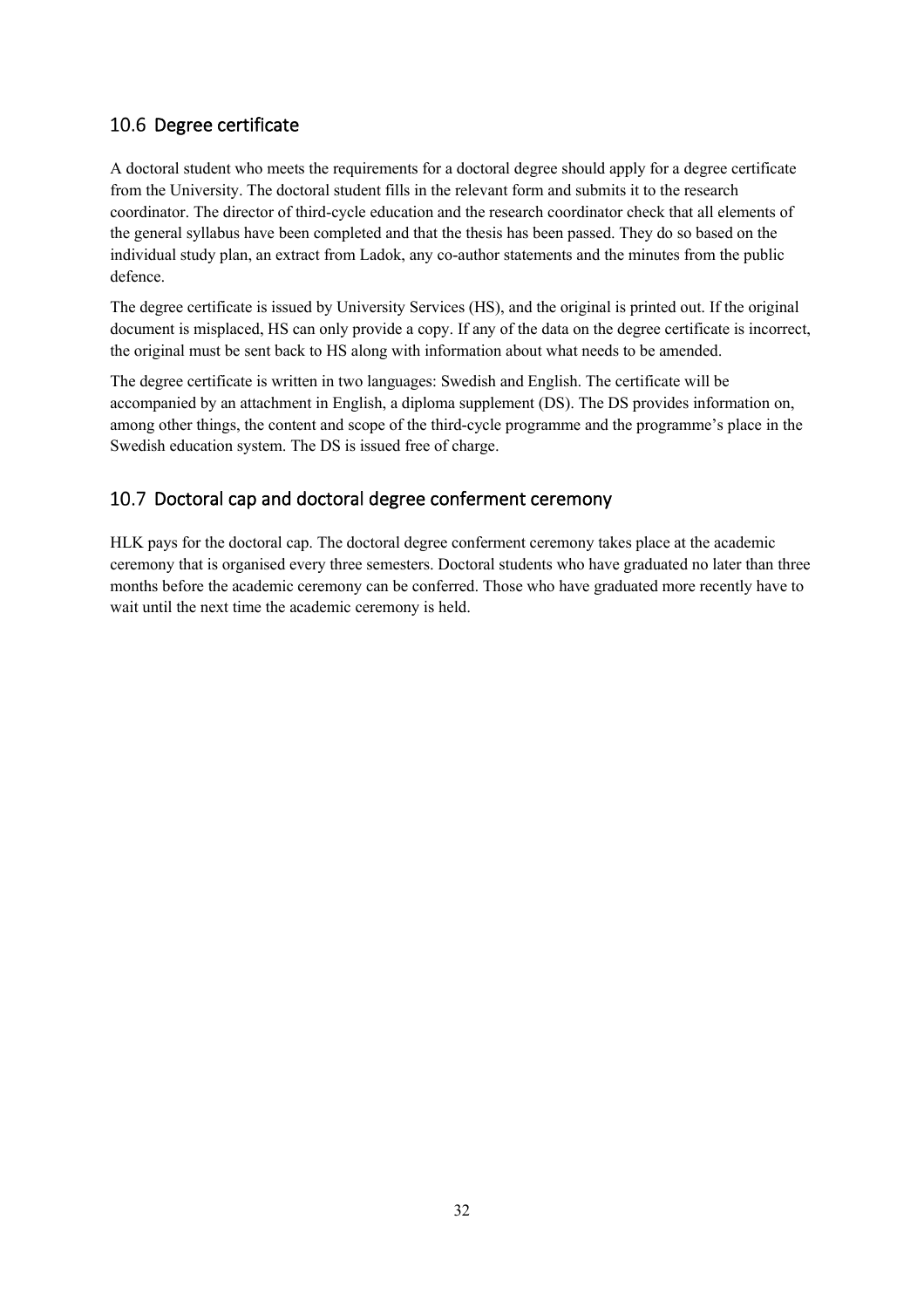### <span id="page-36-0"></span>11 Evaluation and quality assurance of third-cycle education

HLK evaluates and assures the quality of its third-cycle education in a number of ways.

- a. Course evaluation after each course. Views from course participants are collected anonymously and compiled by the course coordinator. A report of the outcome is submitted to the director of third-cycle education and presented to and discussed by the Research Board. The course evaluation must be referred to the next time the course is planned.
- b. The individual study plan is revised once a year (see above under Individual study plan) and is intended to provide the principal supervisor and doctoral student with a clear overview of…and thereby facilitate the planning of the remaining work. The individual study plan also provides the director of third-cycle education with documentation for the planning of HLK's offering of thirdcycle courses.
- c. After the individual study plan has been submitted, the director of third-cycle education has an individual meeting with each doctoral student on the basis of the study plan. At that meeting, views on the study programme that may be difficult to put in writing can be expressed. The director of third-cycle education is responsible for ensuring that measures are taken if necessary.
- d. Twice a year, the doctoral student's study activity and funding must be reported to Statistics Sweden (SCB). The research coordinator is responsible for this process.
- e. The director of third-cycle education also invites all doctoral students to a group meeting once a semester to impart information and hear the doctoral students' views. The director of third-cycle education is responsible for ensuring that measures are taken if necessary.
- f. At HLK, all active supervisors are expected to participate in the supervisor seminar that takes place once a semester. The purpose of those meetings is to contribute to both competence development and quality assurance of the third-cycle education. A wide range of themes are addressed, such as the structure and quality of third-cycle education, seminars, the individual study plan and the planning of third-cycle courses.
- g. A doctoral student survey is conducted once a year to provide regular input to the quality enhancement of the third-cycle education.
- h. Shortly after the doctoral students have graduated, they are asked to complete a questionnaire evaluation of the programme, which forms the basis for the further development of the third-cycle education. The director of third-cycle education is responsible for ensuring that views put forward are taken into account in the further development of the third-cycle education at HLK.
- i. An alumni survey is sent out every three years to maintain contact with former doctoral students. The results are compiled and presented to the Research Board. The information gathered through the survey is meant to contribute to the quality assurance of third-cycle education at HLK and to a mutual exchange between alumni, current doctoral students and HLK.
- j. An annual quality report (QR) for third-cycle education at HLK is compiled on the basis of doctoral student and staff data, surveys and other relevant supplementary information from the above follow-up channels. The quality report forms the basis for a quality improvement plan (QIP) for third-cycle education at HLK, which in turn forms the basis for HLK's joint quality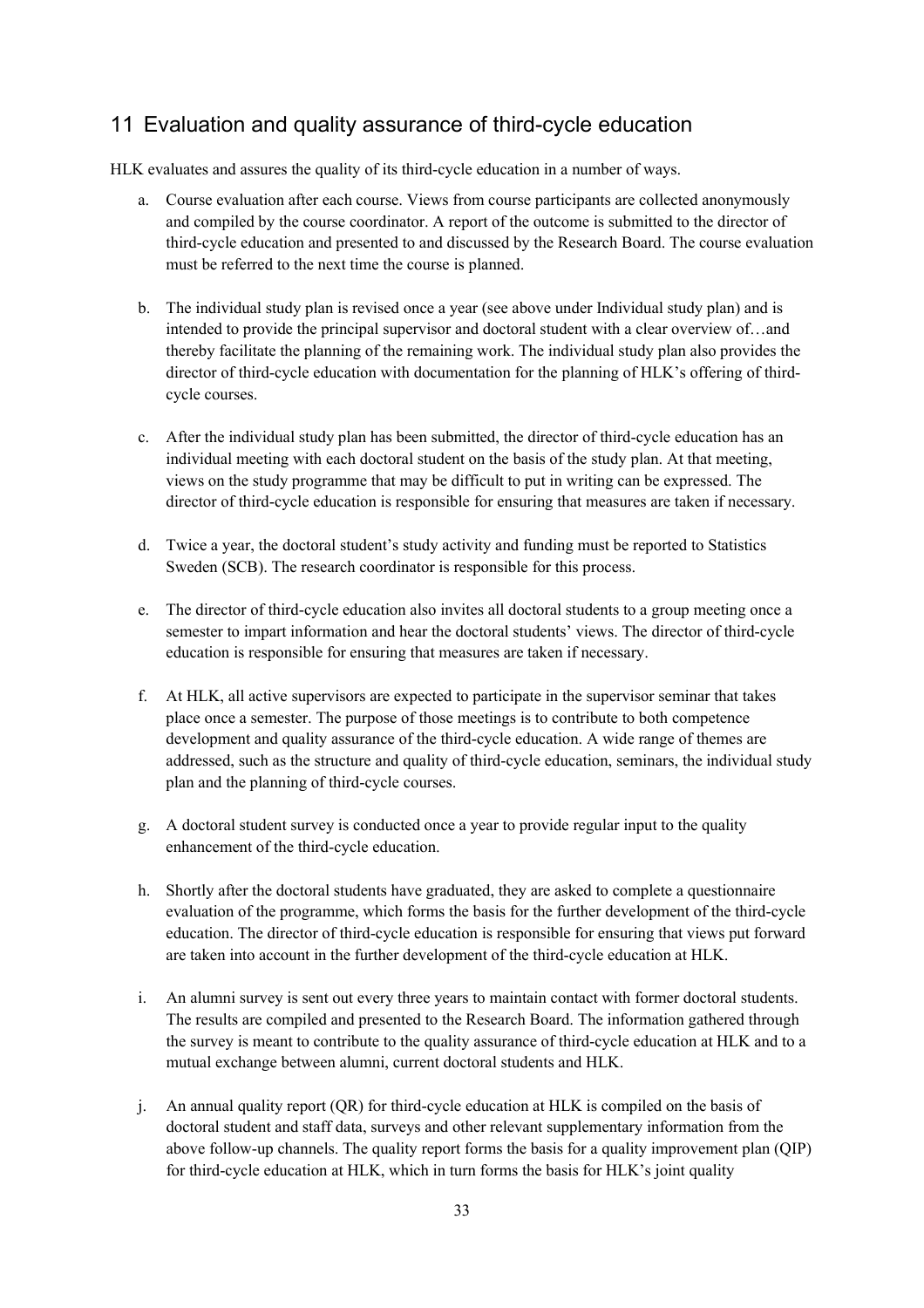improvement plan and operational plan.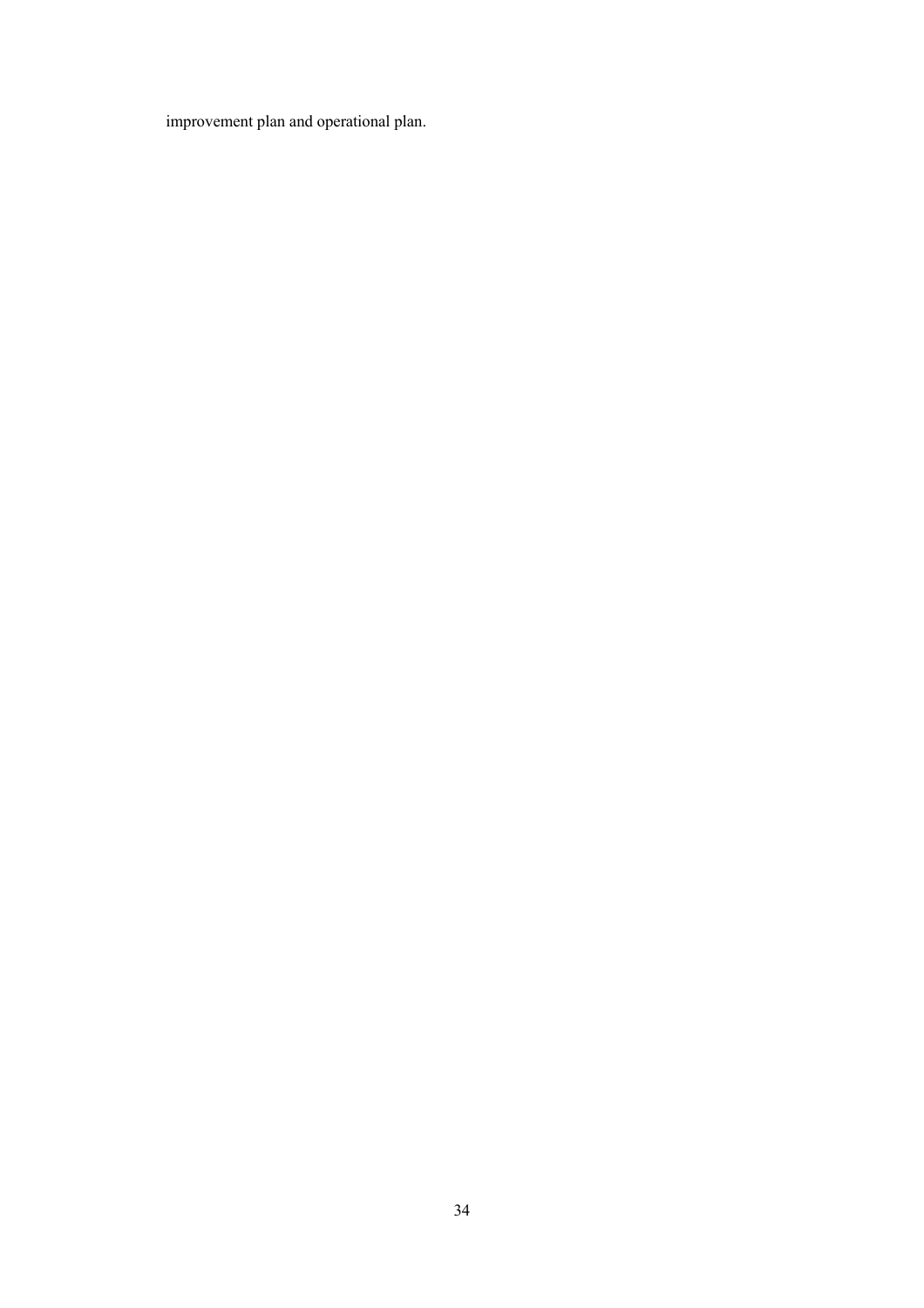## <span id="page-38-0"></span>12 Deviations from the planned study route

### <span id="page-38-1"></span>12.1 Short periods of illness, care of a sick child, etc.

The doctoral student must note short periods of absence in the individual study plan so that the corresponding time can be added at the end of the third-cycle programme. This is also necessary to be able to submit accurate figures on study activity and funding to Statistics Sweden twice a year.

### <span id="page-38-2"></span>12.2 Approved leave from studies

If leave from studies is needed due to illness, other work, parental leave or for any other reason, the doctoral student must apply for approved leave from studies by completing a form available on the [third](https://ju.se/en/research/doctoral-programmes/doctoral-programmes-at-the-school-of-education-and-communication/policy-documents-and-forms.html)[cycle education website.](https://ju.se/en/research/doctoral-programmes/doctoral-programmes-at-the-school-of-education-and-communication/policy-documents-and-forms.html) The application is to be submitted to the director of third-cycle education before the studies are interrupted.

### <span id="page-38-3"></span>12.3 Overrun of funded time

HLK cannot give funding for the completion of third-cycle education after the funded time has ended. Should the funding run out before the doctoral student has graduated, the director of third-cycle education must be informed, whether it is because of withdrawn external funding or because the third-cycle studies have taken longer than planned.

However, if funding has ended, the doctoral student can apply to the dean for additional supervision resources (see dean's decision § 19/014).

### <span id="page-38-4"></span>12.4 Premature termination of supervision relationship

### <span id="page-38-5"></span>**Change of supervisor**

A doctoral student who wishes to change supervisors can contact the director of third-cycle education. The doctoral student has the right to change supervisors upon a written request addressed to the Research Board presidium. It is not necessary to state a reason. The associate dean of research makes the decision.

### <span id="page-38-6"></span>**Withdrawal of the right to supervision and other resources**

Should problems arise during the supervision process so the relationship between doctoral student and supervisor is challenged, in the first instance, the director of third-cycle education must be contacted for consultation.

If a doctoral student fails substantially to fulfil their obligations under the individual study plan, the principal supervisor must report this to the director of third-cycle education for consultation with the dean. The dean may decide that the doctoral student should no longer be entitled to supervision and other programme resources.

Before such a decision is made, both the doctoral student and the principal supervisor must be given the opportunity to express their views. The matter must be examined on the basis of their statements and any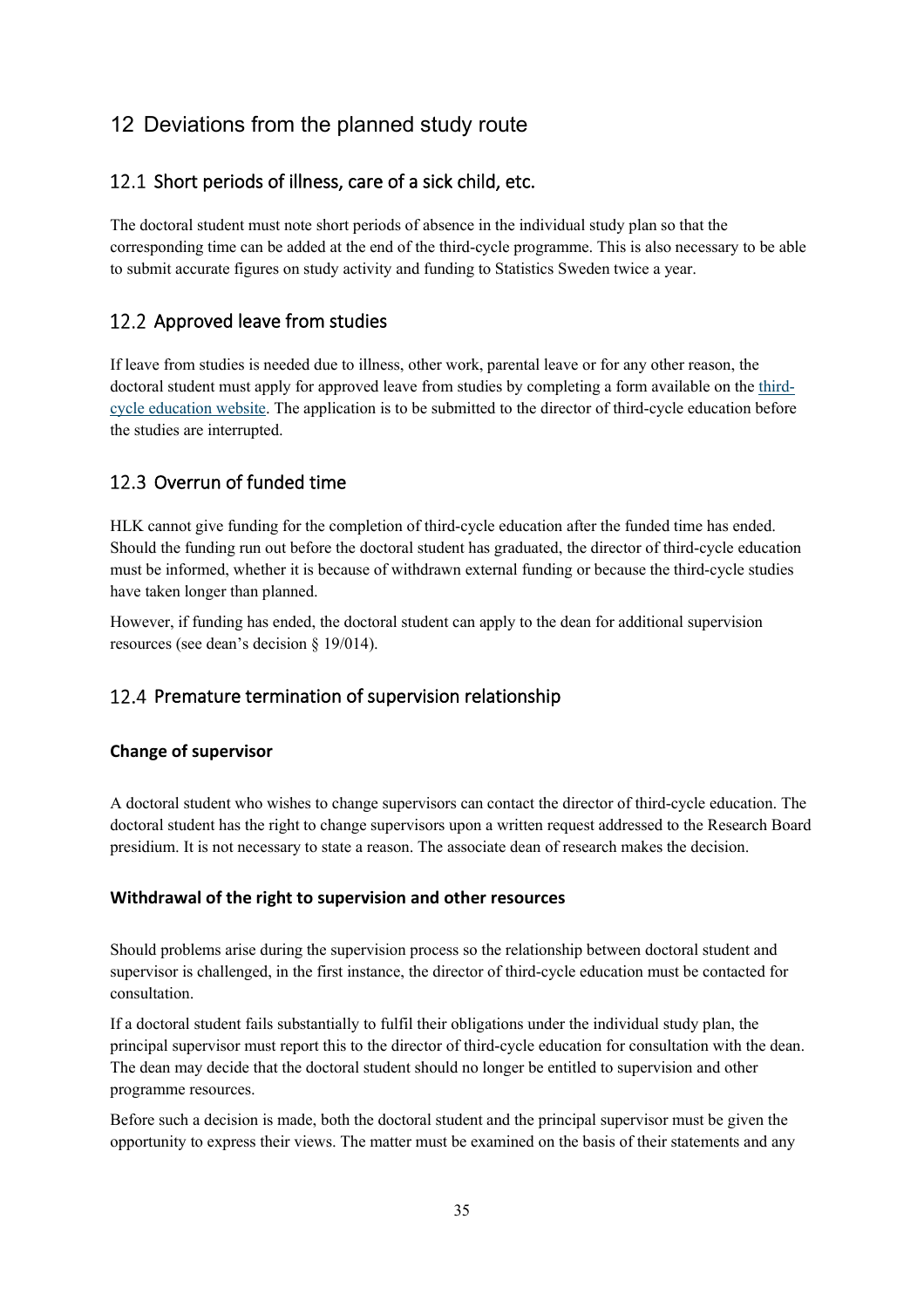other information available. The assessment must take into account whether HLK has fulfilled its obligations under the individual study plan. The decision and its grounds must be put in writing.

A decision on withdrawal of the right to supervision and other resources may be appealed to the JU Board of Appeals within 3 weeks after the date the decision was announced.

<span id="page-39-0"></span>More detailed information on this can be found in BRJU.

### 12.5 Non-completion

Non-completion of third-cycle education is documented by the doctoral student and the principal supervisor certifying that the parties have agreed on non-completion. See the special form for request for non-completion.

The research coordinator registers the non-completion in Ladok. If a doctoral student has terminated their doctoral studies completely and non-completion has been registered in Ladok, a new admission decision is required in order for the studies to be resumed.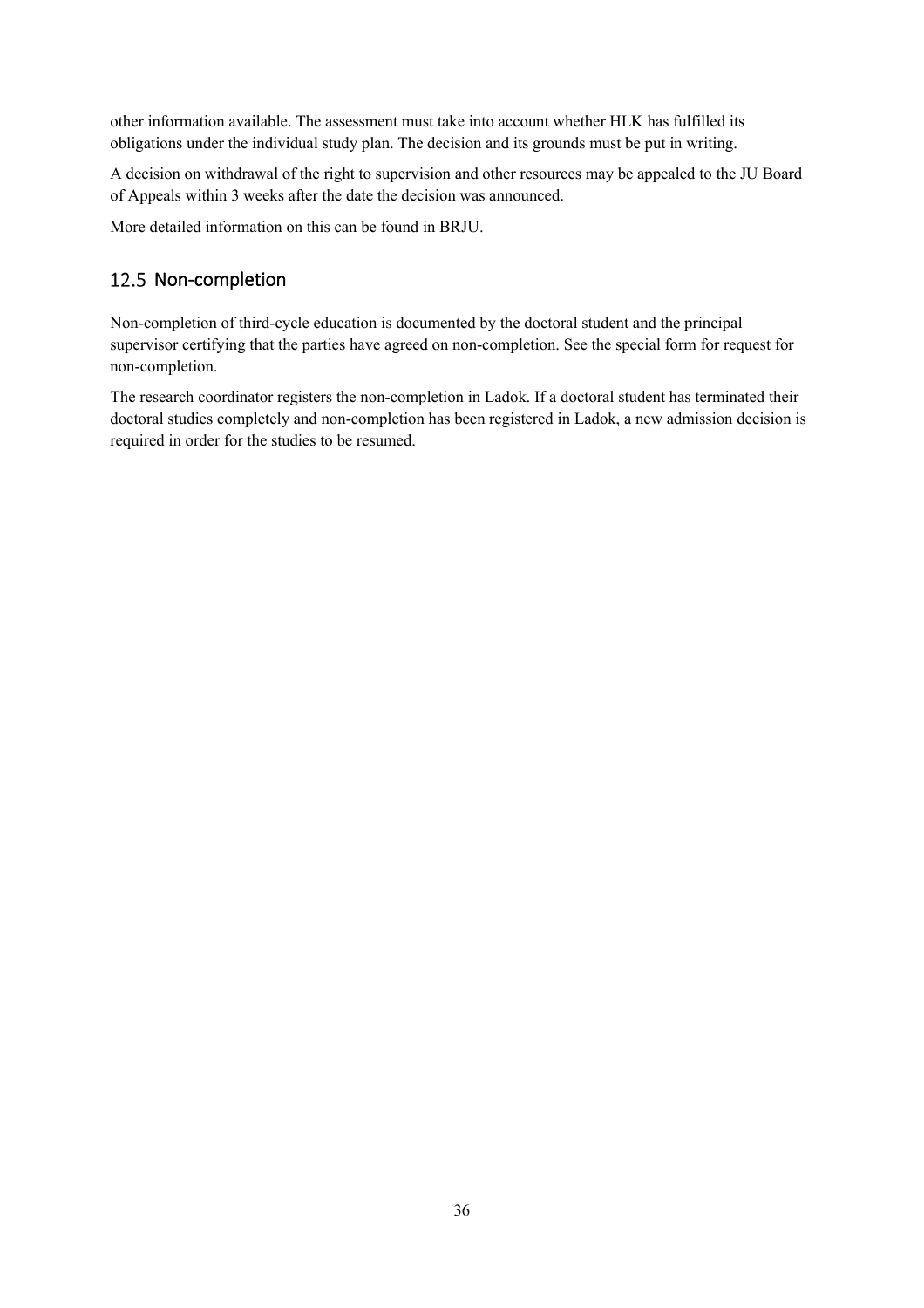### <span id="page-40-0"></span>13 Annexes

### <span id="page-40-1"></span>13.1 Annex 1 - Third-cycle qualitative targets

### **Degree of Licentiate**

### **Scope**

A licentiate degree is awarded:

- either after the doctoral student has completed a programme of at least 120 credits in a third-cycle subject area,
- or after the doctoral student has completed at least 120 credits of a programme leading to a doctoral degree, if the university decides that such a licentiate degree can be awarded at the university.

#### **Outcomes**

#### **Knowledge and understanding**

For a licentiate degree, the doctoral student must:

demonstrate knowledge and understanding in the field of research including current specialist knowledge in a limited area of this field as well as specialised knowledge of research methodology in general and the methods of the specific field of research in particular.

#### **Competence and skills**

For a licentiate degree, the doctoral student must:

- demonstrate the ability to identify and formulate issues with scholarly precision critically, autonomously and creatively, and to plan and use appropriate methods to undertake a limited piece of research and other qualified tasks within predetermined time frames in order to contribute to the formation of knowledge as well as to evaluate this work
- demonstrate the ability in both national and international contexts to present and discuss research and research findings in speech and writing and in dialogue with the academic community and society in general, and
- demonstrate the skills required to participate autonomously in research and development work and to work autonomously in some other qualified capacity.

#### **Judgement and approach**

For a licentiate degree, the doctoral student must:

- demonstrate the ability to make assessments of ethical aspects of his or her own research
- demonstrate insight into the possibilities and limitations of research, its role in society and the responsibility of the individual for how it is used, and
- demonstrate the ability to identify the personal need for further knowledge and take responsibility for his or her ongoing learning.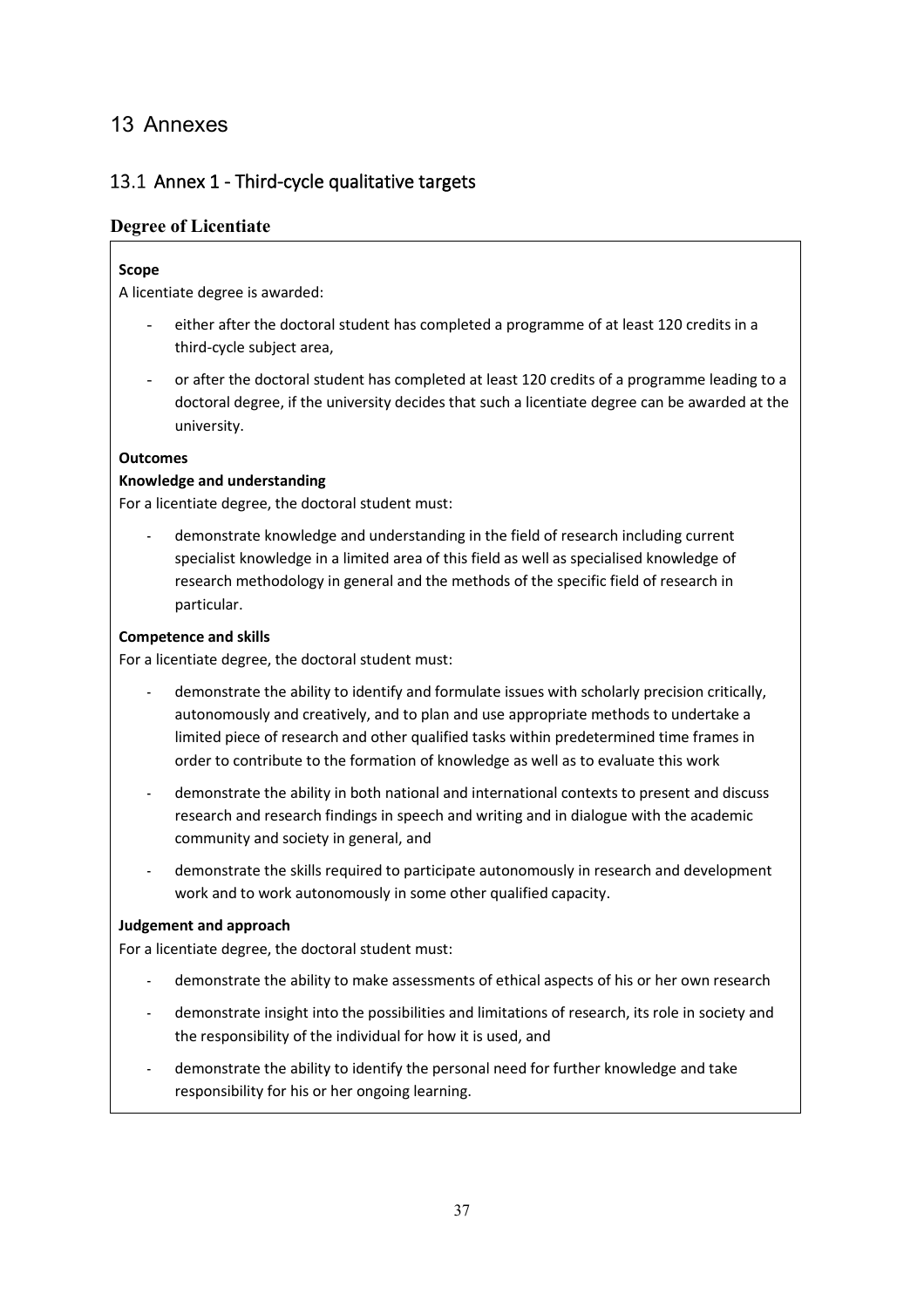### **Thesis**

For a licentiate degree, the doctoral student must have gained a Pass for a thesis of at least 60 credits.

### **Other information**

For a licentiate degree with a specific specialisation, the specified requirements that each higher education institution itself determines within the framework of this qualification descriptor also apply.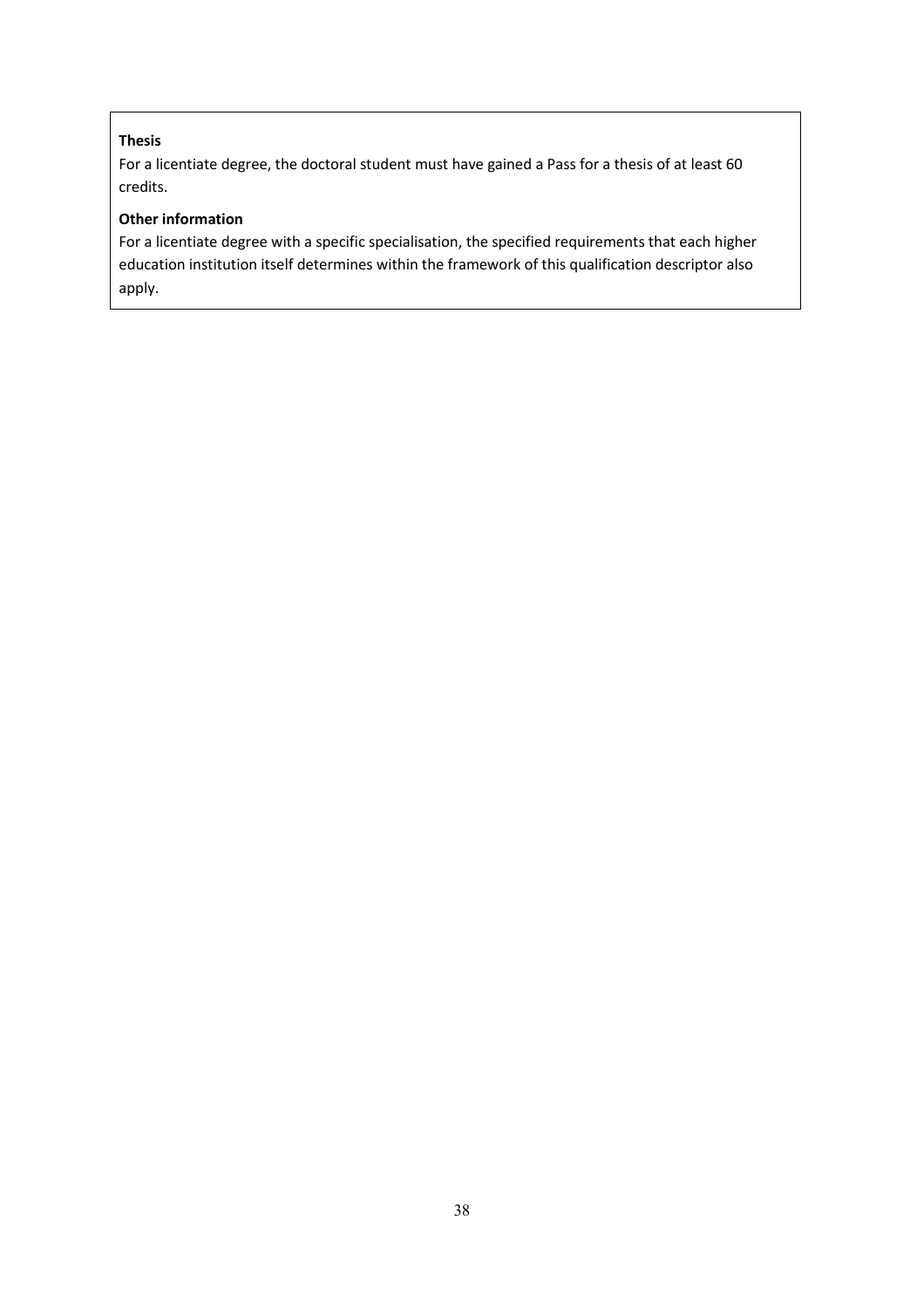### **Degree of Doctor**

### **Scope**

A doctoral degree is awarded after the doctoral student has completed a programme of 240 credits in a third-cycle subject area.

### **Outcomes**

### **Knowledge and understanding**

For a doctoral degree, the doctoral student must:

- demonstrate broad knowledge and systematic understanding of the research field as well as advanced and up-to-date specialised knowledge in a limited area of this field, and
- demonstrate familiarity with research methodology in general and the methods of the specific field of research in particular.

### **Competence and skills**

For a doctoral degree, the doctoral student must:

- demonstrate the capacity for scholarly analysis and synthesis as well as to review and assess new and complex phenomena, issues and situations autonomously and critically
- demonstrate the ability to identify and formulate issues with scholarly precision critically, autonomously and creatively, and to plan and use appropriate methods to undertake research and other qualified tasks within predetermined time frames and to review and evaluate such work
- demonstrate through a dissertation the ability to make a significant contribution to the formation of knowledge through his or her own research
- demonstrate the ability in both national and international contexts to present and discuss research and research findings authoritatively in speech and writing and in dialogue with the academic community and society in general
- demonstrate the ability to identify the need for further knowledge and
- demonstrate the capacity to contribute to social development and support the learning of others both through research and education and in some other qualified professional capacity.

#### **Judgement and approach**

For a doctoral degree, the doctoral student must:

- demonstrate intellectual autonomy and disciplinary rectitude as well as the ability to make assessments of research ethics, and
- demonstrate specialised insight into the possibilities and limitations of research, its role in society and the responsibility of the individual for how it is used.

#### **Thesis**

For a doctoral degree, the doctoral student must have gained a Pass for a thesis of at least 120 credits.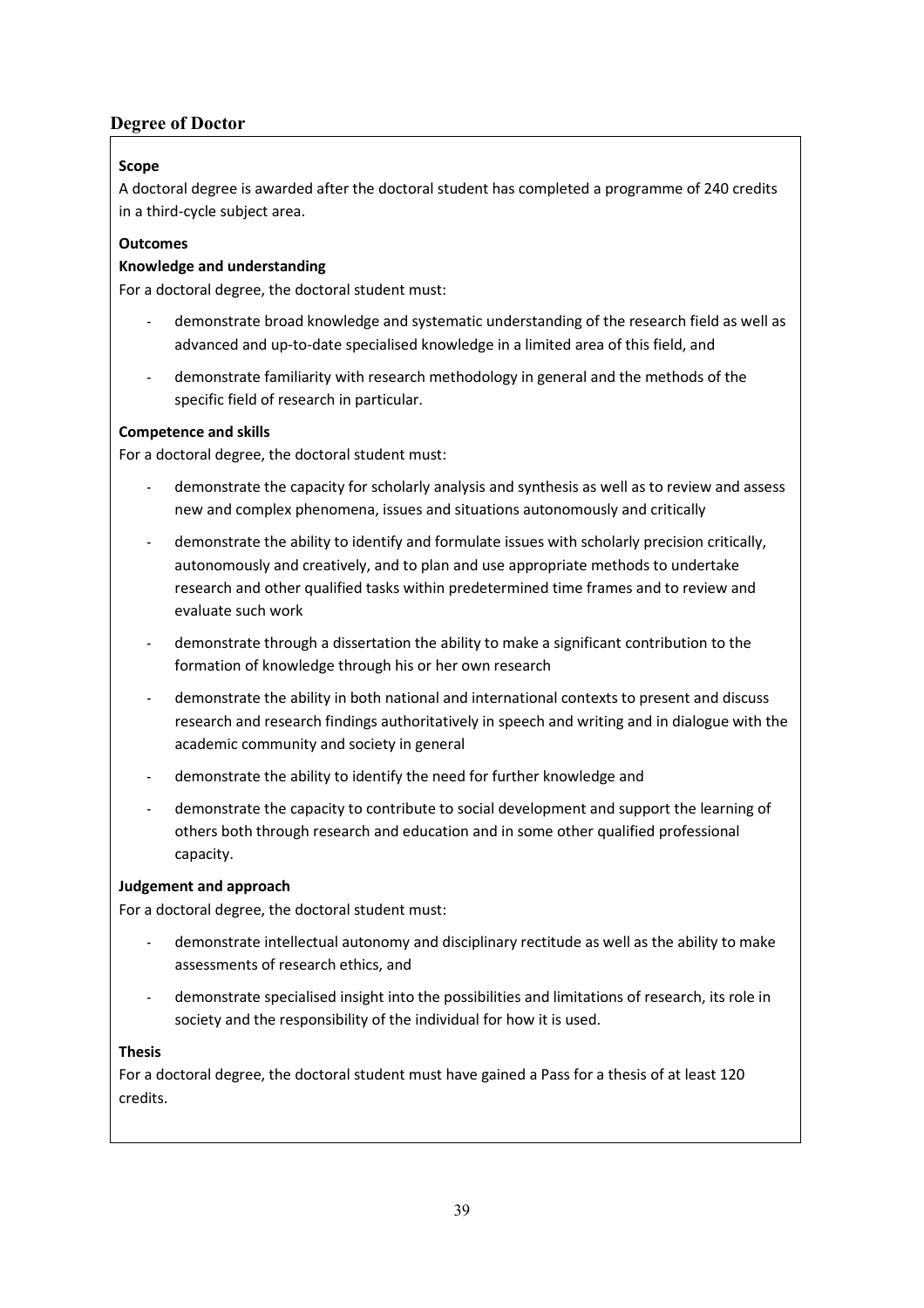#### **Other information**

For a doctoral degree with a specific specialisation, the specified requirements that each higher education institution itself determines within the framework of this qualification description also apply.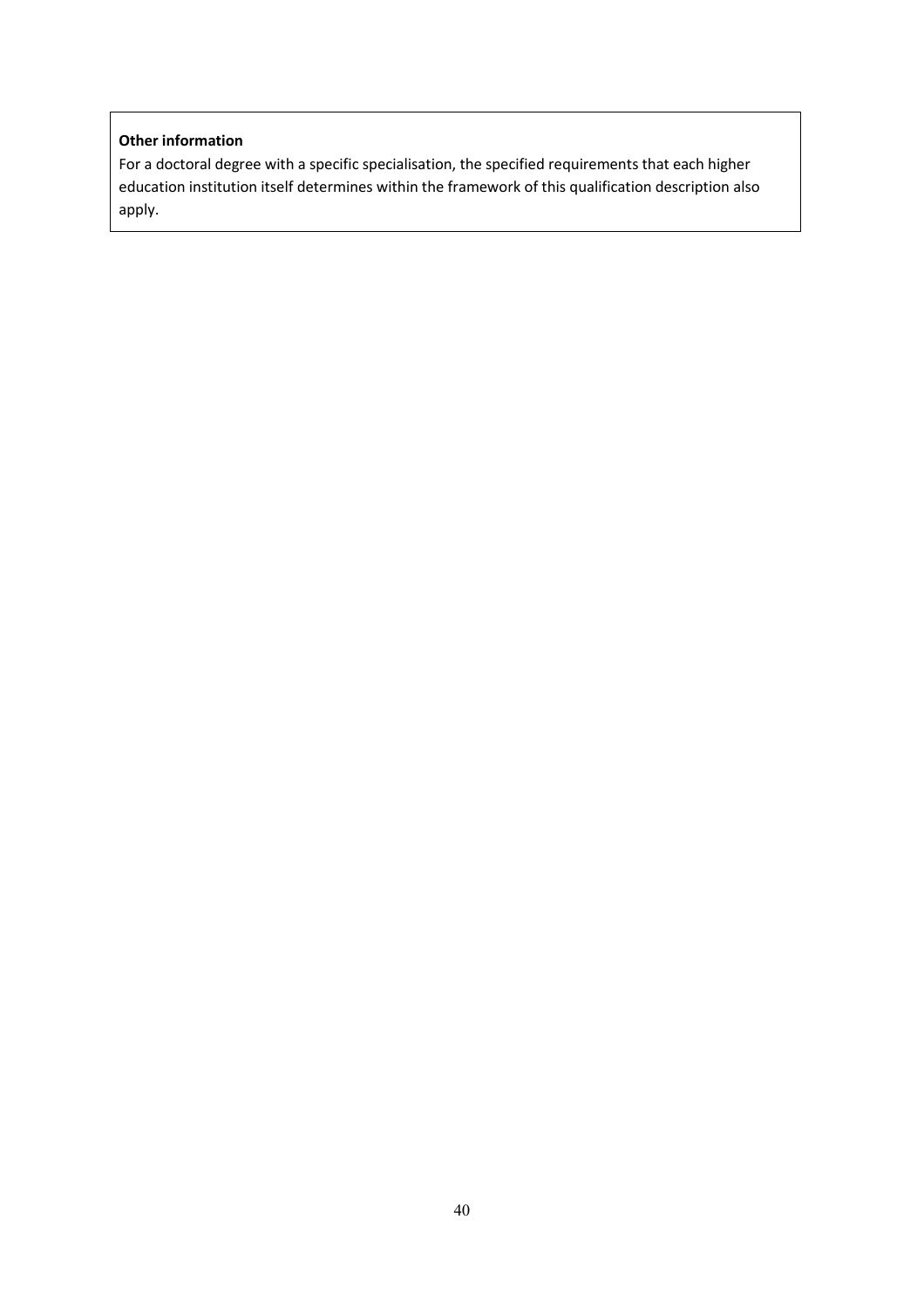### <span id="page-44-0"></span>13.2 Annex 2 – Matrices of progression in third-cycle education

The following matrices are intended to clarify the progression of third-cycle education. They include the compulsory seminars and other progress checkpoints.

|                                         | <b>Point in time</b><br>(for full-time<br>studies)                                                                      | <b>Guidelines for a compilation</b><br>thesis                                                                                                                                                                                                                                                                       | <b>Guidelines for a monograph</b>                                                                                                                                                                 |
|-----------------------------------------|-------------------------------------------------------------------------------------------------------------------------|---------------------------------------------------------------------------------------------------------------------------------------------------------------------------------------------------------------------------------------------------------------------------------------------------------------------|---------------------------------------------------------------------------------------------------------------------------------------------------------------------------------------------------|
| <b>Research plan</b><br>seminar         | To take place<br>within 6 months<br>after admission.<br>Is organised by the<br>research team/<br>environment.           | A proposal for a research plan<br>is presented.                                                                                                                                                                                                                                                                     | A proposal for a research plan<br>is presented.                                                                                                                                                   |
| Mid-way review<br>seminar<br>(50%)      | Can take place<br>after just over 1<br>year (not<br>compulsory).<br>The seminar must<br>have an expert<br>review group. | One article must have been<br>submitted for assessment,<br>and there must be a plan for a<br>second article.<br>The summarising chapter is<br>not the focus of the review.<br>Approximately 50% of the<br>course credits must have been<br>passed*.                                                                 | Approximately half of the<br>thesis is finished (regardless of<br>content). Must be in the<br>process of analysing data.<br>Approximately 50% of the<br>course credits must have been<br>passed*. |
| <b>Final review</b><br>seminar<br>(90%) | To take place after<br>just over 11/2 years.<br>The seminar must<br>have an expert<br>review group.                     | The thesis must be very close<br>to completion.<br>The review is focused mainly<br>on the summarising chapter in<br>relation to submitted and<br>published articles and, to<br>some extent, manuscripts that<br>have not been submitted for<br>publication.<br>If possible, all course credits<br>have been passed. | The thesis is very close to<br>completion and includes a<br>concluding discussion, at least<br>in the form of a first draft.<br>If possible, all course credits<br>have been passed.              |

**Third-cycle education leading to a licentiate degree**

*\* A certain degree of flexibility should be allowed so that a slightly lower number of course credits can be compensated with greater progress on the thesis, and vice versa.*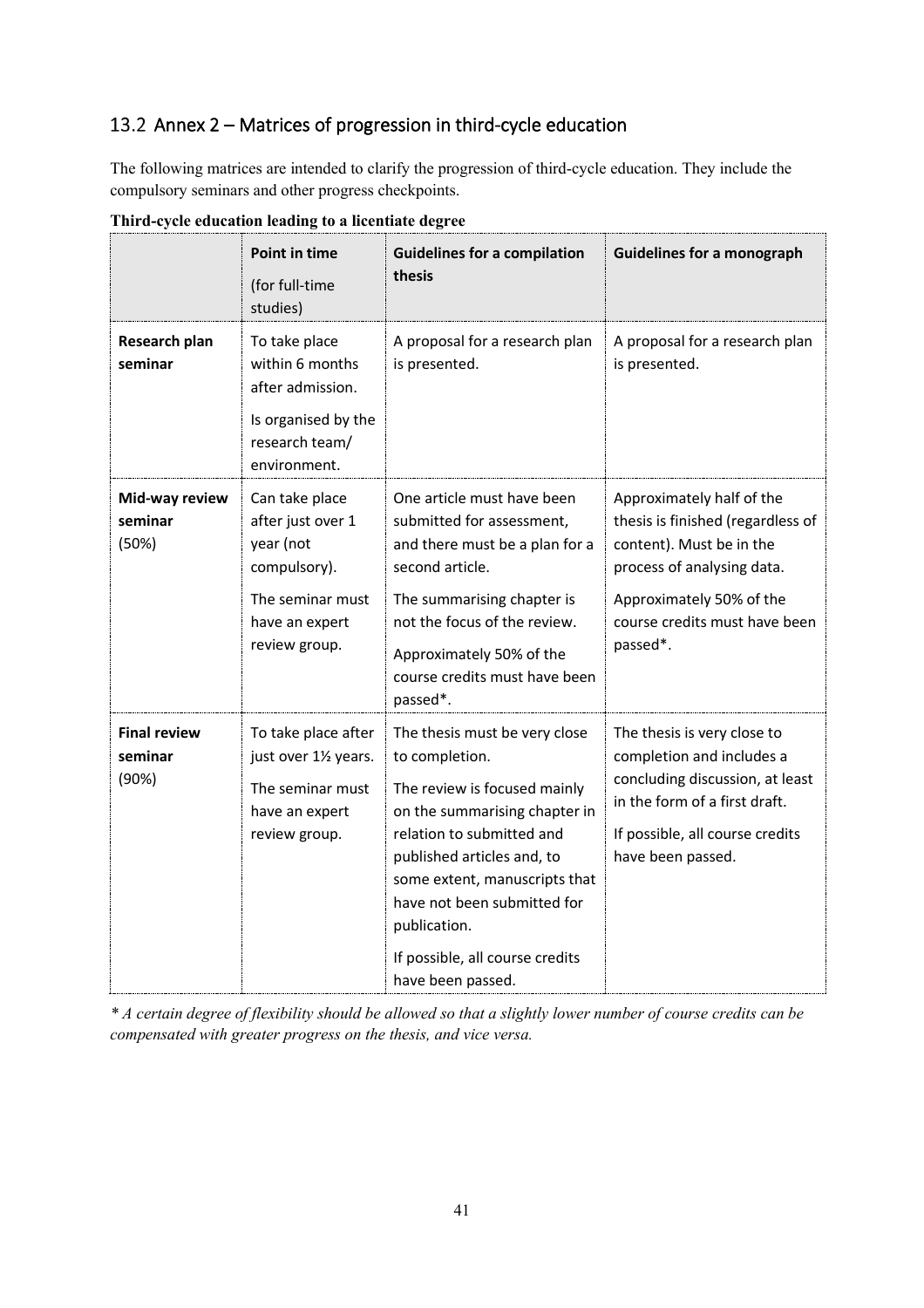### **Third-cycle education leading to a doctoral degree**

The purpose of the first checkpoint (25%) is to ensure that the doctoral student is well on the way with their third-cycle studies, while the second checkpoint (75%) is directly linked to the review of the individual study plan when one year remains.

|                                    | <b>Point in time</b><br>(for full-time<br>studies)                                                                                                                                                       | <b>Guidelines for a compilation</b><br>thesis                                                                                                                                                                                                                  | <b>Guidelines for a monograph</b>                                                                                                                                                                        |
|------------------------------------|----------------------------------------------------------------------------------------------------------------------------------------------------------------------------------------------------------|----------------------------------------------------------------------------------------------------------------------------------------------------------------------------------------------------------------------------------------------------------------|----------------------------------------------------------------------------------------------------------------------------------------------------------------------------------------------------------|
| Research plan<br>seminar           | To take place<br>within 6 months<br>after admission.<br>Is organised by the<br>research team/<br>environment.                                                                                            | A proposal for a research plan<br>is presented.                                                                                                                                                                                                                | A proposal for a research plan<br>is presented.                                                                                                                                                          |
| <b>Checkpoint 1</b><br>(25%)       | After about 1 year.<br>No seminar is<br>held. The principal<br>supervisor<br>assesses whether<br>the criteria are<br>met.                                                                                | Fully completed research plan.<br>Data collection should have<br>commenced.<br>Approximately 25% of the<br>course credits must have been<br>passed <sup>*</sup> .                                                                                              | Fully completed research plan.<br>Should be in the process of<br>collecting data.<br>Approximately 25% of the<br>course credits must have been<br>passed <sup>*</sup> .                                  |
| Mid-way review<br>seminar<br>(50%) | To take place after<br>approximately 2<br>years.<br>The seminar must<br>have an expert<br>review group.                                                                                                  | One article must have been<br>submitted for assessment,<br>and there should be at least a<br>draft of a second article.<br>The summarising chapter is<br>not the focus of the review.<br>Approximately 50% of the<br>course credits must have been<br>passed*. | Approximately half of the<br>thesis is completed<br>(regardless of content).<br>Should be in the process of<br>collecting data.<br>Approximately 50% of the<br>course credits must have been<br>passed*. |
| <b>Checkpoint 2</b><br>(75%)       | After<br>approximately 3<br>years.<br>If there is<br>deviation from the<br>individual study<br>plan, the principal<br>supervisor informs<br>the director of<br>third-cycle<br>education and<br>initiates |                                                                                                                                                                                                                                                                |                                                                                                                                                                                                          |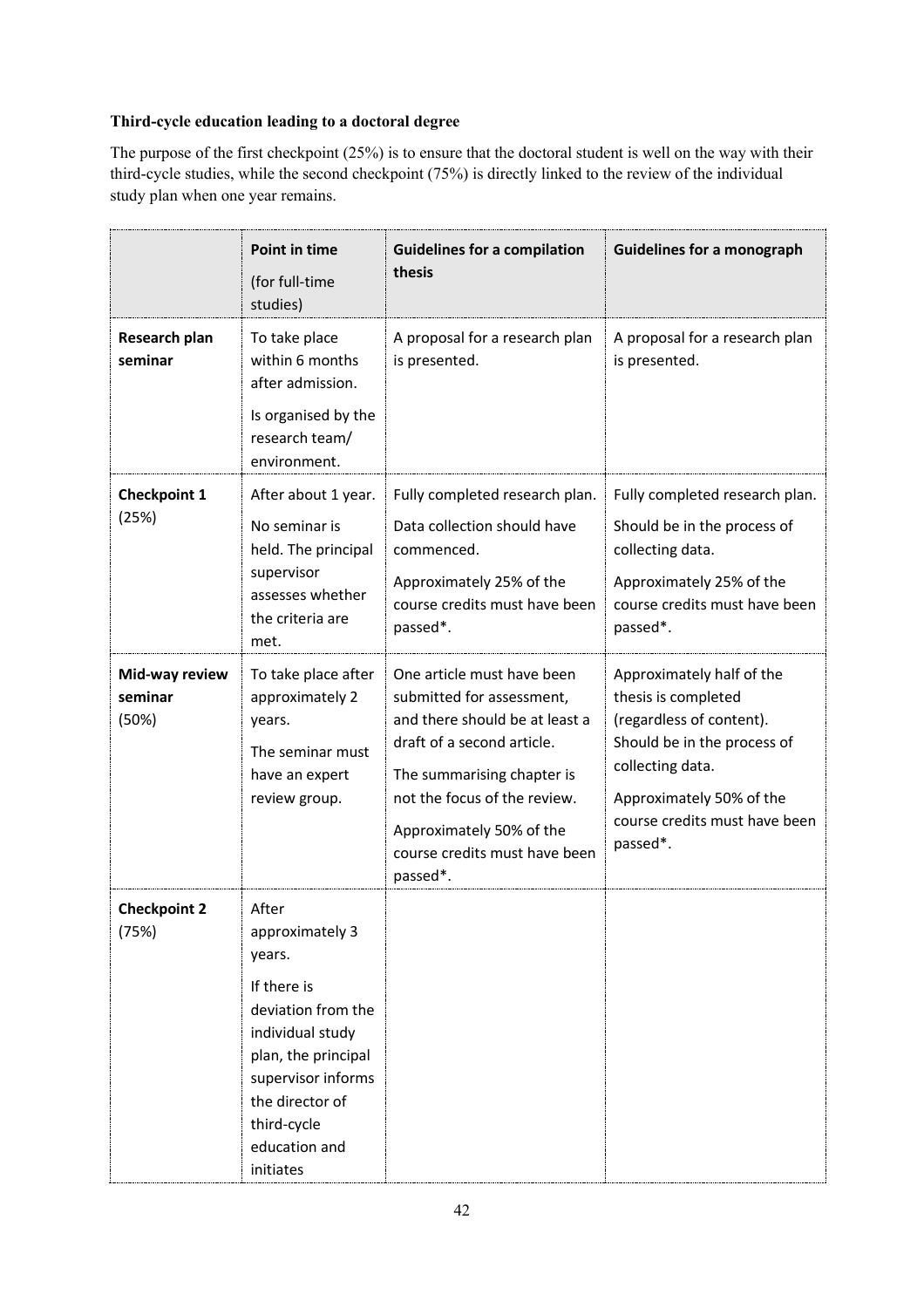|                                         | collaboration on<br>the further<br>planning of the<br>third-cycle studies.                                 |                                                                                                                                                                                                                                                                                                                |                                                                                                                                                                                      |
|-----------------------------------------|------------------------------------------------------------------------------------------------------------|----------------------------------------------------------------------------------------------------------------------------------------------------------------------------------------------------------------------------------------------------------------------------------------------------------------|--------------------------------------------------------------------------------------------------------------------------------------------------------------------------------------|
| <b>Final review</b><br>seminar<br>(90%) | To take place after<br>approximately 31/2<br>years.<br>The seminar must<br>have an expert<br>review group. | The thesis is very close to<br>completion.<br>The review is focused mainly<br>on the summarising chapter in<br>relation to submitted and<br>published articles and, to<br>some extent, manuscripts that<br>have not been submitted for<br>publication.<br>If possible, all course credits<br>have been passed. | The thesis is very close to<br>completion and includes a<br>concluding discussion, at least<br>in the form of a first draft.<br>If possible, all course credits<br>have been passed. |

*\* A certain degree of flexibility should be allowed so that a slightly lower number of course credits can be compensated with greater progress on the thesis, and vice versa.*